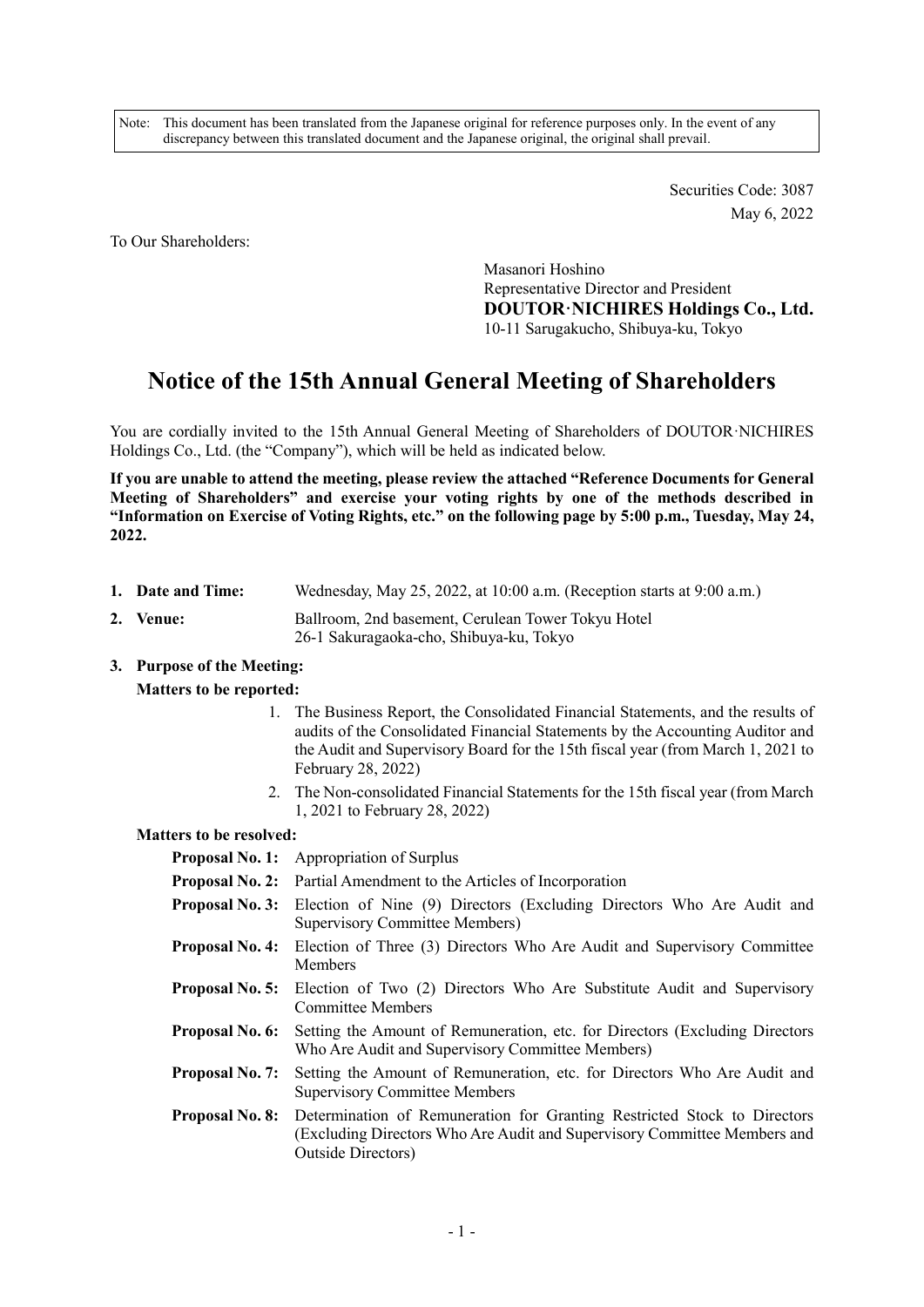- ◎You are kindly requested to arrive early enough at the venue as the reception is very congested just before opening of the meeting every year.
- ◎If any changes are made to items in the "Reference Documents for General Meeting of Shareholders," the Business Report, the Non-consolidated Financial Statements and the Consolidated Financial Statements, such changes will be posted on the Company's website.
- ◎Pursuant to laws and regulations and the provisions of the Company's Articles of Incorporation, the Company provides the following matters from the required documents on the Company's website. Accordingly, these matters are not available in this Notice of the General Meeting of Shareholders.
	- 1) Notes to the Consolidated Financial Statements
	- 2) Notes to the Non-consolidated Financial Statements

http://www.dnh.co.jp/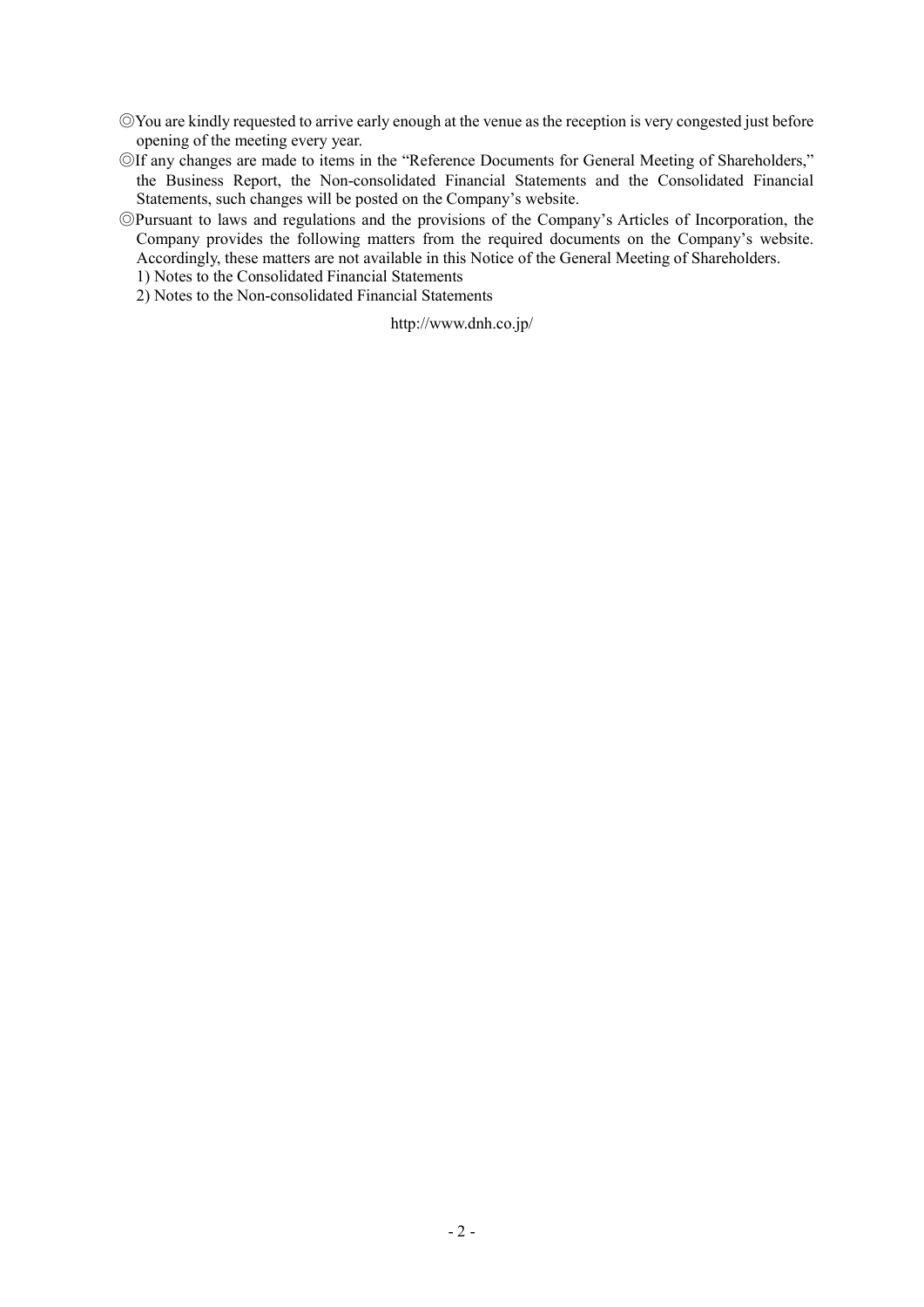## **Information on Exercise of Voting Rights**

Voting rights at the Company's General Meeting of Shareholders are shareholders' important rights. Please exercise your voting rights after reviewing the attached Reference Documents for General Meeting of Shareholders. There are three methods to exercise your voting rights as indicated below.

### **[Attending the General Meeting of Shareholders]**

Present the enclosed voting form to the reception desk at the meeting.

Date and Time: Wednesday, May 25, 2022, at 10:00 a.m. (Reception starts at 9:00 a.m.)

## **[Exercising voting rights in writing (by post)]**

Indicate your approval or disapproval of each proposal on the enclosed voting form and return the form.

Deadline for exercising voting rights: Tuesday, May 24, 2022, at 5:00 p.m.

## **[Exercising voting rights via the Internet]**

Input your approval or disapproval of each proposal following the instructions on the next page.

Deadline for exercising voting rights: Tuesday, May 24, 2022, at 5:00 p.m.

## **Information on How to Fill Out Your Voting Form**

Please indicate whether you approve or disapprove of each proposal.

### **Proposals No. 1, 2, 6, 7 and 8**

If you approve, put a circle in the box marked 賛 [Approve]. If you disapprove, put a circle in the box marked  $\overline{A}$  [Disapprove].

### **Proposals No. 3, 4 and 5**

If you approve the election of all candidates, put a circle in the box marked 賛 [Approve]. If you disapprove the election of all candidates, put a circle in the box marked  $\overline{\oplus}$  [Disapprove]. If you disapprove the election of certain candidates, put a circle in the box marked 賛 [Approve], and also write the candidate number for each candidate you disapprove to be elected.

If you exercise your voting rights both in writing (by post) and via the Internet, etc., your voting via the Internet, etc. will be treated as valid. If you exercise your voting rights more than once via the Internet, etc., only the last voting will be treated as valid.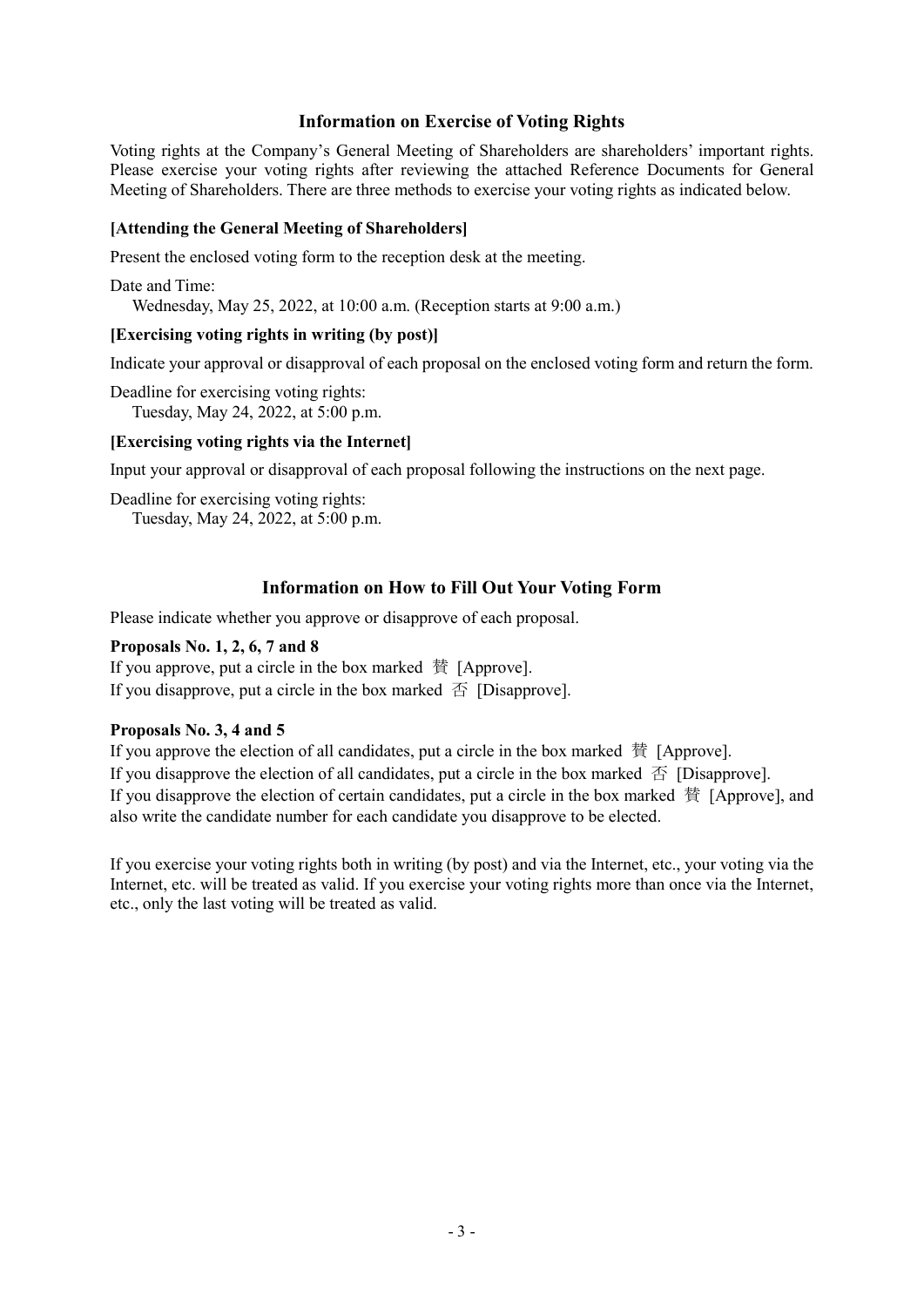## **Information on Exercise of Voting Rights via the Internet, etc.**

### **Method of Scanning the QR Code "Smart Vote"**

You can log in to the website for exercising voting rights without inputting your voting right exercise code and password.

- 1 Please scan QR Code provided at the bottom right of the voting form. \* "QR Code" is a registered trademark of DENSO WAVE INCORPORATED.
- 2 Please follow the directions that appear on the screen to input approval or disapproval of each proposal.

Note that your voting rights can be exercised only once by using the "Smart Vote" method.

If you change your votes after exercising your voting rights, please log in to the website for PC by using your voting right exercise code and password printed on the voting form, and exercise your voting rights again.

\* If you rescan the QR Code, you can access the website for PC.

### **Method of Inputting the voting right exercise code and password**

The website for the exercise of voting rights: https://soukai.mizuho-tb.co.jp/

- 1 Please access the website for exercise of voting rights. Click "Proceed to the next"
- 2 Please enter the voting right exercise code given on the voting form. Input the voting right exercise code Click "Next"
- 3 Please input the password given on the voting form. Input your password Set the new password that you will actually use Click "Register"
- 4 Please follow the directions that appear on the screen to input approval or disapproval of each proposal.

In case you need instructions for how to operate your personal computer, smartphone or mobile phone in order to exercise your voting rights via the Internet, please contact:

Internet Help Dial, Securities Agent Department, Mizuho Trust & Banking Co., Ltd. 0120-768-524 (Business hours: 9:00 – 21:00 (JST)

Institutional investors may use the Electronic Voting Platform for institutional investors operated by ICJ, Inc.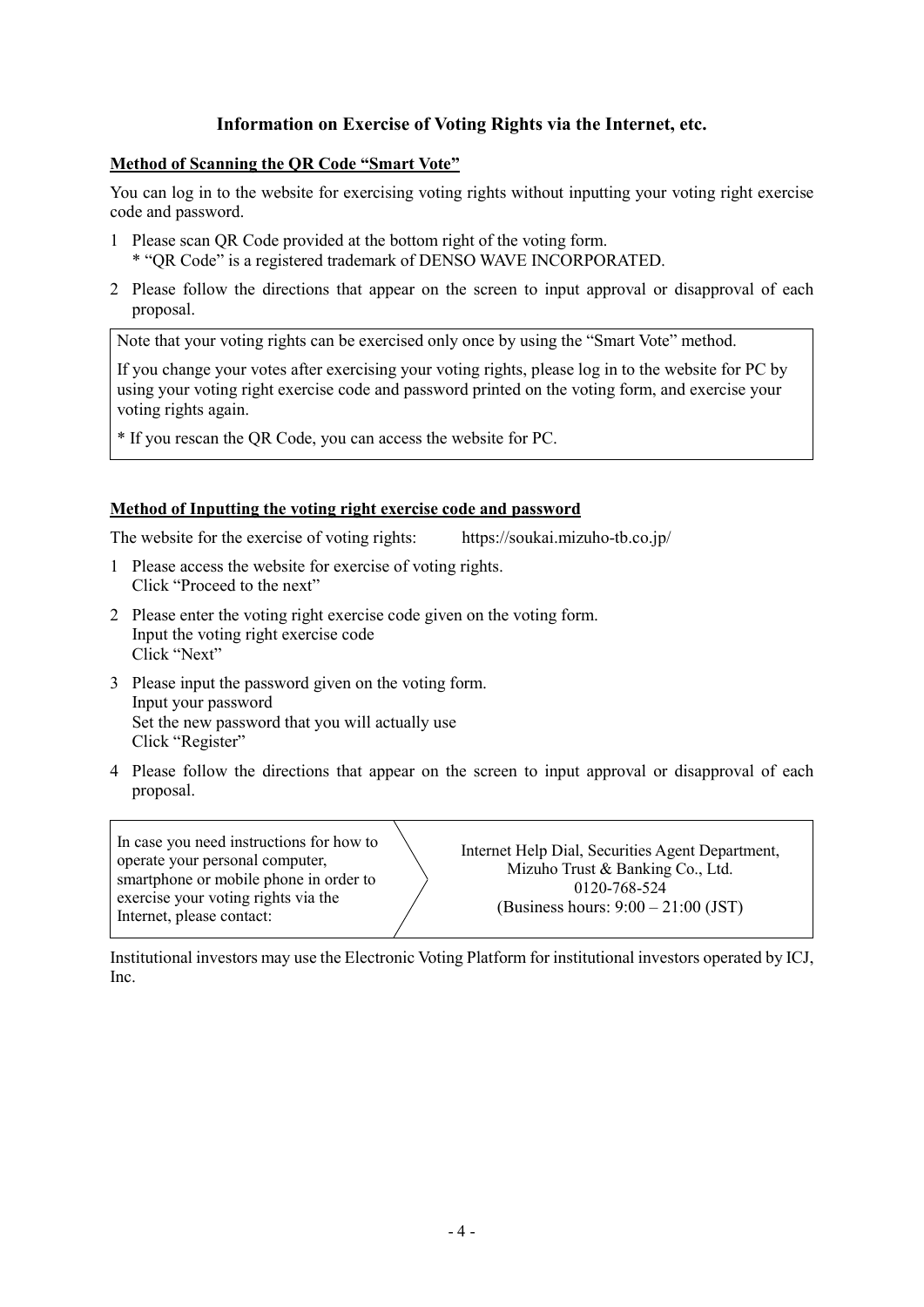## **Reference Documents for General Meeting of Shareholders**

### **Proposal No. 1: Appropriation of Surplus**

The Company proposes the appropriation of surplus as follows.

The policy concerning the appropriation of surplus for the fiscal year under review is to uphold the basic policy of distributing dividends commensurate with business performance as well as the basic policy of returning profits to our shareholders with a target dividend payout ratio of 20% to 30% while ensuring sufficient internal reserves are provided for further strengthening the corporate structure and for future business expansion. The Company proposes to increase the year-end dividend for the fiscal year under review by ¥2 per share due to the fact that operating cash flows excluding subsidies, etc. turned positive, while implementing the usual capital investment.

Accordingly, including the interim dividend of ¥12 per share, the annual dividend will be ¥26 per share.

| Type of dividend property              | Cash                                    |
|----------------------------------------|-----------------------------------------|
|                                        |                                         |
| Allotment of dividend property         | ¥14 per common share of the Company     |
| and their aggregate amount             | Total amount of dividends: ¥619,035,354 |
|                                        |                                         |
| Effective date of dividends of surplus | May 26, 2022                            |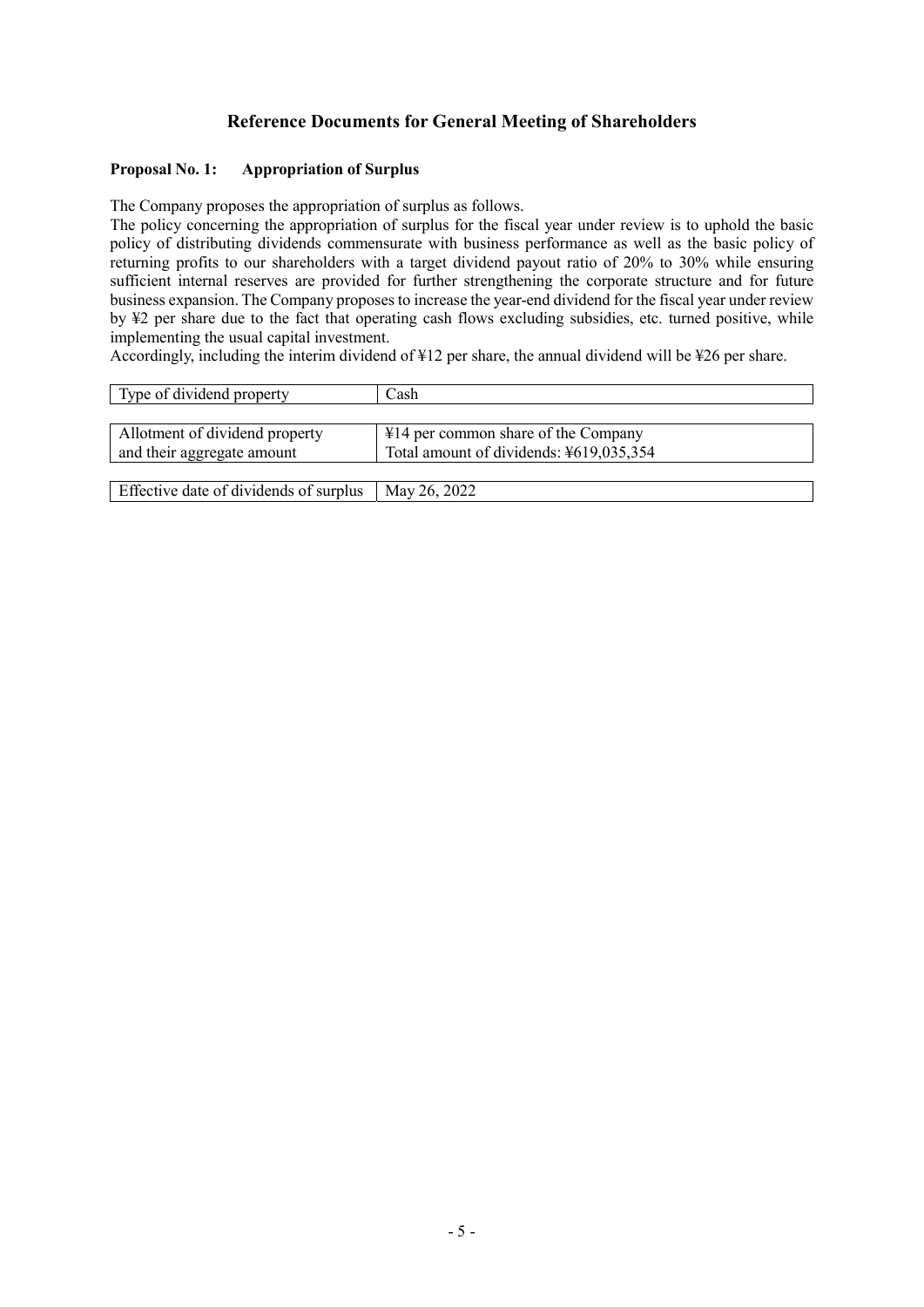### **Proposal No. 2: Partial Amendment to the Articles of Incorporation**

- (1) Reasons for the Amendment
	- 1. The Company is planning to transition from a company with an audit and supervisory board to a company with an audit and supervisory committee to achieve swifter decision-making and to further strengthen corporate governance by enhancing the supervisory function of the Board of Directors. Amendments necessary to transition to a company with an audit and supervisory committee include the establishment of provisions concerning audit and supervisory committee members and the audit and supervisory committee and the deletion of provisions concerning audit and supervisory board members and the audit and supervisory board.
	- 2. With the transition to a company with an audit and supervisory committee, provisions that enable the delegation of all or some decisions concerning important operations to Directors by resolution of the Board of Directors to deal with changing circumstances while aiming for swift decisionmaking and flexible management. (Proposed Article 28)
	- 3. A new provision is established that enables, by resolution of the Board of Directors, the exemption of Directors liability to the extent permitted by law in accordance with Article 426, paragraph 1 of the Companies Act, for the purpose of securing competent personnel as Directors and to enable them to adequately perform their expected roles. To enable Directors who are not Executive Directors, etc. to adequately perform their expected roles, and to secure competent personnel, the eligibility for entering into an agreement to limit damage compensation liability is amended so that such agreements can be entered into with Directors who are not Executive Directors, etc. (Proposed Article 32). This amendment is proposed with the consent of all Audit and Supervisory Board Members.
	- 4. To enable the flexible distribution of dividends of surplus, etc., a new provision is proposed that enables the dividends of surplus, etc. also by resolution of the Board of Directors in accordance with the provisions of Article 459, paragraph 1 of the Companies Act. (Proposed Article 42)
	- 5. Since the revised provisions provided for in the proviso to Article 1 of the Supplementary Provisions of the Act Partially Amending the Companies Act (Act No. 70 of 2019) are to be enforced on September 1, 2022, the Company proposes to establish provisions concerning measures for providing information in electronic format, delete provision concerning Internet disclosure and deemed provision of reference documents for the general meeting of shareholders, etc. and establish transitional measures. (Proposed Article 16 and Supplementary Provisions)

### (2) Details of Amendment

The details of amendments to the Articles of Incorporation are as follows. The amendments to the Articles of Incorporation relating to this proposal are to become effective at the conclusion of this general meeting of shareholders.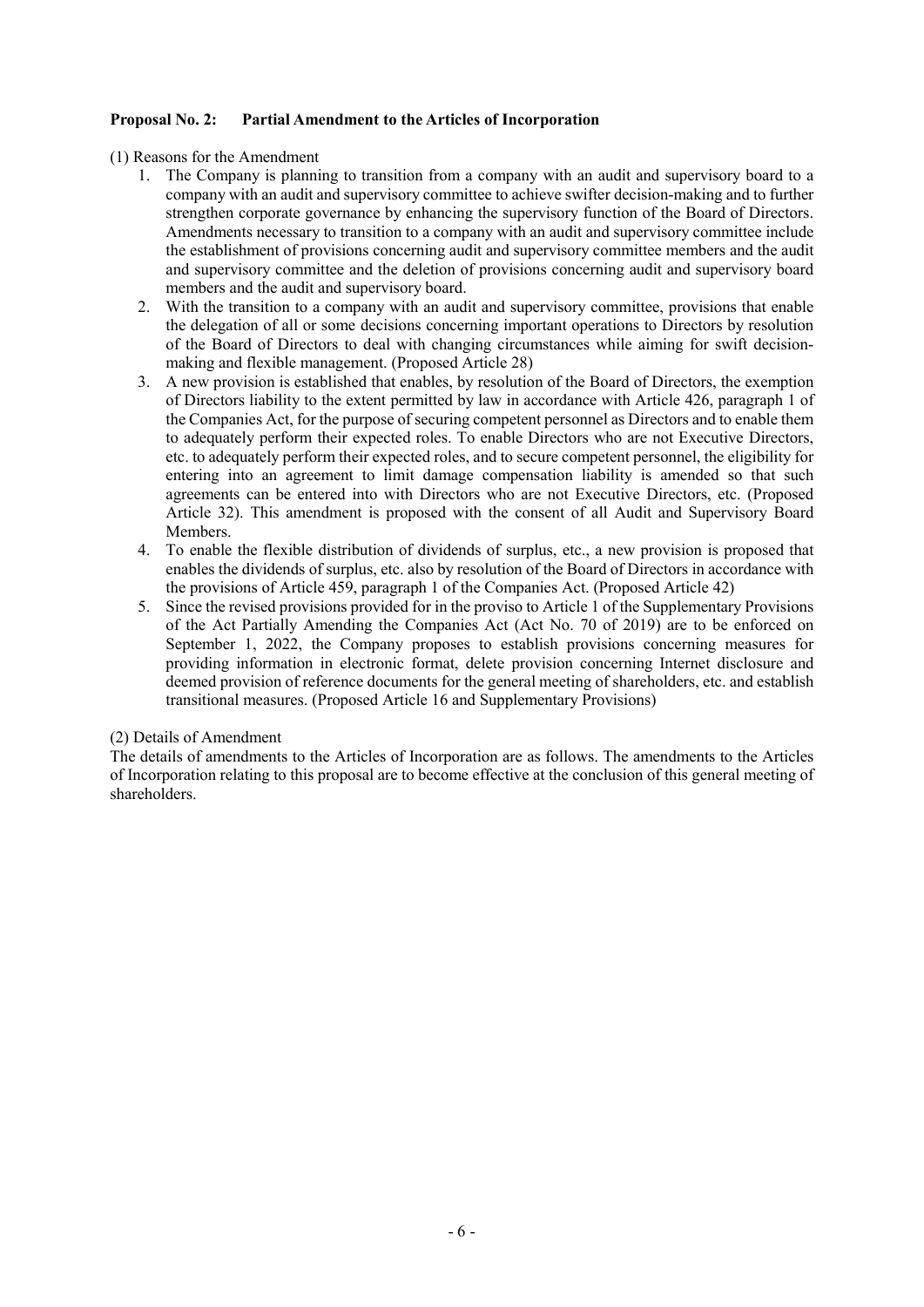(Amended parts are underlined)

|                                                                                                                                                                                                                                                                                                                                                                                                                                                                                                 | (Amended parts are underlined)                                                                                                                                                                                                                                                                                                                                                                                                                                                               |
|-------------------------------------------------------------------------------------------------------------------------------------------------------------------------------------------------------------------------------------------------------------------------------------------------------------------------------------------------------------------------------------------------------------------------------------------------------------------------------------------------|----------------------------------------------------------------------------------------------------------------------------------------------------------------------------------------------------------------------------------------------------------------------------------------------------------------------------------------------------------------------------------------------------------------------------------------------------------------------------------------------|
| Pre-amended                                                                                                                                                                                                                                                                                                                                                                                                                                                                                     | Proposed Amendment                                                                                                                                                                                                                                                                                                                                                                                                                                                                           |
| (Newly established)                                                                                                                                                                                                                                                                                                                                                                                                                                                                             | Article 4. (Organs)<br>The Company shall have, in addition to the general meeting<br>of shareholders and Directors, the following organs:<br><b>Board of Directors</b><br>1.<br>2.<br><b>Audit and Supervisory Committee</b><br><b>Accounting Auditor</b><br>3.                                                                                                                                                                                                                              |
| Article 4. (Method of Public Notice)                                                                                                                                                                                                                                                                                                                                                                                                                                                            | Article 5. (Method of Public Notice)                                                                                                                                                                                                                                                                                                                                                                                                                                                         |
| The method of public notices of the Company                                                                                                                                                                                                                                                                                                                                                                                                                                                     | The method of public notices of the Company                                                                                                                                                                                                                                                                                                                                                                                                                                                  |
| 1.                                                                                                                                                                                                                                                                                                                                                                                                                                                                                              | 1.                                                                                                                                                                                                                                                                                                                                                                                                                                                                                           |
| shall be electronic public notices.                                                                                                                                                                                                                                                                                                                                                                                                                                                             | shall be electronic public notices.                                                                                                                                                                                                                                                                                                                                                                                                                                                          |
| If the Company is unable to give an electronic                                                                                                                                                                                                                                                                                                                                                                                                                                                  | If the Company is unable to give an electronic                                                                                                                                                                                                                                                                                                                                                                                                                                               |
| 2.                                                                                                                                                                                                                                                                                                                                                                                                                                                                                              | 2.                                                                                                                                                                                                                                                                                                                                                                                                                                                                                           |
| public notice for any unavoidable reason, public                                                                                                                                                                                                                                                                                                                                                                                                                                                | public notice for any unavoidable reason, public                                                                                                                                                                                                                                                                                                                                                                                                                                             |
| notices of the Company shall be by publication in                                                                                                                                                                                                                                                                                                                                                                                                                                               | notices of the Company shall be by publication in                                                                                                                                                                                                                                                                                                                                                                                                                                            |
| the "The Nikkei" newspaper.                                                                                                                                                                                                                                                                                                                                                                                                                                                                     | the "The Nikkei" newspaper.                                                                                                                                                                                                                                                                                                                                                                                                                                                                  |
| Chapter II Shares                                                                                                                                                                                                                                                                                                                                                                                                                                                                               | Chapter II Shares                                                                                                                                                                                                                                                                                                                                                                                                                                                                            |
| Article 5. (Total Number of Shares Authorized to Be                                                                                                                                                                                                                                                                                                                                                                                                                                             | Article 6. (Total Number of Shares Authorized to Be                                                                                                                                                                                                                                                                                                                                                                                                                                          |
| Issued)                                                                                                                                                                                                                                                                                                                                                                                                                                                                                         | Issued)                                                                                                                                                                                                                                                                                                                                                                                                                                                                                      |
| The total number of shares authorized to be issued by the                                                                                                                                                                                                                                                                                                                                                                                                                                       | The total number of shares authorized to be issued by the                                                                                                                                                                                                                                                                                                                                                                                                                                    |
| Company shall be 200,000,000.                                                                                                                                                                                                                                                                                                                                                                                                                                                                   | Company shall be 200,000,000.                                                                                                                                                                                                                                                                                                                                                                                                                                                                |
| Article 6. (Acquisition of own shares)                                                                                                                                                                                                                                                                                                                                                                                                                                                          | Article 7. (Acquisition of own shares)                                                                                                                                                                                                                                                                                                                                                                                                                                                       |
| The Company may acquire its own shares through market                                                                                                                                                                                                                                                                                                                                                                                                                                           | The Company may acquire its own shares through market                                                                                                                                                                                                                                                                                                                                                                                                                                        |
| transactions, etc. upon resolution of the Board of Directors.                                                                                                                                                                                                                                                                                                                                                                                                                                   | transactions, etc. upon resolution of the Board of Directors.                                                                                                                                                                                                                                                                                                                                                                                                                                |
| Article 7. (Number of Shares per Share Unit)                                                                                                                                                                                                                                                                                                                                                                                                                                                    | Article 8. (Number of Shares per Share Unit)                                                                                                                                                                                                                                                                                                                                                                                                                                                 |
| The number of shares constituting one unit of shares of the                                                                                                                                                                                                                                                                                                                                                                                                                                     | The number of shares constituting one unit of shares of the                                                                                                                                                                                                                                                                                                                                                                                                                                  |
| Company shall be 100.                                                                                                                                                                                                                                                                                                                                                                                                                                                                           | Company shall be 100.                                                                                                                                                                                                                                                                                                                                                                                                                                                                        |
| Article 8. (Rights Regarding Shares Less Than One Unit)<br>A shareholder of the Company may not exercise any rights<br>other than the rights listed below with regard to<br>shares less than one unit held by the shareholder:<br>(1) Rights set forth in items of Article 189,<br>paragraph 2 of the Companies Act;<br>(2) Right to make a demand pursuant to the<br>provisions of Article 166, paragraph 1 of the<br>Companies Act;<br>Right to receive an allotment of offered shares<br>(3) | Article 9. (Rights Regarding Shares Less Than One Unit)<br>A shareholder of the Company may not exercise any rights<br>other than the rights listed below with regard to<br>shares less than one unit held by the shareholder:<br>(1) Rights set forth in items of Article 189,<br>paragraph 2 of the Companies Act;<br>(2) Right to make a demand pursuant to the<br>provisions of Article 166, paragraph 1 of the<br>Companies Act;<br>(3) Right to receive an allotment of offered shares |
| and offered share acquisition rights in proportion                                                                                                                                                                                                                                                                                                                                                                                                                                              | and offered share acquisition rights in proportion                                                                                                                                                                                                                                                                                                                                                                                                                                           |
| to the number of shares held by the shareholder;                                                                                                                                                                                                                                                                                                                                                                                                                                                | to the number of shares held by the shareholder;                                                                                                                                                                                                                                                                                                                                                                                                                                             |
| and                                                                                                                                                                                                                                                                                                                                                                                                                                                                                             | and                                                                                                                                                                                                                                                                                                                                                                                                                                                                                          |
| The right to make a demand as provided for in                                                                                                                                                                                                                                                                                                                                                                                                                                                   | The right to make a demand as provided for in                                                                                                                                                                                                                                                                                                                                                                                                                                                |
| (4)                                                                                                                                                                                                                                                                                                                                                                                                                                                                                             | (4)                                                                                                                                                                                                                                                                                                                                                                                                                                                                                          |
| the following Article.                                                                                                                                                                                                                                                                                                                                                                                                                                                                          | the following Article.                                                                                                                                                                                                                                                                                                                                                                                                                                                                       |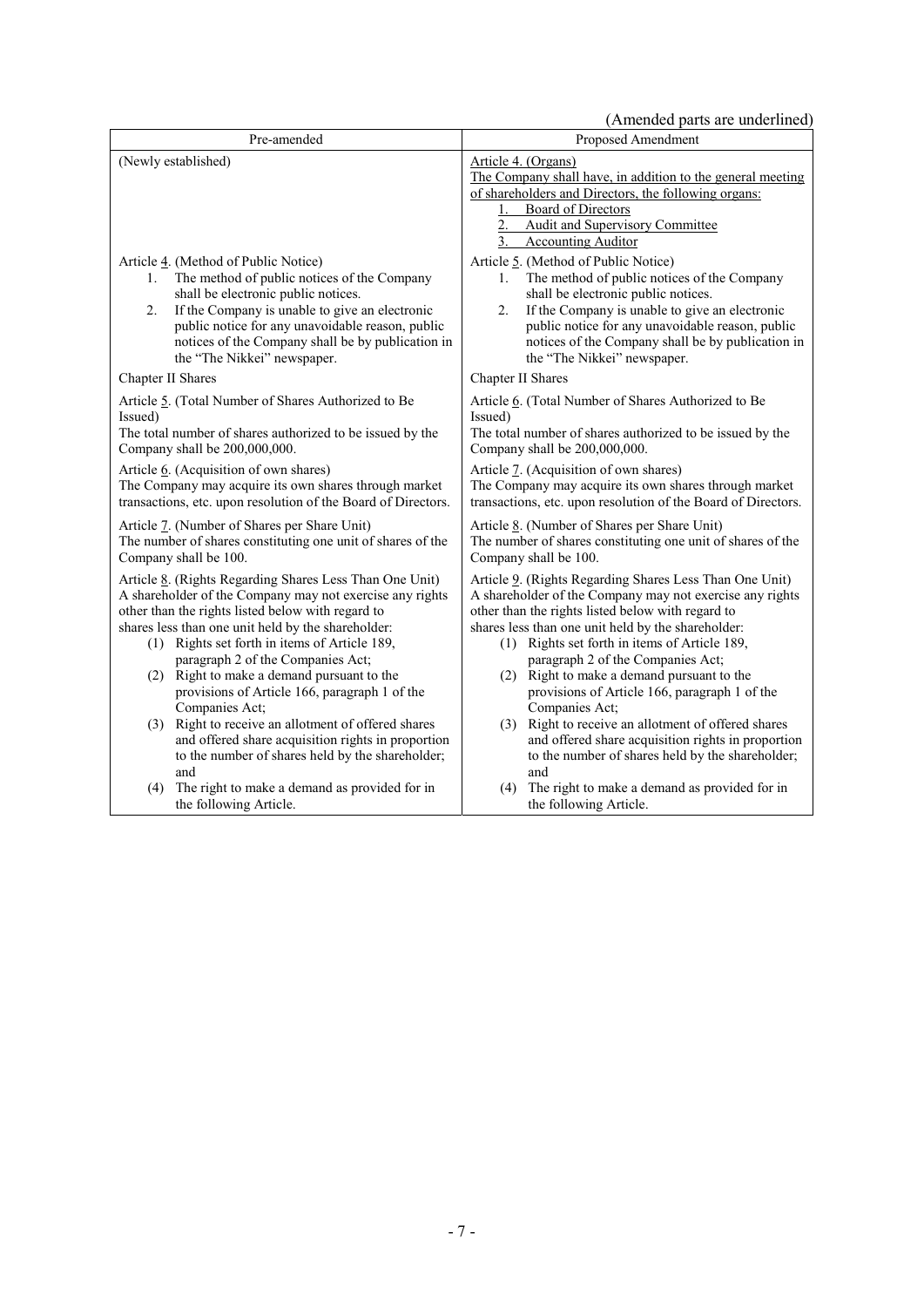| Pre-amended                                                                                                                 | Proposed Amendment                                                                                                          |
|-----------------------------------------------------------------------------------------------------------------------------|-----------------------------------------------------------------------------------------------------------------------------|
| Article 9. (Request by a Shareholder for Sale of Shares                                                                     | Article 10. (Request by a Shareholder for Sale of Shares                                                                    |
| Less than One Unit)                                                                                                         | Less than One Unit)                                                                                                         |
| A shareholder of the Company who holds shares less than                                                                     | A shareholder of the Company who holds shares less than                                                                     |
| one unit may request the Company to sell them such                                                                          | one unit may request the Company to sell them such                                                                          |
| number of shares which will, when combined with the                                                                         | number of shares which will, when combined with the                                                                         |
| number of shares already held by the shareholder,                                                                           | number of shares already held by the shareholder,                                                                           |
| constitute one share unit (hereinafter, "additional<br>purchase").                                                          | constitute one share unit (hereinafter, "additional<br>purchase").                                                          |
|                                                                                                                             |                                                                                                                             |
| Article 10. (Shareholder Register Administrator)<br>The Company shall have a shareholder register                           | Article 11. (Shareholder Register Administrator)                                                                            |
| 1.<br>administrator.                                                                                                        | The Company shall have a shareholder register<br>1.<br>administrator.                                                       |
| 2.<br>The shareholder register administrator and the                                                                        | 2.<br>The shareholder register administrator and the                                                                        |
| place of business thereof shall be designated by                                                                            | place of business thereof shall be designated by                                                                            |
| resolution of the Board of Directors and public                                                                             | the Board of Directors or a Director who has                                                                                |
| notice thereof shall be given.                                                                                              | been delegated by resolution of the Board of                                                                                |
|                                                                                                                             | Directors and public notice thereof shall be                                                                                |
|                                                                                                                             | given.                                                                                                                      |
| 3.<br>The Company's register of shareholders and                                                                            | 3.<br>The Company's register of shareholders and                                                                            |
| register of share acquisition rights shall be<br>located at the place of business of the shareholder                        | register of share acquisition rights shall be<br>located at the place of business of the shareholder                        |
| register administrator and the entering or                                                                                  | register administrator and the entering or                                                                                  |
| recording in the register of shareholders and the                                                                           | recording in the register of shareholders and the                                                                           |
| register of share acquisition rights, the buyback                                                                           | register of share acquisition rights, the buyback                                                                           |
| or additional purchase of shares less than one                                                                              | or additional purchase of shares less than one                                                                              |
| unit, and any other administration relating to                                                                              | unit, and any other administration relating to                                                                              |
| shares or share acquisition rights shall be handled                                                                         | shares or share acquisition rights shall be handled                                                                         |
| by the shareholder register administrator and not                                                                           | by the shareholder register administrator and not                                                                           |
| handled by the Company.                                                                                                     | handled by the Company. (Change in Japanese                                                                                 |
|                                                                                                                             | only; English unchanged)                                                                                                    |
| Article 11. (Share Handling Regulations)                                                                                    | Article 12. (Share Handling Regulations)                                                                                    |
| Handling of the Company's shares, share acquisition rights,<br>and fees therefor as well as the procedures for the exercise | Handling of the Company's shares, share acquisition rights,<br>and fees therefor as well as the procedures for the exercise |
| of rights by shareholder shall be governed by the Share                                                                     | of rights by shareholder shall be governed by the Share                                                                     |
| Handling Regulations established by the Board of                                                                            | Handling Regulations established by the Board of Directors                                                                  |
| Directors, in addition to applicable laws and regulations                                                                   | or a Director who has been delegated by resolution of the                                                                   |
| and these Articles of Incorporation.                                                                                        | Board of Directors, in addition to applicable laws and                                                                      |
|                                                                                                                             | regulations and these Articles of Incorporation.                                                                            |
| Article 12. (Record Date)                                                                                                   | Article 13. (Record Date)                                                                                                   |
| The Company shall treat the shareholders with voting                                                                        | The Company shall treat the shareholders with voting                                                                        |
| rights entered or recorded in the last register of                                                                          | rights entered or recorded in the last register of                                                                          |
| shareholders as of the last day of February each year as                                                                    | shareholders as of the last day of February each year as                                                                    |
| shareholders entitled to exercise shareholder's rights at the                                                               | shareholders entitled to exercise shareholder's rights at the                                                               |
| annual general meeting of shareholders relating to the                                                                      | annual general meeting of shareholders relating to the                                                                      |
| relevant financial year.                                                                                                    | relevant financial year.                                                                                                    |
| Chapter III General Meeting of Shareholders                                                                                 | Chapter III General Meeting of Shareholders                                                                                 |
| Article 13. (Convocation)                                                                                                   | Article 14. (Convocation)                                                                                                   |
| An annual general meeting of shareholders of the Company                                                                    | An annual general meeting of shareholders of the Company                                                                    |
| shall be convened in May every year. An extraordinary                                                                       | shall be convened in May every year. An extraordinary                                                                       |
| general meeting of shareholders shall be convened                                                                           | general meeting of shareholders shall be convened                                                                           |
| whenever necessary.                                                                                                         | whenever necessary.                                                                                                         |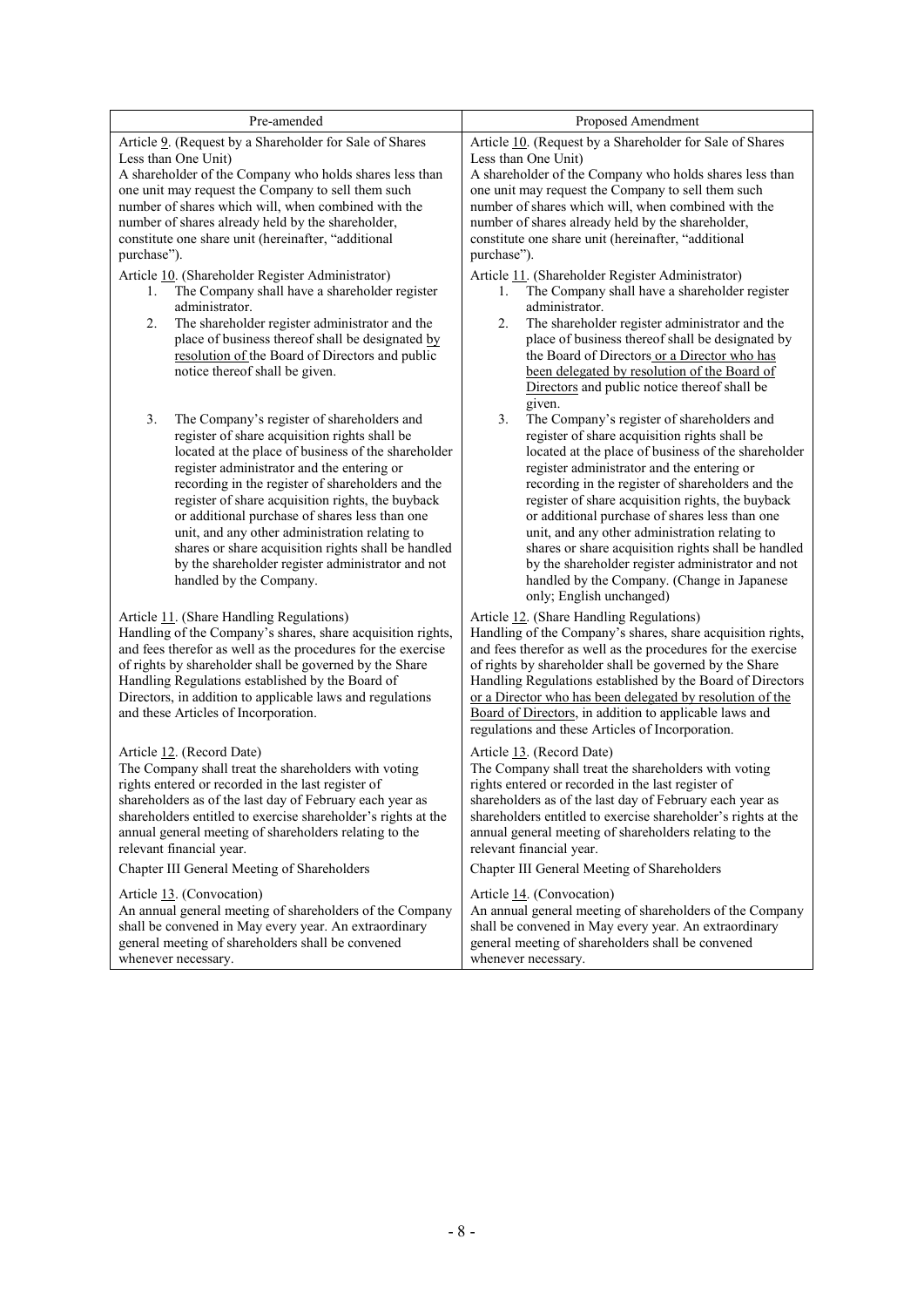| Pre-amended                                                                                                                                                                                                                                                                                                                                                                                                                                                                                                                                                                                                                                                                                                                                                                                   | Proposed Amendment                                                                                                                                                                                                                                                                                                                                                                                                                                                                                                                                                                                                                                                                                                                                                                            |
|-----------------------------------------------------------------------------------------------------------------------------------------------------------------------------------------------------------------------------------------------------------------------------------------------------------------------------------------------------------------------------------------------------------------------------------------------------------------------------------------------------------------------------------------------------------------------------------------------------------------------------------------------------------------------------------------------------------------------------------------------------------------------------------------------|-----------------------------------------------------------------------------------------------------------------------------------------------------------------------------------------------------------------------------------------------------------------------------------------------------------------------------------------------------------------------------------------------------------------------------------------------------------------------------------------------------------------------------------------------------------------------------------------------------------------------------------------------------------------------------------------------------------------------------------------------------------------------------------------------|
| Article 14. (Convener and Chairman of General Meeting of                                                                                                                                                                                                                                                                                                                                                                                                                                                                                                                                                                                                                                                                                                                                      | Article 15. (Convener and Chairman of General Meeting of                                                                                                                                                                                                                                                                                                                                                                                                                                                                                                                                                                                                                                                                                                                                      |
| Shareholders)                                                                                                                                                                                                                                                                                                                                                                                                                                                                                                                                                                                                                                                                                                                                                                                 | Shareholders)                                                                                                                                                                                                                                                                                                                                                                                                                                                                                                                                                                                                                                                                                                                                                                                 |
| Unless otherwise provided in laws and<br>1.<br>regulations, the Director and President shall<br>convene a general meeting of shareholders in<br>accordance with a resolution of the Board of<br>Directors. When the Director and President is<br>prevented from so acting, another Director, who<br>is designated in accordance with an order of<br>priority determined in advance by the Board of<br>Directors, shall convene the general meeting of<br>shareholders.<br>The Director and President shall chair the general<br>2.<br>meetings of shareholders. When the Director and<br>President is prevented from so acting, another<br>Director, who is designated in accordance with<br>an order of priority determined in advance by the<br>Board of Directors, shall chair the general | Unless otherwise provided in laws and<br>1.<br>regulations, the Director and President shall<br>convene a general meeting of shareholders in<br>accordance with a resolution of the Board of<br>Directors. When the Director and President is<br>prevented from so acting, another Director, who<br>is designated in accordance with an order of<br>priority determined in advance by the Board of<br>Directors, shall convene the general meeting of<br>shareholders.<br>The Director and President shall chair the general<br>2.<br>meetings of shareholders. When the Director and<br>President is prevented from so acting, another<br>Director, who is designated in accordance with<br>an order of priority determined in advance by the<br>Board of Directors, shall chair the general |
| meeting of shareholders.                                                                                                                                                                                                                                                                                                                                                                                                                                                                                                                                                                                                                                                                                                                                                                      | meeting of shareholders.                                                                                                                                                                                                                                                                                                                                                                                                                                                                                                                                                                                                                                                                                                                                                                      |
| Article 15. (Internet Disclosure and Deemed Provision of<br>Reference Documents for General Meeting of<br>Shareholders, Etc.)<br>When the Company convenes a general meeting of<br>shareholders, if it discloses information that is to be stated<br>or presented in the reference documents for general<br>meeting of shareholders, business report, non-consolidated<br>financial statements and consolidated financial statements<br>(including Accounting Auditor's report and Audit and<br>Supervisory Board Members' report relating to any such<br>consolidated financial statements) through the Internet in<br>accordance with the provisions prescribed by the Ministry<br>of Justice Order, it may be deemed that the Company has<br>provided this information to shareholders.    | (Deleted)                                                                                                                                                                                                                                                                                                                                                                                                                                                                                                                                                                                                                                                                                                                                                                                     |
| (Newly established)                                                                                                                                                                                                                                                                                                                                                                                                                                                                                                                                                                                                                                                                                                                                                                           | Article 16 (Measures, etc. for Providing Information in                                                                                                                                                                                                                                                                                                                                                                                                                                                                                                                                                                                                                                                                                                                                       |
|                                                                                                                                                                                                                                                                                                                                                                                                                                                                                                                                                                                                                                                                                                                                                                                               | Electronic Format)<br>The Company shall, when convening a general<br>1.<br>meeting of shareholders, take measures for<br>providing information that constitutes the content<br>of reference documents for general meeting of<br>shareholders, etc. in electronic format.<br>2. Among items for which the measures for<br>providing information in electronic format will<br>be taken, the Company may exclude all or some<br>of those items designated by the Ministry of<br>Justice Order from statements in the paper-based<br>documents to be delivered to shareholders who<br>requested the delivery of paper-based documents<br>by the record date of voting rights.                                                                                                                     |
| Article 16. (Proxy Voting)                                                                                                                                                                                                                                                                                                                                                                                                                                                                                                                                                                                                                                                                                                                                                                    | Article 17. (Proxy Voting)                                                                                                                                                                                                                                                                                                                                                                                                                                                                                                                                                                                                                                                                                                                                                                    |
| Every shareholder may exercise his/her/its votes<br>1.<br>by having one other shareholder of the Company<br>with voting rights act as a proxy on his/her/its<br>behalf.<br>2.<br>In the case of the preceding paragraph, a<br>shareholder or a proxy must submit to the<br>Company a document evidencing the proxy's<br>authority to represent at each general meeting of<br>shareholders.                                                                                                                                                                                                                                                                                                                                                                                                    | Every shareholder may exercise his/her/its votes<br>1.<br>by having one other shareholder of the Company<br>with voting rights act as a proxy on his/her/its<br>behalf.<br>2.<br>In the case of the preceding paragraph, a<br>shareholder or a proxy must submit to the<br>Company a document evidencing the proxy's<br>authority to represent at each general meeting of<br>shareholders.                                                                                                                                                                                                                                                                                                                                                                                                    |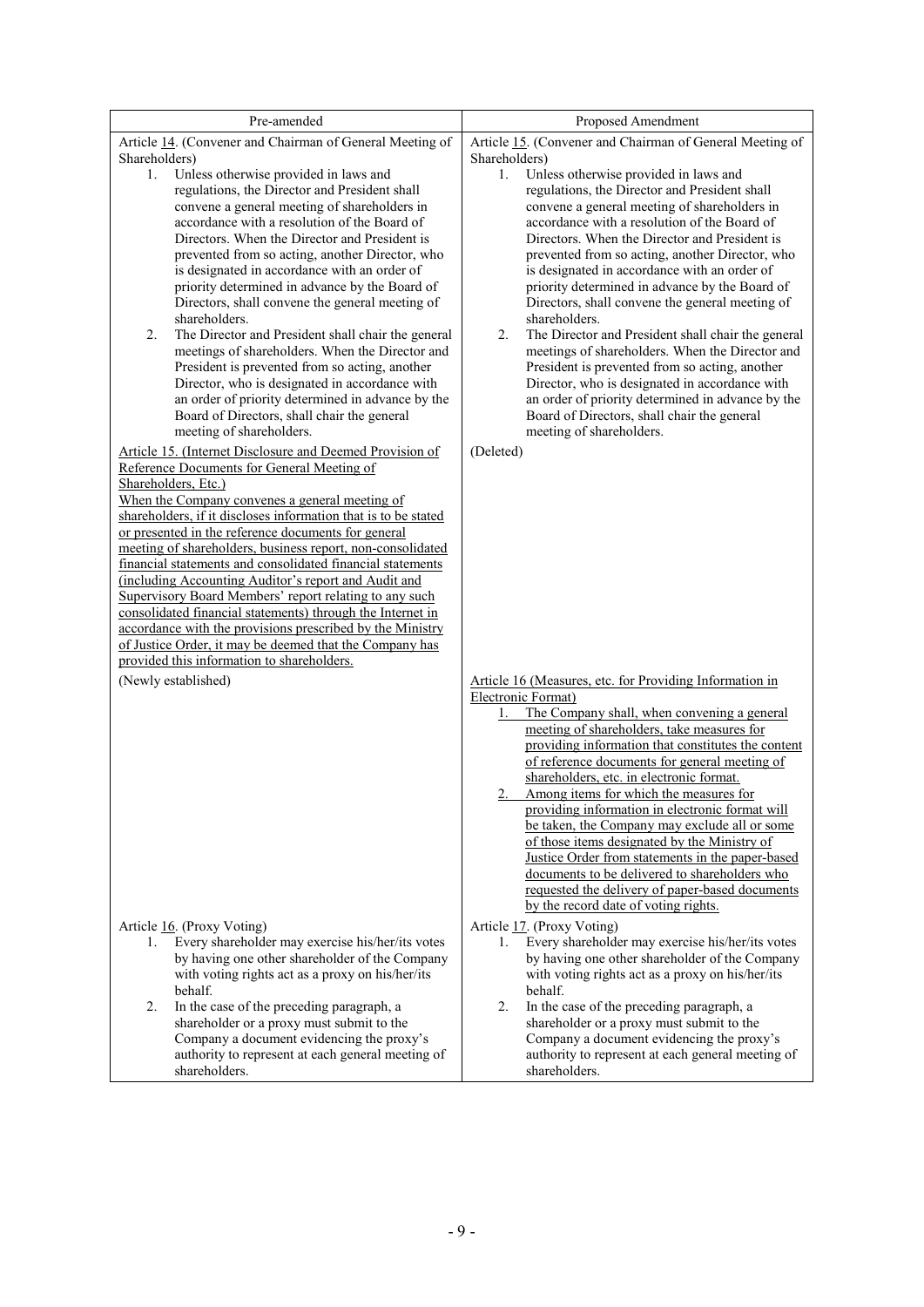| Pre-amended                                                                                                                                                                                                                                                                                                                                                                                                      | Proposed Amendment                                                                                                                                                                                                                                                                                                                                                                                               |
|------------------------------------------------------------------------------------------------------------------------------------------------------------------------------------------------------------------------------------------------------------------------------------------------------------------------------------------------------------------------------------------------------------------|------------------------------------------------------------------------------------------------------------------------------------------------------------------------------------------------------------------------------------------------------------------------------------------------------------------------------------------------------------------------------------------------------------------|
| Article 17. (Method for Making Resolutions)<br>Unless otherwise provided for by laws and<br>1.<br>regulations, and these Articles of Incorporation,<br>resolutions of a general meeting of shareholders<br>shall be made by a majority of the votes of the<br>shareholders who are present at the meeting and<br>entitled to exercise their votes at such meetings.                                              | Article 18. (Method for Making Resolutions)<br>Unless otherwise provided for by laws and<br>1.<br>regulations, and these Articles of Incorporation,<br>resolutions of a general meeting of shareholders<br>shall be made by a majority of the votes of the<br>shareholders who are present at the meeting and<br>entitled to exercise their votes at such meetings.                                              |
| The resolutions of a general meeting of<br>2.<br>shareholders as prescribed in Article 309,<br>paragraph 2 of the Companies Act shall be made<br>by at least two-thirds of the votes of the<br>shareholders present at such meeting where the<br>shareholders holding at least one-third of the<br>voting rights of the shareholders entitled to<br>exercise their votes at such meetings are present.           | The resolutions of a general meeting of<br>2.<br>shareholders as prescribed in Article 309,<br>paragraph 2 of the Companies Act shall be made<br>by at least two-thirds of the votes of the<br>shareholders present at such meeting where the<br>shareholders holding at least one-third of the<br>voting rights of the shareholders entitled to<br>exercise their votes at such meetings are present.           |
| Article 18. (Minutes)<br>The substance of proceedings and the results of the general<br>meeting of shareholders and other matters provided by laws<br>and regulations shall be entered or recorded in minutes.                                                                                                                                                                                                   | Article 19. (Minutes)<br>The substance of proceedings and the results of the general<br>meeting of shareholders and other matters provided by laws<br>and regulations shall be entered or recorded in minutes.                                                                                                                                                                                                   |
| Chapter IV Director and Board of Directors                                                                                                                                                                                                                                                                                                                                                                       | Chapter IV Director and Board of Directors                                                                                                                                                                                                                                                                                                                                                                       |
| Article 19. (Establishment of the Board of Directors)<br>The Company shall have a Board of Directors.                                                                                                                                                                                                                                                                                                            | (Deleted)                                                                                                                                                                                                                                                                                                                                                                                                        |
| Article 20. (Number of Directors)<br>The Company shall have not more than 12 Directors.                                                                                                                                                                                                                                                                                                                          | Article 20. (Number of Directors)<br>The Company shall have not more than 12 Directors<br>(excluding Directors who are Audit and Supervisory<br>Committee Members) and not more than five (5) Audit and<br><b>Supervisory Committee Members.</b>                                                                                                                                                                 |
| Article 21. (Election of Directors)<br>Directors shall be elected at a general meeting of<br>1.<br>shareholders.                                                                                                                                                                                                                                                                                                 | Article 21. (Election of Directors)<br>Directors shall be elected at a general meeting of<br>1.<br>shareholders, distinguishing between Directors<br>who are Audit and Supervisory Committee<br>Members and other Directors.                                                                                                                                                                                     |
| Resolutions on the election of a Director shall be<br>2.<br>made by a majority of the votes of the<br>shareholders present at such meeting where the<br>shareholders holding at least one-third of the<br>voting rights of the shareholders entitled to<br>exercise their votes at such meetings are present.<br>Resolutions for the election of Directors shall not<br>3.<br>be conducted by cumulative voting. | Resolutions on the election of a Director shall be<br>2.<br>made by a majority of the votes of the<br>shareholders present at such meeting where the<br>shareholders holding at least one-third of the<br>voting rights of the shareholders entitled to<br>exercise their votes at such meetings are present.<br>Resolutions for the election of Directors shall not<br>3.<br>be conducted by cumulative voting. |
| (Newly established)                                                                                                                                                                                                                                                                                                                                                                                              | To prepare for cases where there is a vacancy<br>4.<br>resulting in a shortfall in the number of Directors<br>who are Audit and Supervisory Committee<br>Members stipulated in laws and regulations, the<br>Company may elect Directors who are substitute<br>Audit and Supervisory Committee Members at a<br>general meeting of shareholders.                                                                   |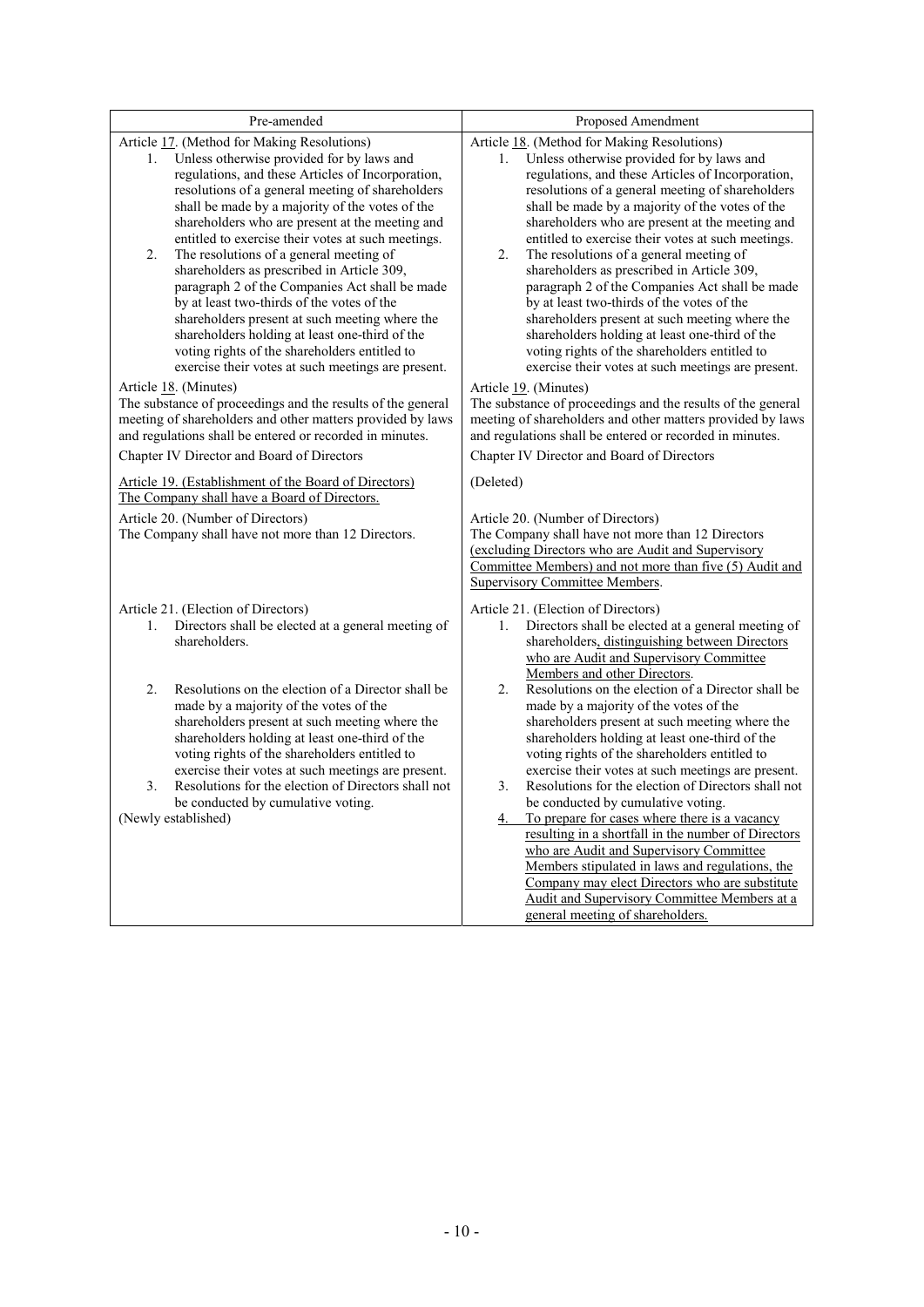| Pre-amended                                                                                                                                                                                                                                                                                                                                                                                                                                                                                        | Proposed Amendment                                                                                                                                                                                                                                                                                                                                                                                                                                                                                                                                                                                                                                                                                                                                                                                                                                                                                                                                                                                                                                                                 |
|----------------------------------------------------------------------------------------------------------------------------------------------------------------------------------------------------------------------------------------------------------------------------------------------------------------------------------------------------------------------------------------------------------------------------------------------------------------------------------------------------|------------------------------------------------------------------------------------------------------------------------------------------------------------------------------------------------------------------------------------------------------------------------------------------------------------------------------------------------------------------------------------------------------------------------------------------------------------------------------------------------------------------------------------------------------------------------------------------------------------------------------------------------------------------------------------------------------------------------------------------------------------------------------------------------------------------------------------------------------------------------------------------------------------------------------------------------------------------------------------------------------------------------------------------------------------------------------------|
| Article 22. (Term of Office of Directors)<br>The term of office of a Director shall expire at<br>1.<br>the conclusion of the annual general meeting of<br>shareholders for the last business year ending<br>within one $(1)$ year after the election of the<br>Director.<br>The term of office of a Director elected due to an<br>2.                                                                                                                                                               | Article 22. (Term of Office of Directors)<br>The term of office of a Director (excluding<br>1.<br>Directors who are Audit and Supervisory<br>Committee Members) shall expire at the<br>conclusion of the annual general meeting of<br>shareholders for the last business year ending<br>within one $(1)$ year after the election of the<br>Director.<br>(Deleted)                                                                                                                                                                                                                                                                                                                                                                                                                                                                                                                                                                                                                                                                                                                  |
| increase in the number of Directors or as a<br>substitute for another Director shall expire at the<br>time of expiration of the term of office of other<br>serving Directors.                                                                                                                                                                                                                                                                                                                      |                                                                                                                                                                                                                                                                                                                                                                                                                                                                                                                                                                                                                                                                                                                                                                                                                                                                                                                                                                                                                                                                                    |
| (Newly established)                                                                                                                                                                                                                                                                                                                                                                                                                                                                                | The term of office of a Director who is an Audit<br>2.<br>and Supervisory Committee Members shall<br>expire at the conclusion of the annual general<br>meeting of shareholders for the last business year<br>ending within two $(2)$ years from his or her<br>election as Audit and Supervisory Committee<br>Member.<br>The term of office of a Director who is an Audit<br>and Supervisory Committee Member who is<br>elected as the substitute for an Audit and<br>Supervisory Committee Member who retired<br>from office before the expiration of the term of<br>office shall continue until the time the term of<br>office of the Audit and Supervisory Committee<br>Member who retired from office is to expire.<br>The effective period of the resolution for the<br>election of a substitute Director who is an Audit<br>and Supervisory Committee Member shall expire<br>at the commencement of the annual general<br>meeting of shareholders for the last business year<br>ending within two (2) years from his or her<br>election, unless shortened by such resolution. |
| Article 23. (Representative Directors and Directors with<br>Specific Titles)<br>The Company shall appoint representative<br>1.<br>Director(s) by resolution of the Board of<br>Directors.                                                                                                                                                                                                                                                                                                          | Article 23. (Representative Directors and Directors with<br>Specific Titles)<br>The Company shall appoint representative<br>1.<br>Director(s) from among the Directors (excluding<br>Directors who are Audit and Supervisory<br>Committee Members) by resolution of the Board<br>of Directors.                                                                                                                                                                                                                                                                                                                                                                                                                                                                                                                                                                                                                                                                                                                                                                                     |
| 2.<br>Representative Directors represent the Company,<br>and execute the business of the Company.<br>3.<br>The Board of Directors may appoint, by its<br>resolution, one Director and Chairman, one<br>Director and President, one or a small number of<br>Director and Vice Chairmen, one or a small<br>number of Director and Vice Presidents, one or a<br>small number of Senior Managing Directors, and<br>one or a small number of Managing Directors.                                        | 2.<br>Representative Directors represent the Company,<br>and execute the business of the Company.<br>3.<br>The Board of Directors may appoint, by its<br>resolution, one Director and Chairman, one<br>Director and President, one or a small number of<br>Director and Vice Chairmen, one or a small<br>number of Director and Vice Presidents, one or a<br>small number of Senior Managing Directors, and<br>one or a small number of Managing Directors<br>from among the Directors (excluding Directors)<br>who are Audit and Supervisory Committee<br>Members).                                                                                                                                                                                                                                                                                                                                                                                                                                                                                                               |
| Article 24. (Convener and Chairman of Meeting of the<br>Board of Directors)<br>Unless otherwise provided for by laws and<br>1.<br>regulations, the Director and Chairman shall<br>convene and chair meetings of the Board of<br>Directors.<br>2.<br>In cases where the post of the Director and<br>Chairman is vacant, or the Director and<br>Chairman is prevented from so acting, another<br>Director, who is designated in accordance with<br>an order of priority determined in advance by the | Article 24. (Convener and Chairman of Meeting of the<br>Board of Directors)<br>Unless otherwise provided for by laws and<br>1.<br>regulations, the Director and Chairman shall<br>convene and chair meetings of the Board of<br>Directors.<br>2.<br>In cases where the post of the Director and<br>Chairman is vacant, or the Director and<br>Chairman is prevented from so acting, another<br>Director, who is designated in accordance with<br>an order of priority determined in advance by the                                                                                                                                                                                                                                                                                                                                                                                                                                                                                                                                                                                 |
|                                                                                                                                                                                                                                                                                                                                                                                                                                                                                                    | $-11-$                                                                                                                                                                                                                                                                                                                                                                                                                                                                                                                                                                                                                                                                                                                                                                                                                                                                                                                                                                                                                                                                             |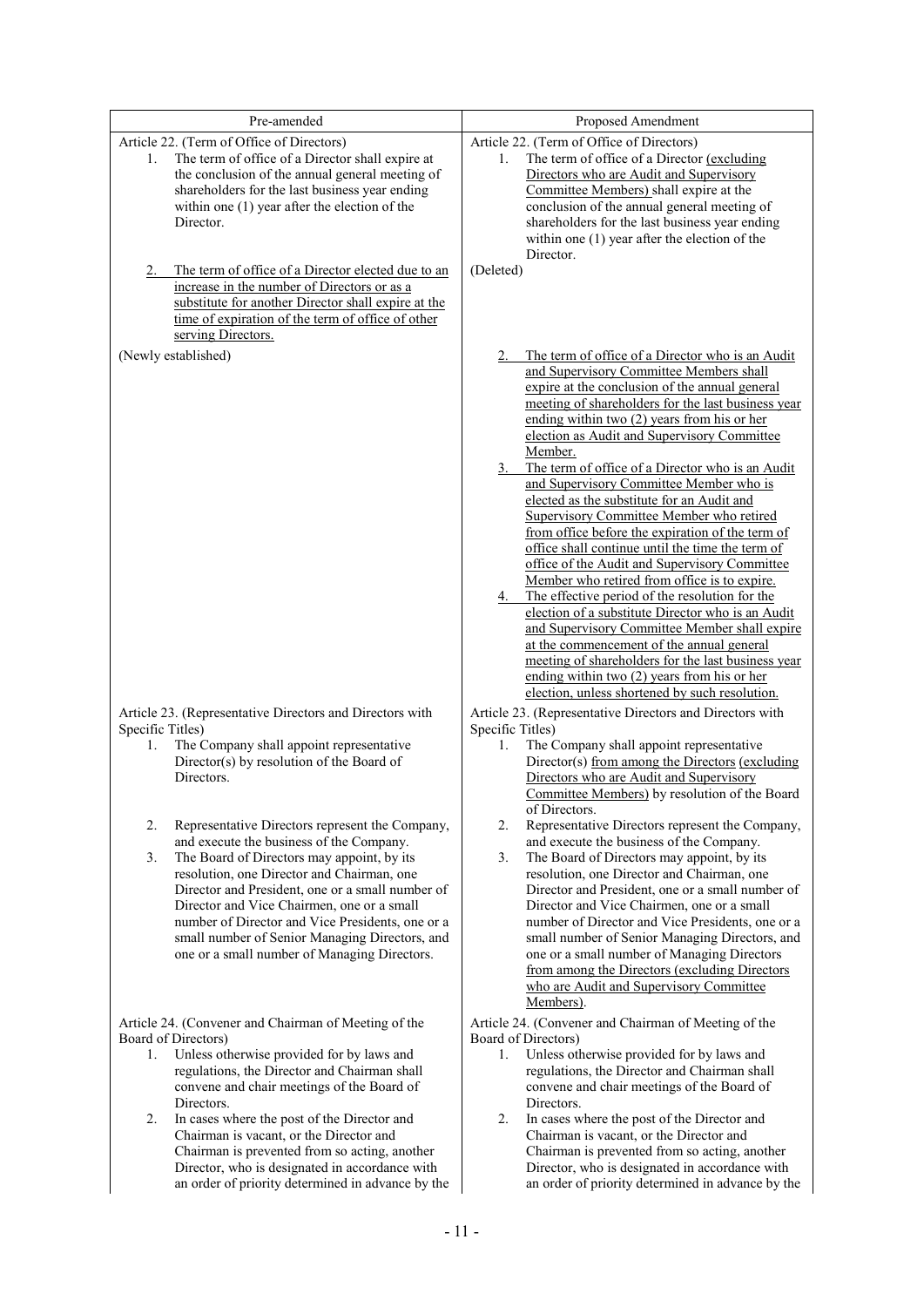| Pre-amended                                                                                                                                                                                                                                                                                                                                                                                                                                                                                                                                                                                                                                                                                                                                                                                                                                                                                                                                                                                      | Proposed Amendment                                                                                                                                                                                                                                                                                                                                                                                                                                                                                                                                                                                                                                                                                                                                                                                                                                                                                     |
|--------------------------------------------------------------------------------------------------------------------------------------------------------------------------------------------------------------------------------------------------------------------------------------------------------------------------------------------------------------------------------------------------------------------------------------------------------------------------------------------------------------------------------------------------------------------------------------------------------------------------------------------------------------------------------------------------------------------------------------------------------------------------------------------------------------------------------------------------------------------------------------------------------------------------------------------------------------------------------------------------|--------------------------------------------------------------------------------------------------------------------------------------------------------------------------------------------------------------------------------------------------------------------------------------------------------------------------------------------------------------------------------------------------------------------------------------------------------------------------------------------------------------------------------------------------------------------------------------------------------------------------------------------------------------------------------------------------------------------------------------------------------------------------------------------------------------------------------------------------------------------------------------------------------|
| Board of Directors, shall convene and chair<br>meetings of the Board of Directors.                                                                                                                                                                                                                                                                                                                                                                                                                                                                                                                                                                                                                                                                                                                                                                                                                                                                                                               | Board of Directors, shall convene and chair<br>meetings of the Board of Directors.                                                                                                                                                                                                                                                                                                                                                                                                                                                                                                                                                                                                                                                                                                                                                                                                                     |
| Article 25. (Notice of Meeting of the Board of Directors)<br>When convening a meeting of the Board of<br>1.<br>Directors, a notice shall be dispatched to each<br>Director and each Audit and Supervisory Board<br>Member at least three days before the day of the<br>meeting; provided, however, that this period may<br>be reduced in case of urgent needs.<br>2.<br>With the consent of all Directors and Audit and<br>Supervisory Board Members, a meeting of the<br>Board of Directors may be held without<br>following the convening procedures.<br>Article 26. (Method for Making Resolutions of the Board<br>of Directors)<br>Resolutions of the Board of Directors shall be made by a<br>majority vote of the Directors who are present where a<br>majority of Directors are present.<br>Article 27. (Omission of Resolutions of the Board of<br>Directors)<br>The Company may, when all of the Directors indicate their<br>consent in writing or by electromagnetic record, deem such | Article 25. (Notice of Meeting of the Board of Directors)<br>When convening a meeting of the Board of<br>1.<br>Directors, a notice shall be dispatched to each<br>Director at least three days before the day of the<br>meeting; provided, however, that this period may<br>be reduced in case of urgent needs.<br>2.<br>With the consent of all Directors, a meeting of<br>the Board of Directors may be held without<br>following the convening procedures.<br>Article 26. (Method for Making Resolutions of the Board<br>of Directors)<br>Resolutions of the Board of Directors shall be made by a<br>majority vote of the Directors who are present where a<br>majority of Directors are present.<br>Article 27. (Omission of Resolutions of the Board of<br>Directors)<br>The Company may, when all of the Directors indicate their<br>consent in writing or by electromagnetic record, deem such |
| indication to be the resolution of the Board of Directors<br>adopting the proposal. However, this shall not apply in the<br>case of an audit & supervisory board member having raised<br>an objection.                                                                                                                                                                                                                                                                                                                                                                                                                                                                                                                                                                                                                                                                                                                                                                                           | indication to be the resolution of the Board of Directors<br>adopting the proposal.                                                                                                                                                                                                                                                                                                                                                                                                                                                                                                                                                                                                                                                                                                                                                                                                                    |
| (Newly established)                                                                                                                                                                                                                                                                                                                                                                                                                                                                                                                                                                                                                                                                                                                                                                                                                                                                                                                                                                              | Article 28. (Delegation of a Decision on the Execution of<br><b>Important Operations</b> )<br>Under Article 399-13, paragraph 6 of the Companies Act,<br>the Company may delegate all or some decisions<br>concerning the execution of important operations<br>(excluding matters listed in the items under paragraph 5 of<br>said article) to Directors by resolution of the Board of<br>Directors.                                                                                                                                                                                                                                                                                                                                                                                                                                                                                                   |
| Article 28. (Minutes of Meetings of the Board of Directors)<br>An overview of the proceedings at a meeting of the Board<br>of Directors, the results thereof, as well as other matters<br>prescribed in laws and regulations shall be entered or<br>recorded in the minutes, which shall be signed and<br>stamped, or electronically signed by the Directors and<br>Audit and Supervisory Board Members who were in<br>attendance.                                                                                                                                                                                                                                                                                                                                                                                                                                                                                                                                                               | Article 29. (Minutes of Meetings of the Board of Directors)<br>An overview of the proceedings at a meeting of the Board<br>of Directors, the results thereof, as well as other matters<br>prescribed in laws and regulations shall be entered or<br>recorded in the minutes, which shall be signed and<br>stamped, or electronically signed by the Directors who<br>were in attendance.                                                                                                                                                                                                                                                                                                                                                                                                                                                                                                                |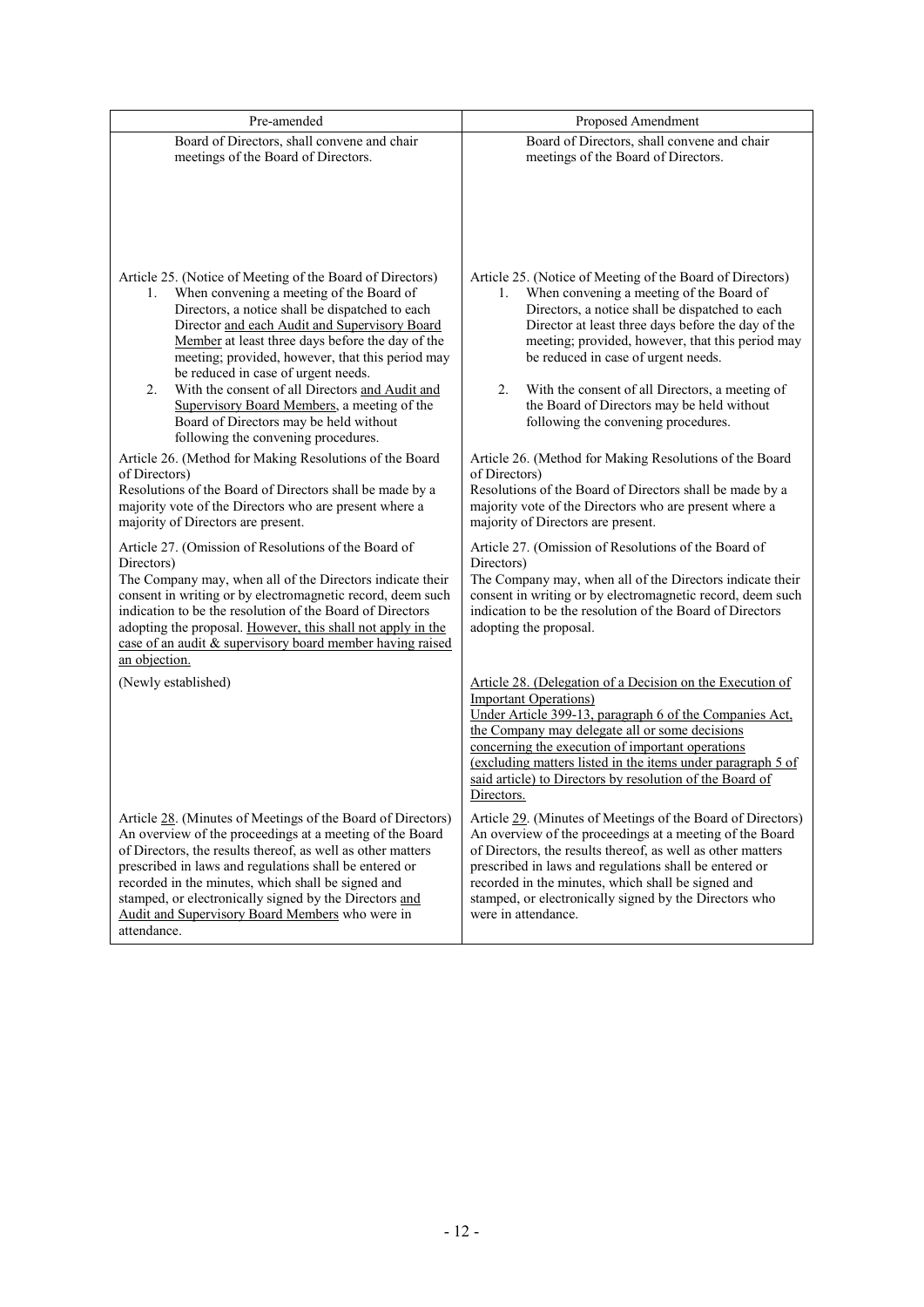| Pre-amended                                                                                                                                                                                                                                                                                                                                                                                                                                                                                                                                                                                           | Proposed Amendment                                                                                                                                                                                                                                                                                                                                                                                                                                                                                                                                                                                                                        |
|-------------------------------------------------------------------------------------------------------------------------------------------------------------------------------------------------------------------------------------------------------------------------------------------------------------------------------------------------------------------------------------------------------------------------------------------------------------------------------------------------------------------------------------------------------------------------------------------------------|-------------------------------------------------------------------------------------------------------------------------------------------------------------------------------------------------------------------------------------------------------------------------------------------------------------------------------------------------------------------------------------------------------------------------------------------------------------------------------------------------------------------------------------------------------------------------------------------------------------------------------------------|
| Article 29. (Regulations of the Board of Directors)<br>Matters concerning the Board of Directors shall be<br>governed by the Regulations of the Board of Directors<br>established by the Board of Directors, in addition to<br>applicable laws and regulations and these Articles of<br>Incorporation.                                                                                                                                                                                                                                                                                                | Article 30. (Regulations of the Board of Directors)<br>Matters concerning the Board of Directors shall be<br>governed by the Regulations of the Board of Directors<br>established by the Board of Directors, in addition to<br>applicable laws and regulations and these Articles of<br>Incorporation.                                                                                                                                                                                                                                                                                                                                    |
| Article 30. (Directors' Remuneration, Etc.)<br>The remuneration, bonuses and other monetary benefits to<br>be received by Directors from the Company as<br>consideration for execution of duties (hereinafter,<br>"Remuneration, etc.") shall be determined by resolution of<br>a general meeting of shareholders.                                                                                                                                                                                                                                                                                    | Article 31. (Directors' Remuneration, Etc.)<br>The remuneration, bonuses and other monetary benefits to<br>be received by Directors from the Company as<br>consideration for execution of duties (hereinafter,<br>"Remuneration, etc.") shall be determined by resolution of<br>a general meeting of shareholders, distinguishing between<br>Directors who are Audit and Supervisory Committee<br>Members and other Directors.                                                                                                                                                                                                            |
| Article 31. (Exemption of Outside Directors' Liabilities)<br>(Newly established)                                                                                                                                                                                                                                                                                                                                                                                                                                                                                                                      | Article 32 (Exemption of Directors' Liabilities)<br>The Company may, by a resolution of the Board<br>1.<br>of Directors under Article 426, paragraph 1 of the<br>Companies Act, exempt Directors (including<br>former Directors) from their damage<br>compensation liabilities provided for in Article<br>423, paragraph 1 of the Companies Act to the<br>extent permitted by law.                                                                                                                                                                                                                                                        |
| The Company may, in accordance with Article<br>427, paragraph 1 of the Companies Act, enter<br>into an agreement with Outside Directors that<br>limits their damage compensation liability in<br>cases where the criteria stipulated by laws and<br>regulations regarding compensation liability<br>pursuant to Article 423, paragraph 1 of the<br>Companies Act apply; provided, however, that<br>the maximum amount of their liabilities based on<br>said agreement shall be the aggregate amount of<br>the amounts stipulated in each item under Article<br>425, paragraph 1 of the Companies Act. | 2. The Company may, in accordance with Article<br>427, paragraph 1 of the Companies Act, enter<br>into an agreement with Directors (excluding<br>Executive Directors, etc.) that limits their damage<br>compensation liability in cases where the criteria<br>stipulated by laws and regulations regarding<br>compensation liability pursuant to Article 423,<br>paragraph 1 of the Companies Act apply;<br>provided, however, that the maximum amount of<br>their liabilities based on said agreement shall be<br>the aggregate amount of the amounts stipulated in<br>each item under Article 425, paragraph 1 of the<br>Companies Act. |
| Chapter V. Audit and Supervisory Board Members and<br>Audit and Supervisory Board                                                                                                                                                                                                                                                                                                                                                                                                                                                                                                                     | (Deleted)                                                                                                                                                                                                                                                                                                                                                                                                                                                                                                                                                                                                                                 |
| Article 32. (Establishment of Audit and Supervisory Board<br>Members and Audit and Supervisory Board)<br>The Company shall have Audit and Supervisory Board<br>Members and an Audit and Supervisory Board.                                                                                                                                                                                                                                                                                                                                                                                            | (Deleted)                                                                                                                                                                                                                                                                                                                                                                                                                                                                                                                                                                                                                                 |
| Article 33. (Number of Audit and Supervisory Board<br>Members)<br>The Company shall have not more than six (6) Audit and<br>Supervisory Board Members.                                                                                                                                                                                                                                                                                                                                                                                                                                                | (Deleted)                                                                                                                                                                                                                                                                                                                                                                                                                                                                                                                                                                                                                                 |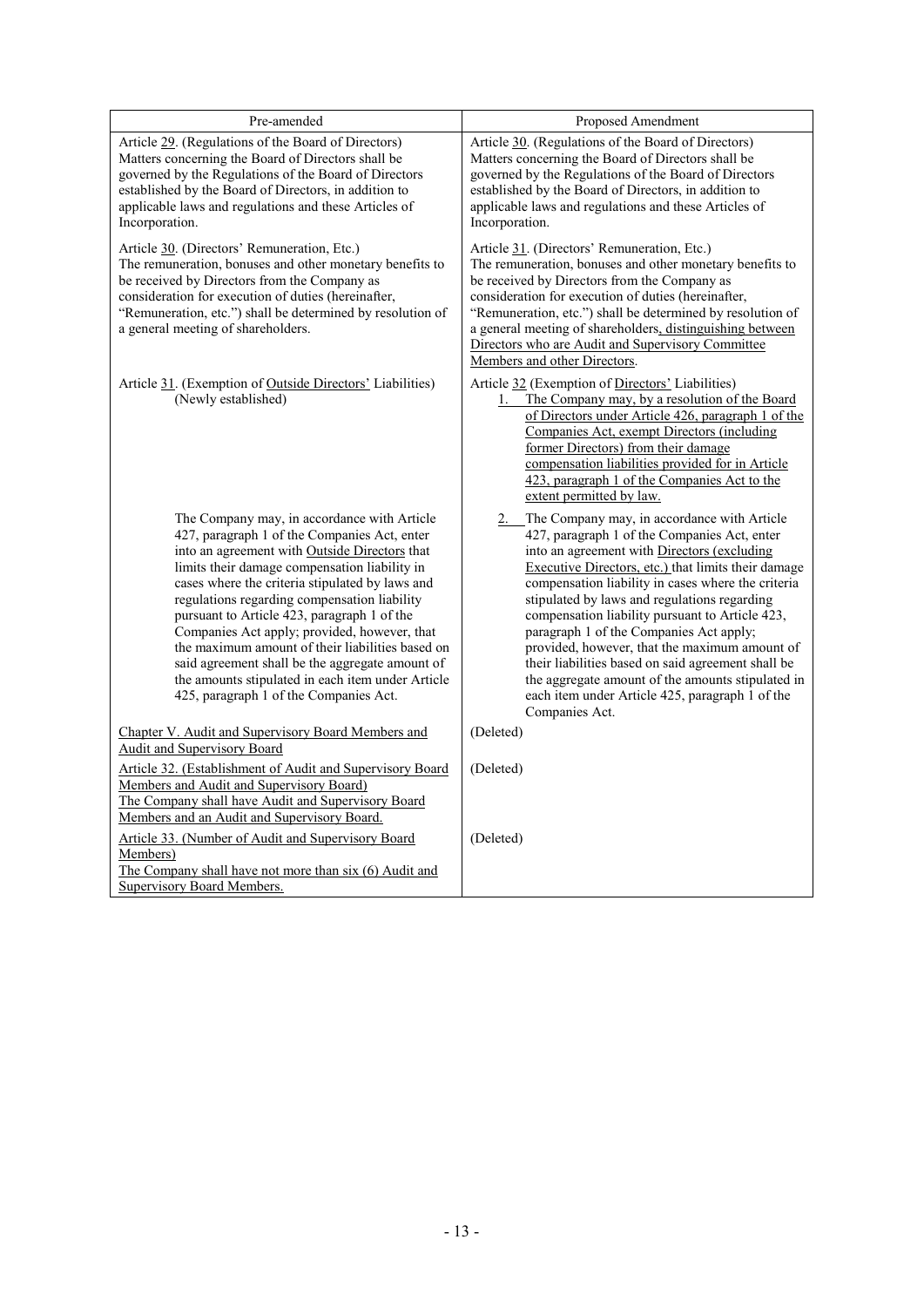| Pre-amended                                                                                                     | Proposed Amendment |
|-----------------------------------------------------------------------------------------------------------------|--------------------|
| Article 34. (Election of Audit and Supervisory Board                                                            | (Deleted)          |
| Members)                                                                                                        |                    |
| Audit and Supervisory Board Members shall be<br>1.                                                              |                    |
| elected at a general meeting of shareholders.<br>Resolutions on the election of Audit and<br>2.                 |                    |
| Supervisory Board Members shall be made by a                                                                    |                    |
| majority of the votes of the shareholders present                                                               |                    |
| at such meeting where the shareholders holding                                                                  |                    |
| at least one-third of the voting rights of the                                                                  |                    |
| shareholders entitled to exercise their votes at                                                                |                    |
| such meetings are present.                                                                                      |                    |
| Article 35. (Term of Office of Audit and Supervisory                                                            | (Deleted)          |
| <b>Board Members</b> )<br>The term of office of an Audit and Supervisory<br>1.                                  |                    |
| Board Member shall expire at the conclusion of                                                                  |                    |
| the annual general meeting of shareholders for                                                                  |                    |
| the last business year ending within four (4) years                                                             |                    |
| after the election of the Audit and Supervisory                                                                 |                    |
| Board Member.<br>The term of office of an Audit and Supervisory<br>2.                                           |                    |
| Board Member who is elected as the substitute                                                                   |                    |
| for an Audit and Supervisory Board Member who                                                                   |                    |
| retired from office before the expiration of the                                                                |                    |
| term of office shall continue until the time the                                                                |                    |
| term of office of the Audit and Supervisory                                                                     |                    |
| Board Member who retired from office is to<br>expire.                                                           |                    |
| Article 36. (Full-Time Audit and Supervisory Board                                                              | (Deleted)          |
| Members)                                                                                                        |                    |
| The Audit and Supervisory Board shall appoint full-time                                                         |                    |
| Audit and Supervisory Board Member(s) from among the                                                            |                    |
| Audit and Supervisory Board Members.                                                                            |                    |
| Article 37. (Notice of Meeting of the Audit and                                                                 | (Deleted)          |
| Supervisory Board)<br>When convening a meeting of the Audit and<br>1.                                           |                    |
| Supervisory Board, a notice shall be dispatched                                                                 |                    |
| to each Audit and Supervisory Board Member at                                                                   |                    |
| least three (3) days before the day of the meeting;                                                             |                    |
| provided, however, that this period may be                                                                      |                    |
| reduced in case of urgent needs.                                                                                |                    |
| With the consent of all Audit and Supervisory<br>Board Members, a meeting of the Audit and                      |                    |
| Supervisory Board may be held without                                                                           |                    |
| following the convening procedures.                                                                             |                    |
| Article 38. (Method for Making Resolutions of the Audit                                                         | (Deleted)          |
| and Supervisory Board)                                                                                          |                    |
| Unless otherwise provided in laws and regulations,                                                              |                    |
| resolutions of the Audit and Supervisory Board shall be<br>made by a majority vote of the Audit and Supervisory |                    |
| Board Members.                                                                                                  |                    |
| Article 39. (Minutes of Meetings of the Audit and                                                               | (Deleted)          |
| Supervisory Board)                                                                                              |                    |
| An overview of the proceedings at a meeting of the Audit                                                        |                    |
| and Supervisory Board, the results thereof, as well as other                                                    |                    |
| matters prescribed in laws and regulations shall be entered                                                     |                    |
| or recorded in the minutes, which shall be signed and<br>stamped, or electronically signed by the Audit and     |                    |
| Supervisory Board Members who were in attendance.                                                               |                    |
|                                                                                                                 |                    |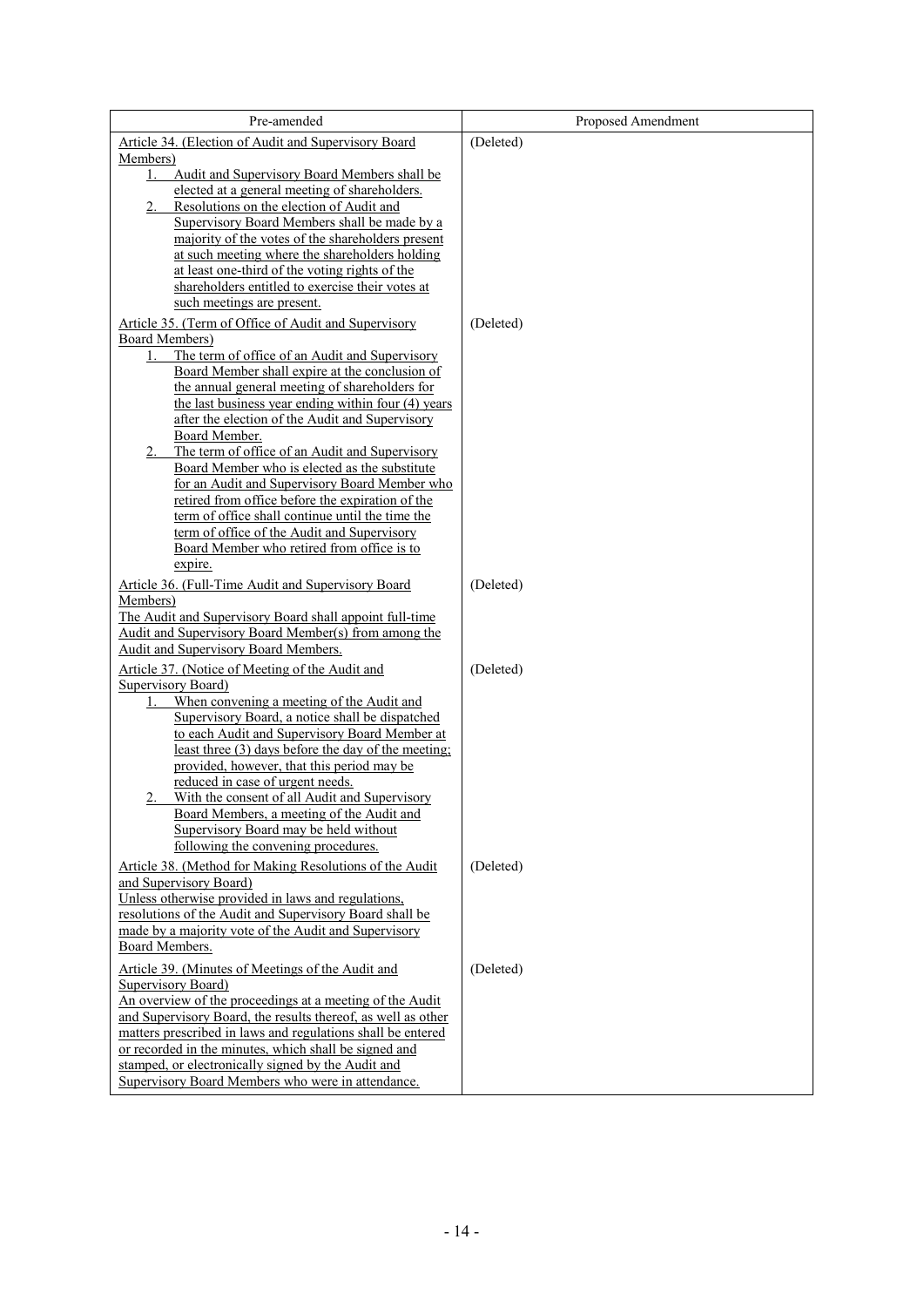| Pre-amended                                                                                                            | Proposed Amendment                                                                                   |
|------------------------------------------------------------------------------------------------------------------------|------------------------------------------------------------------------------------------------------|
| Article 40. (Regulations of the Audit and Supervisory                                                                  | (Deleted)                                                                                            |
| Board)                                                                                                                 |                                                                                                      |
| Matters concerning the Audit and Supervisory Board shall<br>be governed by the Regulations of the Audit and            |                                                                                                      |
| Supervisory Board established by the Audit and                                                                         |                                                                                                      |
| Supervisory Board, in addition to laws and regulations and                                                             |                                                                                                      |
| these Articles of Incorporation.                                                                                       |                                                                                                      |
| Article 41. (Audit and Supervisory Board Member'                                                                       | (Deleted)                                                                                            |
| Remuneration, Etc.)                                                                                                    |                                                                                                      |
| The remuneration, etc. of Audit and Supervisory Board<br>Members shall be determined by resolution of a general        |                                                                                                      |
| meeting of shareholders.                                                                                               |                                                                                                      |
| Article 42. (Exemption of Outside Audit and Supervisory                                                                | (Deleted)                                                                                            |
| <b>Board Members' Liabilities)</b>                                                                                     |                                                                                                      |
| The Company may, in accordance with Article 427,<br>paragraph 1 of the Companies Act, enter into an agreement          |                                                                                                      |
| with Outside Audit and Supervisory Board Members that                                                                  |                                                                                                      |
| limits their damage compensation liability in cases where                                                              |                                                                                                      |
| the criteria stipulated by laws and regulations regarding                                                              |                                                                                                      |
| compensation liability pursuant to Article 423, paragraph 1<br>of the Companies Act apply; provided, however, that the |                                                                                                      |
| maximum amount of their liabilities based on said                                                                      |                                                                                                      |
| agreement shall be the aggregate amount of the amounts                                                                 |                                                                                                      |
| stipulated in each item under Article 425, paragraph 1 of                                                              |                                                                                                      |
| the Companies Act.                                                                                                     |                                                                                                      |
| (Newly established)                                                                                                    | Chapter V. Audit and Supervisory Committee<br>Article 33. (Full-Time Audit and Supervisory Committee |
|                                                                                                                        | Members)                                                                                             |
|                                                                                                                        | The Audit and Supervisory Committee may appoint, by its                                              |
|                                                                                                                        | resolution, full-time Audit and Supervisory Committee                                                |
|                                                                                                                        | Members.                                                                                             |
| (Newly established)                                                                                                    | Article 34. (Notice of Meeting of the Audit and                                                      |
|                                                                                                                        | <b>Supervisory Committee)</b><br>When convening a meeting of the Audit and<br>1.                     |
|                                                                                                                        | Supervisory Committee, a notice shall be                                                             |
|                                                                                                                        | dispatched to each Audit and Supervisory                                                             |
|                                                                                                                        | Committee Member at least three (3) days before                                                      |
|                                                                                                                        | the day of the meeting; provided, however, that<br>this period may be reduced in case of urgent      |
|                                                                                                                        | needs.                                                                                               |
|                                                                                                                        | With the consent of all Audit and Supervisory                                                        |
|                                                                                                                        | Committee Members, a meeting of the Audit and                                                        |
|                                                                                                                        | Supervisory Committee may be held without<br>following the convening procedures.                     |
| (Newly established)                                                                                                    | Article 35. (Method for Making Resolutions of the Audit<br>and Supervisory Committee)                |
|                                                                                                                        | Resolutions of the Audit and Supervisory Committee shall                                             |
|                                                                                                                        | be made by a majority vote when the majority of Audit and                                            |
|                                                                                                                        | Supervisory Committee Members entitled to participate in                                             |
|                                                                                                                        | the vote are present.                                                                                |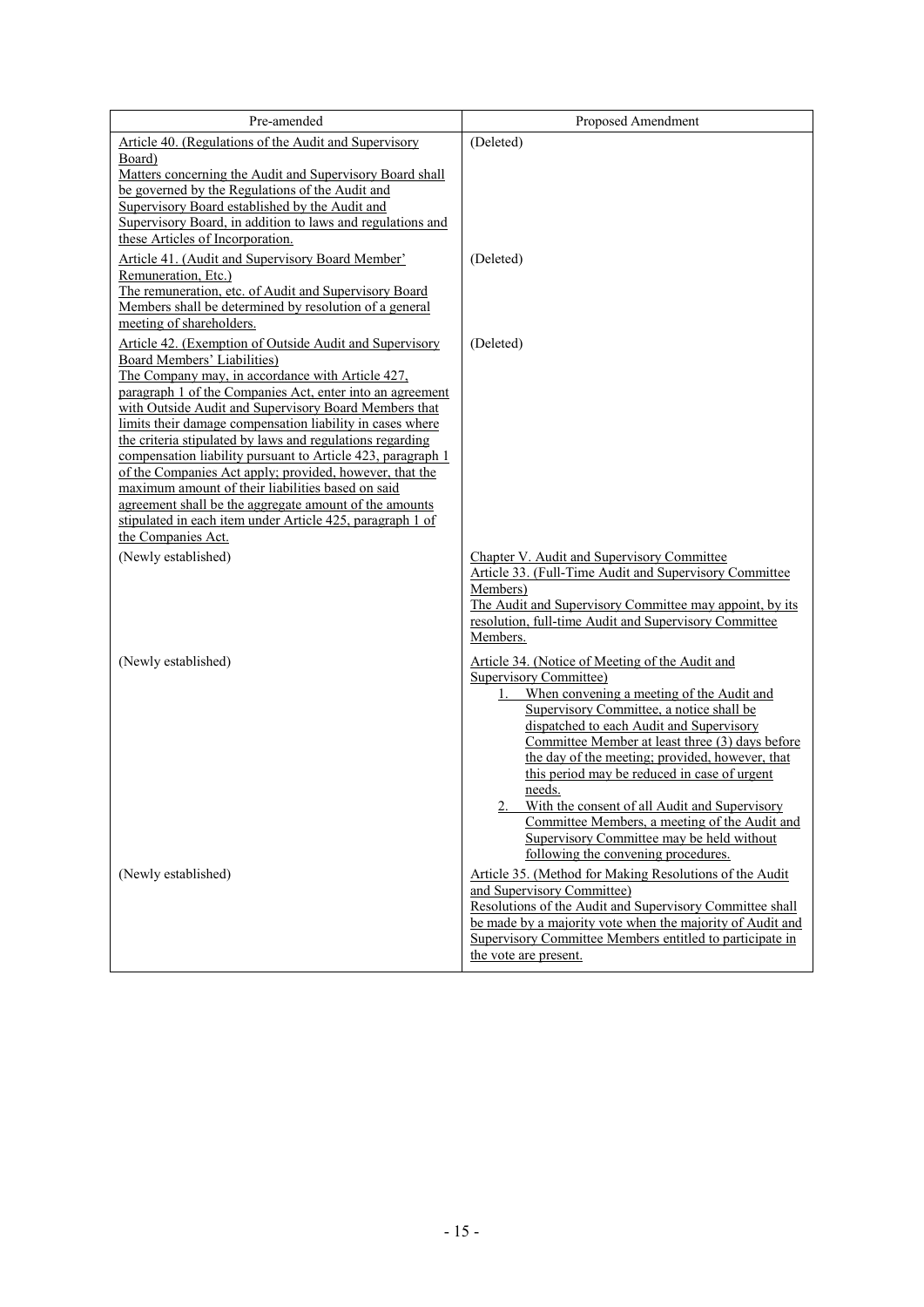| Pre-amended                                                                                                                                                                                                                                                                                                                                                                                                                                                                                                                                                                                                      | Proposed Amendment                                                                                                                                                                                                                                                                                                                                                                                                                                                                                                                                                                                                                                                                                                                                                                                                         |
|------------------------------------------------------------------------------------------------------------------------------------------------------------------------------------------------------------------------------------------------------------------------------------------------------------------------------------------------------------------------------------------------------------------------------------------------------------------------------------------------------------------------------------------------------------------------------------------------------------------|----------------------------------------------------------------------------------------------------------------------------------------------------------------------------------------------------------------------------------------------------------------------------------------------------------------------------------------------------------------------------------------------------------------------------------------------------------------------------------------------------------------------------------------------------------------------------------------------------------------------------------------------------------------------------------------------------------------------------------------------------------------------------------------------------------------------------|
| (Newly established)<br>(Newly established)                                                                                                                                                                                                                                                                                                                                                                                                                                                                                                                                                                       | Article 36. (Minutes of Meetings of the Audit and<br><b>Supervisory Committee)</b><br>An overview of the proceedings at a meeting of the Audit<br>and Supervisory Committee, the results thereof, as well as<br>other matters prescribed in laws and regulations shall be<br>entered or recorded in the minutes, which shall be signed<br>and stamped, or electronically signed by the Audit and<br>Supervisory Committee Members who were in attendance.<br>Article 37. (Regulations of the Audit and Supervisory<br>Committee)<br>Matters concerning the Audit and Supervisory Committee<br>shall be governed by the Regulations of the Audit and<br>Supervisory Committee established by the Audit and<br>Supervisory Committee, in addition to applicable laws and<br>regulations and these Articles of Incorporation. |
| Chapter VI. Accounting Auditor                                                                                                                                                                                                                                                                                                                                                                                                                                                                                                                                                                                   | Chapter VI. Accounting Auditor                                                                                                                                                                                                                                                                                                                                                                                                                                                                                                                                                                                                                                                                                                                                                                                             |
| Article 43. (Establishment of an Accounting Auditor)<br>The Company shall have an Accounting Auditor.                                                                                                                                                                                                                                                                                                                                                                                                                                                                                                            | (Deleted)                                                                                                                                                                                                                                                                                                                                                                                                                                                                                                                                                                                                                                                                                                                                                                                                                  |
| Article 44. (Appointment of Accounting Auditor)<br>The Accounting Auditor shall be appointed by resolution of<br>a general meeting of shareholders.                                                                                                                                                                                                                                                                                                                                                                                                                                                              | Article 38. (Appointment of Accounting Auditor)<br>The Accounting Auditor shall be appointed by resolution of<br>a general meeting of shareholders.                                                                                                                                                                                                                                                                                                                                                                                                                                                                                                                                                                                                                                                                        |
| Article 45. (Term of Office of Accounting Auditor)<br>The term of office of the Accounting Auditor<br>1.<br>shall expire at the conclusion of the annual<br>general meeting of shareholders for the last<br>business year within one (1) year after the<br>appointment of the Accounting Auditor.<br>2.<br>The Accounting Auditor shall, unless otherwise<br>resolved at the annual general meeting of<br>shareholders referred to in the preceding<br>paragraph, be deemed to have been reappointed<br>at such annual general meeting of shareholders.<br>Article 46. (Accounting Auditor's Remuneration, Etc.) | Article 39. (Term of Office of Accounting Auditor)<br>The term of office of the Accounting Auditor<br>1.<br>shall expire at the conclusion of the annual<br>general meeting of shareholders for the last<br>business year within one (1) year after the<br>appointment of the Accounting Auditor. (Change<br>in Japanese only; English unchanged)<br>2.<br>The Accounting Auditor shall, unless otherwise<br>resolved at the annual general meeting of<br>shareholders referred to in the preceding<br>paragraph, be deemed to have been reappointed<br>at such annual general meeting of shareholders.<br>Article 40. (Accounting Auditor's Remuneration, Etc.)                                                                                                                                                           |
| The remuneration, etc. of the Accounting Auditor shall be<br>determined by the Representative Director with the consent<br>of the Audit and Supervisory Board.                                                                                                                                                                                                                                                                                                                                                                                                                                                   | The remuneration, etc. of the Accounting Auditor shall be<br>determined by the Representative Director with the consent<br>of the Audit and Supervisory Committee.                                                                                                                                                                                                                                                                                                                                                                                                                                                                                                                                                                                                                                                         |
| Chapter VII. Accounts                                                                                                                                                                                                                                                                                                                                                                                                                                                                                                                                                                                            | Chapter VII. Accounts                                                                                                                                                                                                                                                                                                                                                                                                                                                                                                                                                                                                                                                                                                                                                                                                      |
| Article 47. (Business Year)<br>The business year of the Company shall commence on<br>March 1 of each year and end on the last day of February of<br>the following year.                                                                                                                                                                                                                                                                                                                                                                                                                                          | Article 41. (Business Year)<br>The business year of the Company shall commence on<br>March 1 of each year and end on the last day of February<br>of the following year.                                                                                                                                                                                                                                                                                                                                                                                                                                                                                                                                                                                                                                                    |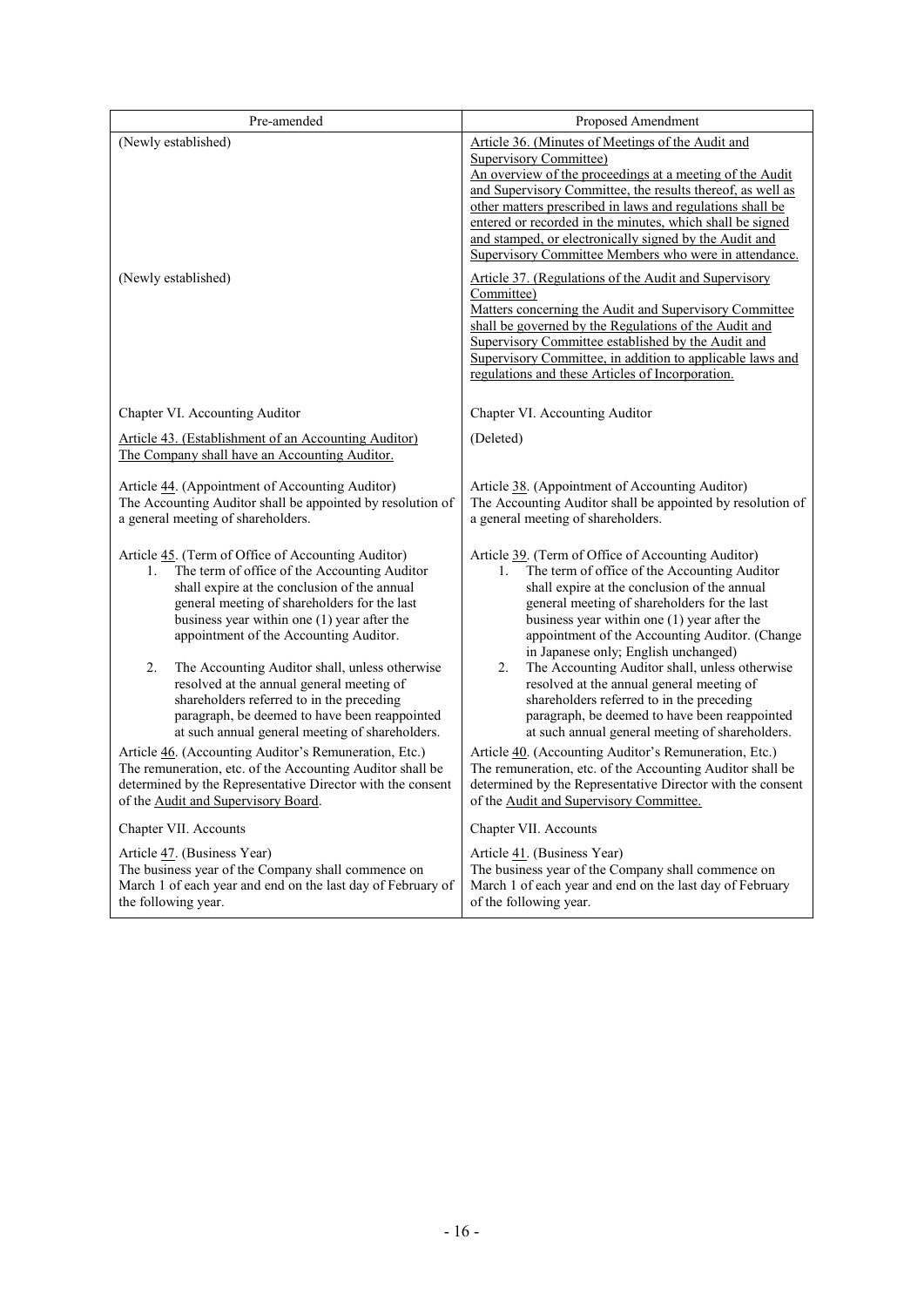| Pre-amended                                                                                                                                                                                                                                                                                                                                                                                                                                      | Proposed Amendment                                                                                                                                                                                                                                                                                                                                                                                                                               |
|--------------------------------------------------------------------------------------------------------------------------------------------------------------------------------------------------------------------------------------------------------------------------------------------------------------------------------------------------------------------------------------------------------------------------------------------------|--------------------------------------------------------------------------------------------------------------------------------------------------------------------------------------------------------------------------------------------------------------------------------------------------------------------------------------------------------------------------------------------------------------------------------------------------|
| (Newly established)                                                                                                                                                                                                                                                                                                                                                                                                                              | Article 42. (Organizational Body to Determine Dividends<br>of Surplus, Etc.)<br>Unless otherwise provided for by laws and regulations, the<br>Company may, by resolution of the Board of Directors,<br>determine dividends of surplus and other matters set forth<br>in the items of Article 459, paragraph 1 of the Companies<br>Act.                                                                                                           |
| (Newly established)                                                                                                                                                                                                                                                                                                                                                                                                                              | Article 43. (Record Date for Dividends of Surplus)<br>The record date for year-end dividends of the<br>Company shall be the last day of February of<br>each year.<br>2. The record date for interim dividends of the<br>Company shall be August 31 of each year.<br>3. In addition to the provisions of the preceding two<br>paragraphs, the Company may distribute<br>dividends of surplus by setting a record date.                            |
| Article 48. (Year-end Dividends)<br>The Company may, in accordance with a resolution of the<br>general meeting of shareholders, distribute monetary<br>dividends of surplus (hereinafter, "Year-end Dividends") to<br>shareholders or registered share pledgees last entered or<br>recorded in the register of shareholders as of the last day of<br>February each year.                                                                         | (Deleted)                                                                                                                                                                                                                                                                                                                                                                                                                                        |
| Article 49. (Interim Dividends)<br>The Company may, in accordance with a resolution of the<br>Board of Directors, distribute dividends of surplus as<br>stipulated in Article 454, paragraph 5 of the Companies Act<br>(hereinafter, "Interim Dividends") to shareholders or<br>registered share pledgees last entered or recorded in the<br>register of shareholders as of August 31 each year.                                                 | (Deleted)                                                                                                                                                                                                                                                                                                                                                                                                                                        |
| Article 50. (Prescription Period for Year-End Dividends,<br>$etc.$ )<br>In cases where the Year-end Dividends and<br>1.<br>Interim Dividends have not been received after<br>the lapse of three (3) full years from the date of<br>commencement of payment thereof, the<br>Company shall be exempt from the obligation to<br>distribute such dividends.<br>No interest shall accrue on unpaid Year-end<br>2.<br>Dividends and Interim Dividends. | Article 44. (Prescription Period for Year-End Dividends,<br>$etc.$ )<br>1.<br>In cases where the year-end dividends and<br>interim dividends have not been received after<br>the lapse of three (3) full years from the date of<br>commencement of payment thereof, the<br>Company shall be exempt from the obligation to<br>distribute such dividends.<br>No interest shall accrue on unpaid year-end<br>2.<br>dividends and interim dividends. |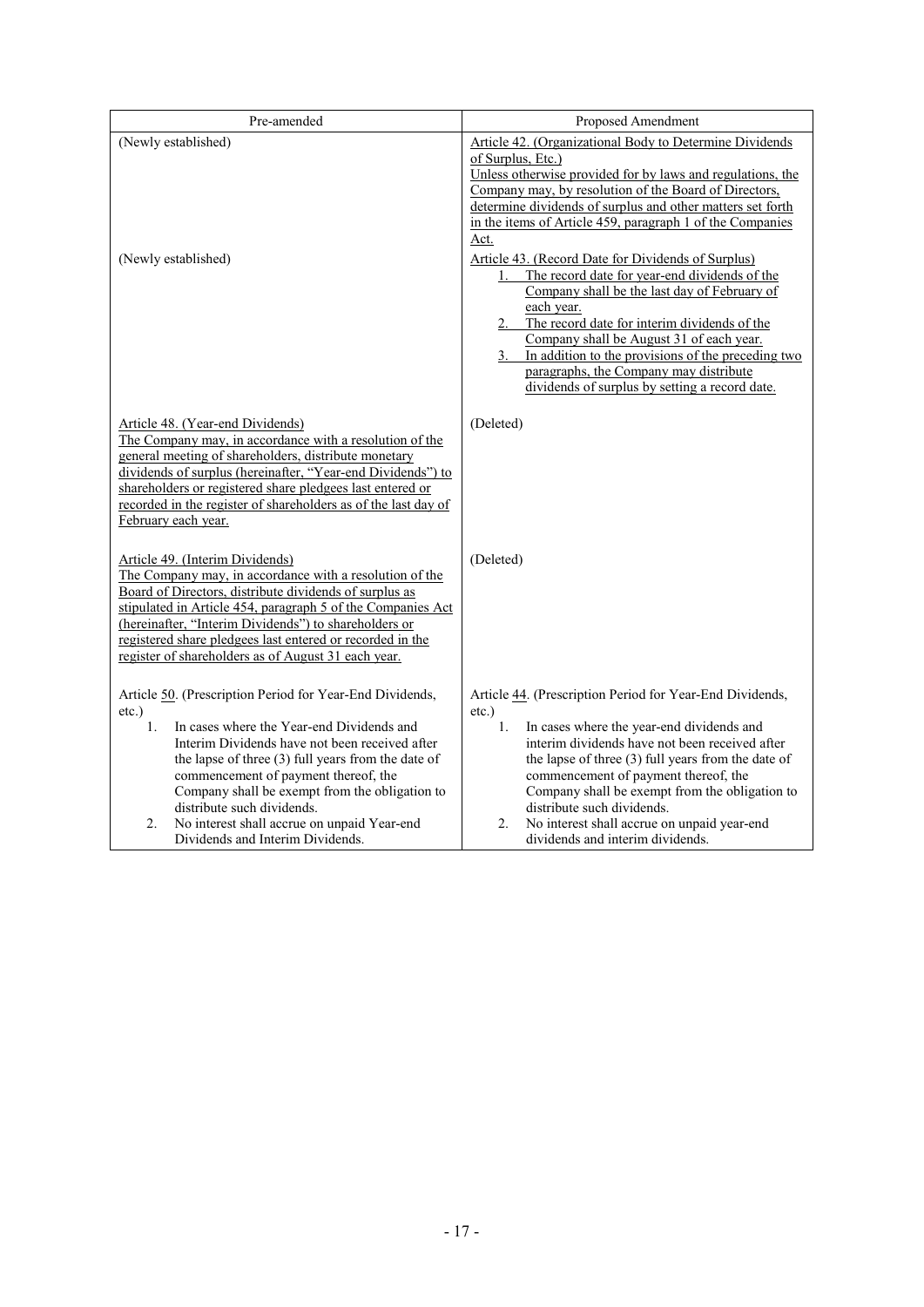| Pre-amended         | Proposed Amendment                                                   |  |  |
|---------------------|----------------------------------------------------------------------|--|--|
| (Newly established) | <b>Supplementary Provisions</b>                                      |  |  |
|                     | The deletion of Article 15 (Internet Disclosure<br>1.                |  |  |
|                     | and Deemed Provision of Reference Documents                          |  |  |
|                     | for General Meeting of Shareholders, Etc.) in the                    |  |  |
|                     | pre-amended Articles of Incorporation and the                        |  |  |
|                     | establishment of new Article 16 (Measures, etc.                      |  |  |
|                     | for Providing Information in Electronic Format)                      |  |  |
|                     | in the amended Articles of Incorporation shall be                    |  |  |
|                     | effective from September 1, 2022, which is the                       |  |  |
|                     | date of enforcement provided for in the proviso                      |  |  |
|                     | to Article 1 of the Supplementary Provisions of                      |  |  |
|                     | the Act Partially Amending the Companies Act                         |  |  |
|                     | (Act No. 70 of 2019) (hereinafter referred to as                     |  |  |
|                     | the "Date of Enforcement").                                          |  |  |
|                     | Notwithstanding the provision of the preceding<br>2.                 |  |  |
|                     | paragraph, Article 15 of the pre-amended                             |  |  |
|                     | Articles of Incorporation shall remain effective                     |  |  |
|                     | regarding any general meeting of shareholders                        |  |  |
|                     | held on a date within six (6) months from the                        |  |  |
|                     | Date of Enforcement.                                                 |  |  |
|                     | These Supplementary Provisions shall be deleted<br>$\underline{3}$ . |  |  |
|                     | on the date when six (6) months have elapsed                         |  |  |
|                     | from the Date of Enforcement or three (3)                            |  |  |
|                     | months have elapsed from the date of the general                     |  |  |
|                     | meeting of shareholders in the preceding                             |  |  |
|                     | paragraph, whichever is later.                                       |  |  |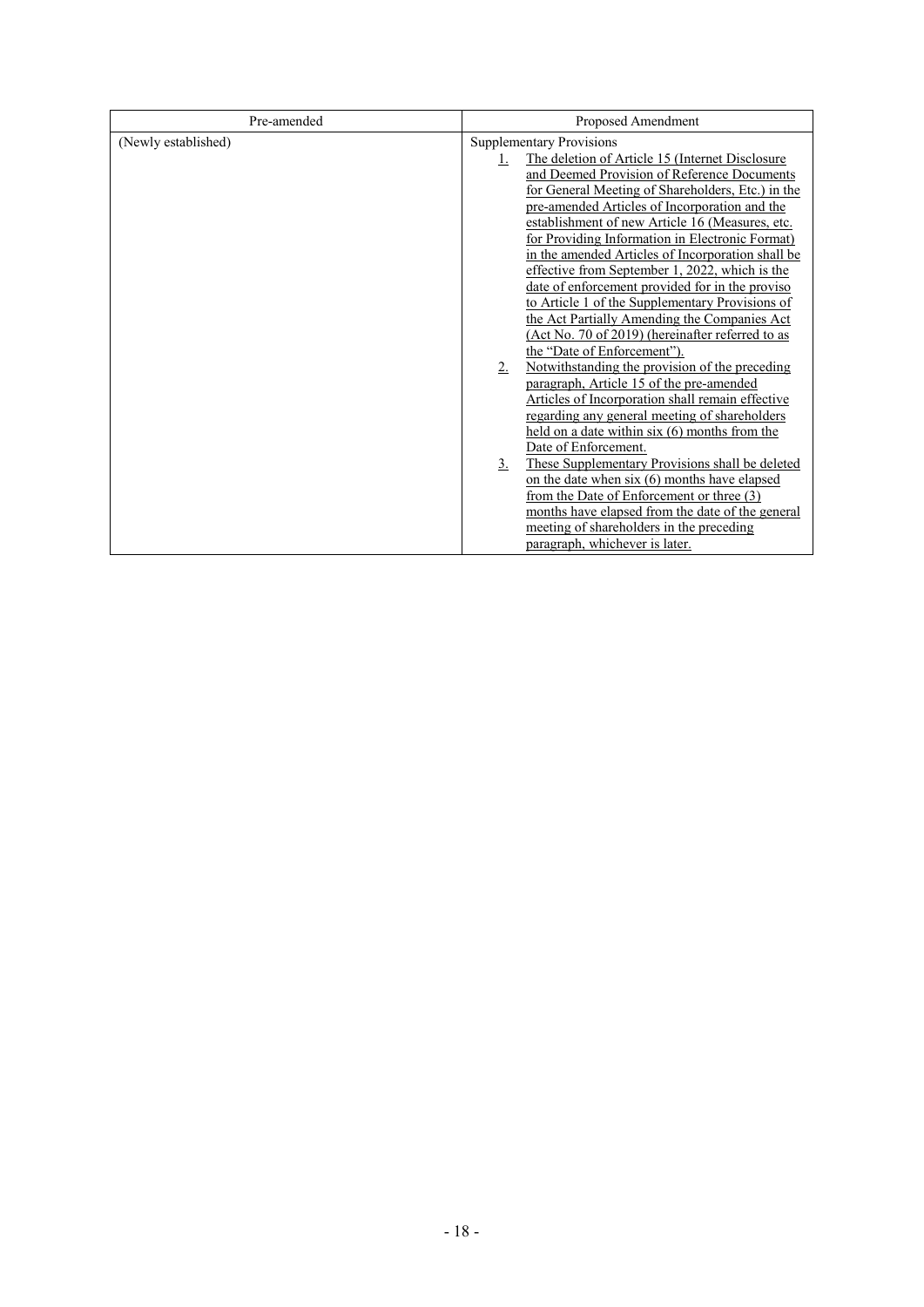### **Proposal No. 3: Election of Nine (9) Directors (Excluding Directors Who Are Audit and Supervisory Committee Members)**

If Proposal No. 2 "Partial Amendment to the Articles of Incorporation" is approved and adopted as submitted, the Company will make the transition to a company with an audit and supervisory committee and the terms of office of all ten (10) Directors will expire when the amendment to the Articles of Incorporation takes effect. Therefore, the Company proposes to elect nine (9) Directors (excluding Directors who are Audit and Supervisory Committee Members; hereinafter, the same shall apply in this Proposal).

The resolution for this proposal can only take effect on the condition that the amendment to the Articles of Incorporation of Proposal No. 2 "Partial Amendment to the Articles of Incorporation" takes effect. The candidates for Director are as follows:

| No.            | Name               | Position and Responsibility in the Company | Attribute   |
|----------------|--------------------|--------------------------------------------|-------------|
| $\perp$        | Hirofumi Obayashi  | Representative Director and Chairman       | Reelection  |
| $\overline{2}$ | Masanori Hoshino   | Representative Director and President      | Reelection  |
| 3              | Motoya Takebayashi | Managing Director                          | Reelection  |
| 4              | Yasuyuki Tenma     | Managing Director                          | Reelection  |
| 5              | Masahiro Kanno     | Director                                   | Reelection  |
| 6              | Tomoyo Goda        | Director                                   | Reelection  |
| 7              | Kazuhiro Sekine    | Director                                   | Reelection  |
| 8              | Masaharu Kohno     | <b>Outside Director</b>                    | Reelection  |
|                |                    |                                            | Outside     |
|                |                    |                                            | Independent |
| 9              | Azuma Ohtsuka      | <b>Outside Director</b>                    | Reelection  |
|                |                    |                                            | Outside     |
|                |                    |                                            | Independent |

### **For reference: Policies and procedures for nominating candidates for Director**

Important executives and people in charge of primary business companies, etc. are nominated as candidates for Director based on the assumption that they have extensive experience, professional knowledge, and good managerial judgment and personality.

The Board of Directors has deliberated and decided the nomination of candidates for Director to be proposed at the General Meeting of Shareholders.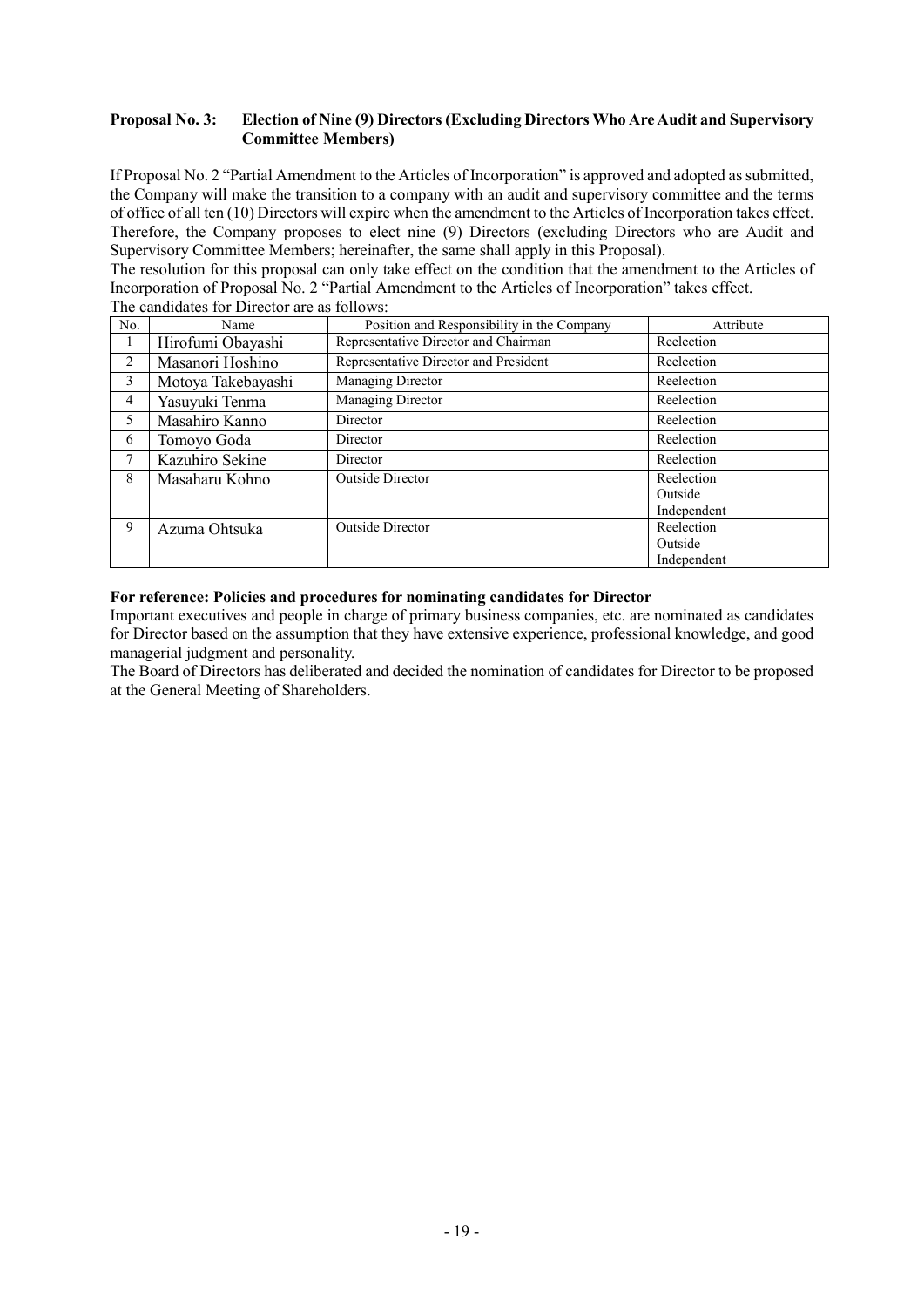| [Career summary, and position and responsibility in the Company]                                                                                                                                       | Company's shares held:                                                                                                                                                                                             |  |  |  |
|--------------------------------------------------------------------------------------------------------------------------------------------------------------------------------------------------------|--------------------------------------------------------------------------------------------------------------------------------------------------------------------------------------------------------------------|--|--|--|
|                                                                                                                                                                                                        |                                                                                                                                                                                                                    |  |  |  |
| Aug. 1973                                                                                                                                                                                              | Representative Director and President, following establishment of Bolsts Japan<br>Co., Ltd. (The trade name changed to Minami Indo Co., Ltd., which was merged<br>with NIPPON RESTAURANT SYSTEM. INC in June 2001) |  |  |  |
| Oct. 1973<br>Director, Shosan restaurant planning Co., Ltd. (currently NIPPON RESTAURANT<br>SYSTEM. INC)                                                                                               |                                                                                                                                                                                                                    |  |  |  |
| Representative and Senior Managing Director, Shosan restaurant planning Co.,<br>Feb. 1976<br>Ltd.                                                                                                      |                                                                                                                                                                                                                    |  |  |  |
| Director, German Restaurant System Co., Ltd. (currently NIPPON<br>Aug. 1977<br>RESTAURANT SYSTEM. INC)                                                                                                 |                                                                                                                                                                                                                    |  |  |  |
| Representative and Senior Managing Director, Shosan restaurant planning Co.,<br>Jun. 1978<br>Ltd. stated above and German Restaurant System Co., Ltd. stated above were                                |                                                                                                                                                                                                                    |  |  |  |
| merged into NIPPON RESTAURANT SYSTEM. INC<br>Reelection                                                                                                                                                |                                                                                                                                                                                                                    |  |  |  |
| 1979<br>Representative Director and President, NIPPON RESTAURANT SYSTEM. INC<br>Jul.                                                                                                                   |                                                                                                                                                                                                                    |  |  |  |
| Aug. 2005<br>Representative Director and Chairman, NIPPON RESTAURANT SYSTEM. INC<br>Terms of office:                                                                                                   |                                                                                                                                                                                                                    |  |  |  |
| Oct. 2007<br>15 years<br>Representative Director and Chairman, the Company                                                                                                                             |                                                                                                                                                                                                                    |  |  |  |
| May 2008<br>Director, the Company<br>Number of Board                                                                                                                                                   |                                                                                                                                                                                                                    |  |  |  |
| May 2016<br>Representative Director and Chairman, the Company (incumbent)<br>of Directors                                                                                                              |                                                                                                                                                                                                                    |  |  |  |
| May 2016<br>Representative Director and Chairman and President, NIPPON RESTAURANT<br>meetings attended:<br>SYSTEM. INC (incumbent)                                                                     |                                                                                                                                                                                                                    |  |  |  |
| 11/17<br>May 2016<br>Director, Doutor Coffee Co., Ltd.                                                                                                                                                 |                                                                                                                                                                                                                    |  |  |  |
|                                                                                                                                                                                                        | Representative Director and Chairman, Doutor Coffee Co., Ltd. (incumbent)<br>Apr. 2017                                                                                                                             |  |  |  |
|                                                                                                                                                                                                        | Significant concurrent positions outside the Company                                                                                                                                                               |  |  |  |
|                                                                                                                                                                                                        | Representative Director and Chairman and President, NIPPON RESTAURANT SYSTEM. INC                                                                                                                                  |  |  |  |
|                                                                                                                                                                                                        | Representative Director and Chairman, Doutor Coffee Co., Ltd.<br>Representative Director and Chairman, SUNMERRY'S INC.                                                                                             |  |  |  |
| Representative Director and Chairman, Premium Coffee & Tea Co., Ltd.                                                                                                                                   |                                                                                                                                                                                                                    |  |  |  |
|                                                                                                                                                                                                        | <b>Reasons for nomination as candidate for Director</b>                                                                                                                                                            |  |  |  |
|                                                                                                                                                                                                        | Hirofumi Obayashi has been Director since the establishment of the Company in October 2007, and                                                                                                                    |  |  |  |
|                                                                                                                                                                                                        | as Representative Director and Chairman of the Company, he has exhibited strong leadership with                                                                                                                    |  |  |  |
|                                                                                                                                                                                                        | the aim of enhancing corporate value since May 2016. He has developed new brands proactively                                                                                                                       |  |  |  |
| and contributed to improvement of the Group's profitability. Therefore, the Company believes that                                                                                                      |                                                                                                                                                                                                                    |  |  |  |
| he is a qualified person and has nominated him as a candidate to continue serving as Director.<br>Number of the                                                                                        |                                                                                                                                                                                                                    |  |  |  |
| (Date of Birth: October 22,<br>$\boldsymbol{2}$<br><b>Masanori Hoshino</b><br>Company's shares held:<br>1959)<br>17,300 shares                                                                         |                                                                                                                                                                                                                    |  |  |  |
| [Career summary, and position and responsibility in the Company]                                                                                                                                       |                                                                                                                                                                                                                    |  |  |  |
| Apr. 1983<br>Joined Doutor Coffee Co., Ltd.                                                                                                                                                            |                                                                                                                                                                                                                    |  |  |  |
| Jun. 2000<br>Director, Doutor Coffee Co., Ltd.<br>Jun. 2002                                                                                                                                            |                                                                                                                                                                                                                    |  |  |  |
| Managing Director, Doutor Coffee Co., Ltd.<br>2004<br>Senior Executive Director, Doutor Coffee Co., Ltd.<br>Jun.                                                                                       |                                                                                                                                                                                                                    |  |  |  |
| 2005<br>Vice President and Director, Doutor Coffee Co., Ltd.<br>Jul.                                                                                                                                   |                                                                                                                                                                                                                    |  |  |  |
| Oct. 2007<br>Director, the Company                                                                                                                                                                     |                                                                                                                                                                                                                    |  |  |  |
| Reelection<br>May 2008<br>Representative Director and President, the Company (incumbent)                                                                                                               |                                                                                                                                                                                                                    |  |  |  |
| May 2011<br>Representative Director and Chairman, Doutor Coffee Co., Ltd.                                                                                                                              |                                                                                                                                                                                                                    |  |  |  |
| Terms of office:<br>Director, NIPPON RESTAURANT SYSTEM. INC (incumbent)<br>May 2013                                                                                                                    |                                                                                                                                                                                                                    |  |  |  |
| 15 years<br>Apr. 2017<br>Representative Director and President, Doutor Coffee Co., Ltd. (incumbent)                                                                                                    |                                                                                                                                                                                                                    |  |  |  |
| Significant concurrent positions outside the Company<br>Number of Board                                                                                                                                |                                                                                                                                                                                                                    |  |  |  |
| Representative Director and President, Doutor Coffee Co., Ltd.<br>of Directors                                                                                                                         |                                                                                                                                                                                                                    |  |  |  |
| Representative Director and President, D&N International Co., Ltd.<br>meetings attended:                                                                                                               |                                                                                                                                                                                                                    |  |  |  |
| Director, NIPPON RESTAURANT SYSTEM. INC<br>17/17                                                                                                                                                       |                                                                                                                                                                                                                    |  |  |  |
| <b>Reasons for nomination as candidate for Director</b>                                                                                                                                                |                                                                                                                                                                                                                    |  |  |  |
| Masanori Hoshino was appointed as Representative Director and President in May 2008 and has                                                                                                            |                                                                                                                                                                                                                    |  |  |  |
| exhibited strong organizational operating expertise from a Group-wide perspective in his execution                                                                                                     |                                                                                                                                                                                                                    |  |  |  |
| of operations with the aim of enhancing corporate value. The Company believes that he is a qualified                                                                                                   |                                                                                                                                                                                                                    |  |  |  |
| person to execute business operations with the aim of enhancing the corporate value and ensuring<br>sustainable growth of the Group and has therefore nominated him as a candidate to continue serving |                                                                                                                                                                                                                    |  |  |  |
| as Director.                                                                                                                                                                                           |                                                                                                                                                                                                                    |  |  |  |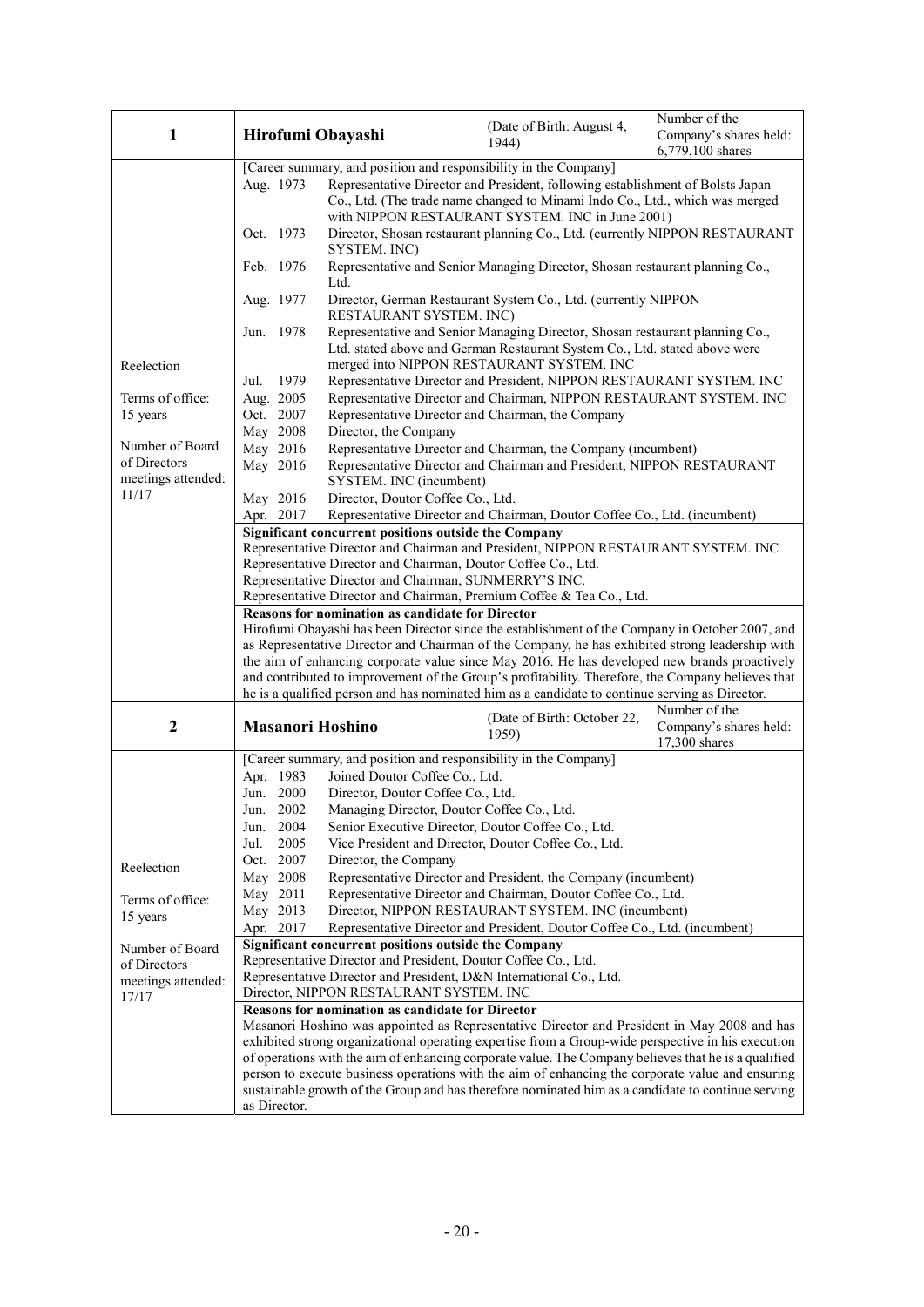| Oct. 1997<br>Joined Doutor Coffee Co., Ltd.                                                                                                                                                     |                                                                             |  |  |  |
|-------------------------------------------------------------------------------------------------------------------------------------------------------------------------------------------------|-----------------------------------------------------------------------------|--|--|--|
|                                                                                                                                                                                                 | [Career summary, and position and responsibility in the Company]            |  |  |  |
|                                                                                                                                                                                                 |                                                                             |  |  |  |
| Mar. 2010<br>Senior Executive Officer, General Manager of Business Management Division,                                                                                                         |                                                                             |  |  |  |
| Doutor Coffee Co., Ltd.<br>Reelection                                                                                                                                                           |                                                                             |  |  |  |
| May 2014<br>Director, Doutor Coffee Co., Ltd.<br>Managing Director, Doutor Coffee Co., Ltd.<br>May 2016                                                                                         |                                                                             |  |  |  |
| Terms of office:<br>May 2017<br>Director, the Company                                                                                                                                           |                                                                             |  |  |  |
| 5 years<br>May 2018<br>Managing Director, the Company (incumbent)                                                                                                                               |                                                                             |  |  |  |
| Senior Executive Director, Doutor Coffee Co., Ltd. (incumbent)<br>May 2018                                                                                                                      |                                                                             |  |  |  |
| Number of Board<br>Significant concurrent positions outside the Company<br>of Directors                                                                                                         |                                                                             |  |  |  |
| Senior Executive Director, Doutor Coffee Co., Ltd.<br>meetings attended:                                                                                                                        |                                                                             |  |  |  |
| <b>Reasons for nomination as candidate for Director</b><br>17/17                                                                                                                                |                                                                             |  |  |  |
| Motoya Takebayashi worked to expand the Company's sales channels as a sales manager in the                                                                                                      |                                                                             |  |  |  |
| Group. The Company believes that he is a qualified person to execute business operations utilizing                                                                                              |                                                                             |  |  |  |
| his experiences up to now with the aim of ensuring sustainable growth of the Group and has<br>therefore nominated him as a candidate to continue serving as Director.                           |                                                                             |  |  |  |
| Number of the                                                                                                                                                                                   |                                                                             |  |  |  |
| (Date of Birth: April 28,<br>4<br>Yasuyuki Tenma<br>Company's shares held:<br>1960)                                                                                                             |                                                                             |  |  |  |
| 24,137 shares                                                                                                                                                                                   |                                                                             |  |  |  |
| [Career summary, and position and responsibility in the Company]                                                                                                                                |                                                                             |  |  |  |
| Jan. 1994<br>Joined NIPPON RESTAURANT SYSTEM, INC.                                                                                                                                              |                                                                             |  |  |  |
| Apr. 2003<br>General Manager of Location Development Division, NIPPON RESTAURANT<br>SYSTEM. INC                                                                                                 |                                                                             |  |  |  |
| Aug. 2005<br>Director, General Manager of Location Development Division, NIPPON<br>Reelection<br>RESTAURANT SYSTEM. INC                                                                         |                                                                             |  |  |  |
| Terms of office:<br>May 2018                                                                                                                                                                    | Managing Director, General Manager of Location Development Division, NIPPON |  |  |  |
| RESTAURANT SYSTEM. INC (incumbent)<br>2 years                                                                                                                                                   |                                                                             |  |  |  |
| May 2020<br>Managing Director, the Company (incumbent)<br>Number of Board                                                                                                                       |                                                                             |  |  |  |
| May 2020<br>Senior Managing Director, NIPPON RESTAURANT SYSTEM. INC (incumbent)<br>of Directors                                                                                                 |                                                                             |  |  |  |
| meetings attended:<br>Senior Managing Director, NIPPON RESTAURANT SYSTEM. INC                                                                                                                   | Significant concurrent positions outside the Company                        |  |  |  |
| 17/17<br><b>Reasons for nomination as candidate for Director</b>                                                                                                                                |                                                                             |  |  |  |
| Yasuyuki Tenma worked to expand business operations in his work opening many new stores as a                                                                                                    |                                                                             |  |  |  |
| store development manager in the Group. The Company believes that he is a qualified person to                                                                                                   |                                                                             |  |  |  |
| execute business operations of the Group utilizing his experiences up to now and has therefore                                                                                                  |                                                                             |  |  |  |
| nominated him as a candidate to continue serving as Director.<br>Number of the                                                                                                                  |                                                                             |  |  |  |
| (Date of Birth: January 23,<br>5<br><b>Masahiro Kanno</b><br>Company's shares held:<br>1959)<br>7,200 shares                                                                                    |                                                                             |  |  |  |
| [Career summary, and position and responsibility in the Company]                                                                                                                                |                                                                             |  |  |  |
| Aug. 1979<br>Joined Doutor Coffee Co., Ltd.                                                                                                                                                     |                                                                             |  |  |  |
| Mar. 2008<br>Senior Executive Officer, General Manager of Merchandise Production Division,                                                                                                      |                                                                             |  |  |  |
| Doutor Coffee Co., Ltd.<br>May 2014<br>Director, Doutor Coffee Co., Ltd.                                                                                                                        |                                                                             |  |  |  |
| Reelection<br>Dec. 2015<br>Representative Director and President, Premium Coffee & Tea Co., Ltd. (incumbent)                                                                                    |                                                                             |  |  |  |
| May 2016<br>Director, the Company (incumbent)                                                                                                                                                   |                                                                             |  |  |  |
| Terms of office:<br>Representative Director and President, SUNMERRY'S INC. (incumbent)<br>May 2018                                                                                              |                                                                             |  |  |  |
| 6 years<br>May 2018<br>Managing Director, Doutor Coffee Co., Ltd. (incumbent)                                                                                                                   |                                                                             |  |  |  |
| Significant concurrent positions outside the Company<br>Number of Board                                                                                                                         |                                                                             |  |  |  |
| Representative Director and President, SUNMERRY'S INC.<br>of Directors                                                                                                                          |                                                                             |  |  |  |
| meetings attended:                                                                                                                                                                              | Representative Director and President, Premium Coffee & Tea Co., Ltd.       |  |  |  |
| Managing Director, Doutor Coffee Co., Ltd.<br>17/17                                                                                                                                             |                                                                             |  |  |  |
| <b>Reasons for nomination as candidate for Director</b>                                                                                                                                         |                                                                             |  |  |  |
| Masahiro Kanno has worked for coffee procurement, roasting and production, and improvement of<br>quality management in the Group. The Company believes that he is a qualified person to execute |                                                                             |  |  |  |
| business operations as a director responsible for coffee procurement and roasting and production of                                                                                             |                                                                             |  |  |  |
| the Group and has therefore nominated him as a candidate to continue serving as Director.                                                                                                       |                                                                             |  |  |  |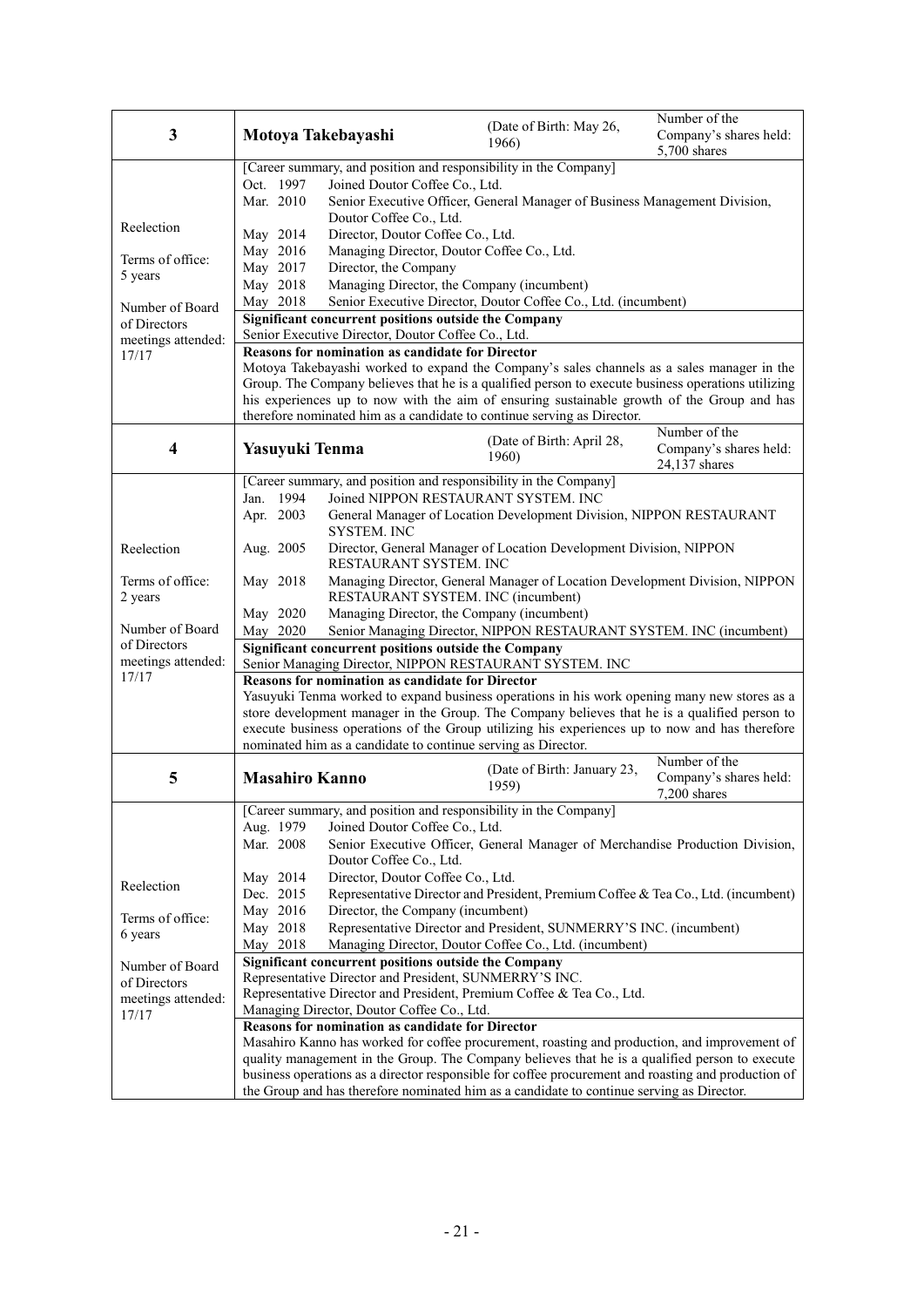| 6                  | <b>Tomoyo Goda</b>                                                                                    | (Date of Birth: September<br>8, 1970)                                                                                                                        | Number of the<br>Company's shares held:<br>$10,017$ shares |
|--------------------|-------------------------------------------------------------------------------------------------------|--------------------------------------------------------------------------------------------------------------------------------------------------------------|------------------------------------------------------------|
|                    |                                                                                                       | [Career summary, and position and responsibility in the Company]                                                                                             |                                                            |
|                    | Apr. 1994                                                                                             | Joined NIPPON RESTAURANT SYSTEM. INC                                                                                                                         |                                                            |
|                    | Aug. 2005                                                                                             | Director, NIPPON RESTAURANT CONFECTIONERY Co., Ltd. (merged with                                                                                             |                                                            |
|                    |                                                                                                       | NIPPON RESTAURANT SYSTEM. INC in February 2009)                                                                                                              |                                                            |
|                    | Apr. 2008                                                                                             | Managing Director, NIPPON RESTAURANT CONFECTIONERY Co., Ltd.                                                                                                 |                                                            |
|                    | Aug. 2008                                                                                             | Director, D&N CONFECTIONERY Co., Ltd                                                                                                                         |                                                            |
| Reelection         | May 2013                                                                                              | Director, NIPPON RESTAURANT SYSTEM. INC                                                                                                                      |                                                            |
| Terms of office:   | May 2016<br>May 2016                                                                                  | Director, the Company (incumbent)<br>Managing Director, D&N CONFECTIONERY Co., Ltd                                                                           |                                                            |
| 6 years            | May 2018                                                                                              | Representative Director and President, D&N CONFECTIONERY Co., Ltd                                                                                            |                                                            |
|                    | (incumbent)                                                                                           |                                                                                                                                                              |                                                            |
| Number of Board    | May 2018                                                                                              | Managing Director, NIPPON RESTAURANT SYSTEM. INC (incumbent)                                                                                                 |                                                            |
| of Directors       |                                                                                                       | Significant concurrent positions outside the Company                                                                                                         |                                                            |
| meetings attended: |                                                                                                       | Representative Director and President, D&N CONFECTIONERY Co., Ltd                                                                                            |                                                            |
| 17/17              |                                                                                                       | Managing Director, NIPPON RESTAURANT SYSTEM. INC                                                                                                             |                                                            |
|                    | <b>Reasons for nomination as candidate for Director</b>                                               |                                                                                                                                                              |                                                            |
|                    | Tomoyo Goda worked to improve profitability as the person in charge of Western confectionery          |                                                                                                                                                              |                                                            |
|                    | manufacturing and product development in the Group. The Company believes that she is a qualified      |                                                                                                                                                              |                                                            |
|                    | person to execute business operations, utilizing her experiences up to now as well as her perspective |                                                                                                                                                              |                                                            |
|                    | Director.                                                                                             | and sensibilities as a woman, and has therefore nominated her as a candidate to continue serving as                                                          |                                                            |
|                    |                                                                                                       |                                                                                                                                                              | Number of the                                              |
| $\overline{7}$     | <b>Kazuhiro Sekine</b>                                                                                | (Date of Birth: November<br>17, 1965)                                                                                                                        | Company's shares held:<br>4,100 shares                     |
|                    |                                                                                                       | [Career summary, and position and responsibility in the Company]                                                                                             |                                                            |
|                    | Jan. 2007                                                                                             | Joined Doutor Coffee Co., Ltd.                                                                                                                               |                                                            |
|                    | Apr. 2010<br>Co., Ltd.                                                                                | General Manager of Public Relations, Management Control Division, Doutor Coffee                                                                              |                                                            |
| Reelection         | Dec. 2010                                                                                             | General Manager of Public and Investor Relations, the Company                                                                                                |                                                            |
|                    | Mar. 2015<br>(incumbent)                                                                              | General Manager of Management Control Division, Doutor Coffee Co., Ltd.                                                                                      |                                                            |
| Terms of office:   | May 2017                                                                                              | Director, Doutor Coffee Co., Ltd. (incumbent)                                                                                                                |                                                            |
| 4 years            | May 2018                                                                                              | Director, the Company (incumbent)                                                                                                                            |                                                            |
| Number of Board    |                                                                                                       | Significant concurrent positions outside the Company                                                                                                         |                                                            |
| of Directors       | Director, Doutor Coffee Co., Ltd.                                                                     |                                                                                                                                                              |                                                            |
| meetings attended: | <b>Reasons for nomination as candidate for Director</b>                                               |                                                                                                                                                              |                                                            |
| 17/17              |                                                                                                       | Kazuhiro Sekine has worked to promote continued enhancement of corporate value as the person                                                                 |                                                            |
|                    |                                                                                                       | in charge of Public and Investor Relations in the Company and the Group. In addition, he has                                                                 |                                                            |
|                    | worked for strengthening the management system of Doutor Coffee Co., Ltd. as Director and             |                                                                                                                                                              |                                                            |
|                    |                                                                                                       |                                                                                                                                                              |                                                            |
|                    | General Manager of Management Control Division. The Company believes that he is a qualified           |                                                                                                                                                              |                                                            |
|                    |                                                                                                       | person to execute business operations utilizing his experiences up to now and has therefore<br>nominated him as a candidate to continue serving as Director. |                                                            |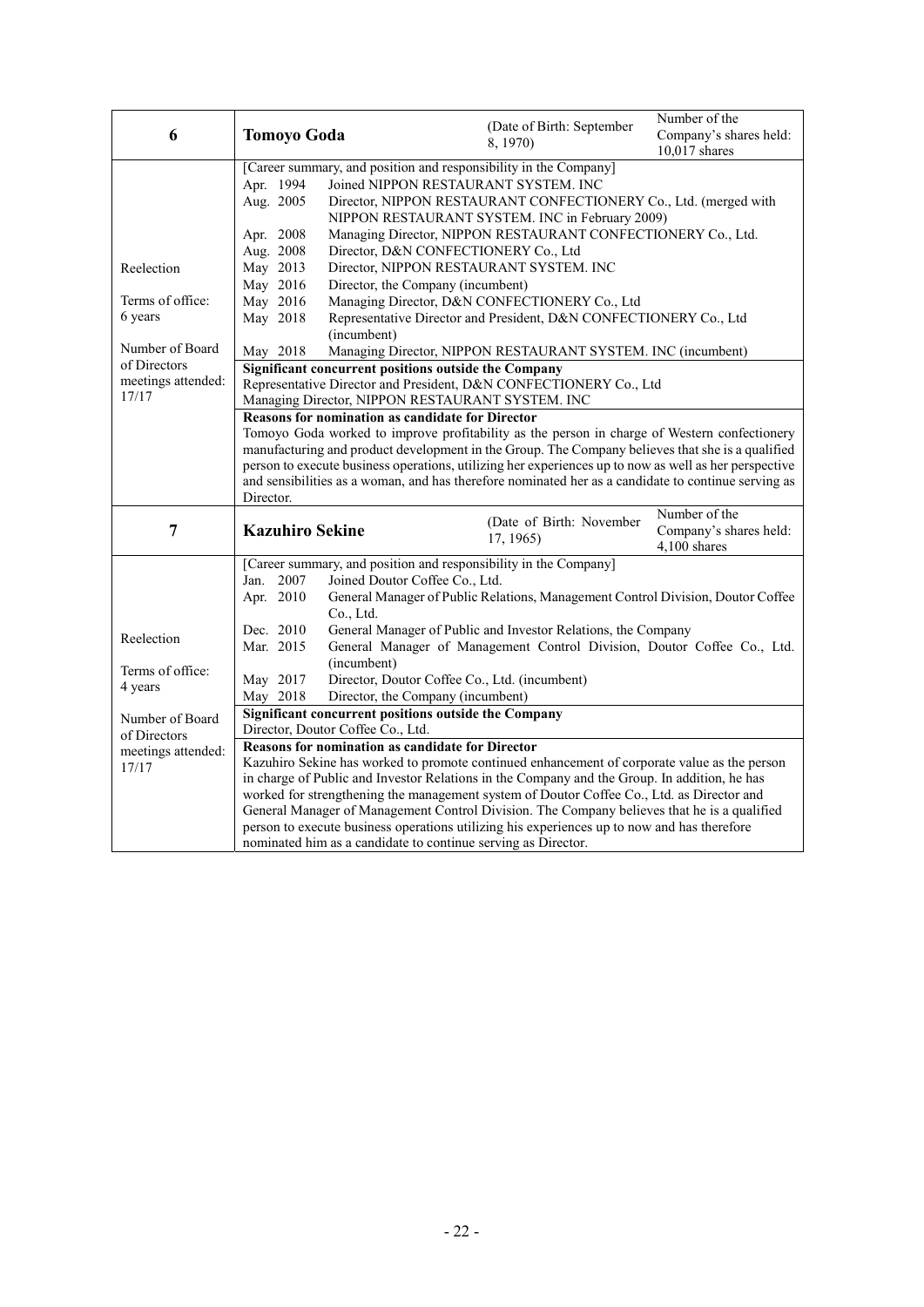| 8                                                                               | <b>Masaharu Kohno</b>                                                                                                                                                                                                                                                                                                                                                                                                                                                                                                                                                                                                                                                                                                                              | (Date of Birth: December<br>21, 1948)                                                                                                                                                                                                                                                                                                                                                                                                                                                                                                                                                                                                                                                                                                                                                                                                                                                                        | Number of the<br>Company's shares held:<br>1,200 shares   |  |
|---------------------------------------------------------------------------------|----------------------------------------------------------------------------------------------------------------------------------------------------------------------------------------------------------------------------------------------------------------------------------------------------------------------------------------------------------------------------------------------------------------------------------------------------------------------------------------------------------------------------------------------------------------------------------------------------------------------------------------------------------------------------------------------------------------------------------------------------|--------------------------------------------------------------------------------------------------------------------------------------------------------------------------------------------------------------------------------------------------------------------------------------------------------------------------------------------------------------------------------------------------------------------------------------------------------------------------------------------------------------------------------------------------------------------------------------------------------------------------------------------------------------------------------------------------------------------------------------------------------------------------------------------------------------------------------------------------------------------------------------------------------------|-----------------------------------------------------------|--|
|                                                                                 | [Career summary, and position and responsibility in the Company]<br>Apr. 1973<br>Apr. 2001<br>Aug. 2005                                                                                                                                                                                                                                                                                                                                                                                                                                                                                                                                                                                                                                            | Joined the Ministry of Foreign Affairs of Japan<br>Consul General, the Consulate-General of Japan in Los Angeles<br>Director-General of Foreign Policy Bureau, the Ministry of Foreign Affairs of                                                                                                                                                                                                                                                                                                                                                                                                                                                                                                                                                                                                                                                                                                            |                                                           |  |
| Reelection                                                                      | Japan<br>2007<br>Jan.<br>Foreign Affairs of Japan                                                                                                                                                                                                                                                                                                                                                                                                                                                                                                                                                                                                                                                                                                  | Deputy Minister for Foreign Affairs (in charge of economy), the Ministry of                                                                                                                                                                                                                                                                                                                                                                                                                                                                                                                                                                                                                                                                                                                                                                                                                                  |                                                           |  |
| Candidate for<br>Outside Director<br>Candidate for<br>Independent<br>Director   | Apr. 2009<br>Ambassador of Japan to Russia<br>Mar. 2011<br>Ambassador of Japan to Italy<br>Mar. 2014<br>Paralympic Games<br>Sep. 2014<br>May 2015<br>Outside Director, the Company (incumbent)                                                                                                                                                                                                                                                                                                                                                                                                                                                                                                                                                     | Executive Board Member, the Tokyo Organising Committee of the Olympic and<br>Special Representative of the Government of Japan                                                                                                                                                                                                                                                                                                                                                                                                                                                                                                                                                                                                                                                                                                                                                                               |                                                           |  |
| Terms of office:<br>7 years                                                     | Jun. 2015<br>Significant concurrent positions outside the Company<br>Outside Director, Sumitomo Mitsui Financial Group, Inc.                                                                                                                                                                                                                                                                                                                                                                                                                                                                                                                                                                                                                       | Outside Director, Sumitomo Mitsui Financial Group, Inc. (incumbent)                                                                                                                                                                                                                                                                                                                                                                                                                                                                                                                                                                                                                                                                                                                                                                                                                                          |                                                           |  |
| Number of Board<br>of Directors<br>meetings attended:<br>16/17                  | supervise the Company's management from an independent standpoint.                                                                                                                                                                                                                                                                                                                                                                                                                                                                                                                                                                                                                                                                                 | Reasons for nomination as candidate for Outside Director and overview of the role expected<br>to be fulfilled if elected as Outside Director<br>Although Masaharu Kohno has not been involved in corporate management other than having<br>served as an outside officer, he has extensive experiences as diplomat, and broad professional<br>knowledge about international affairs, and has expressed his opinions and provided proposals at<br>meetings of the Board of Directors in a timely and appropriate manner. The Company believes that<br>he is a qualified person to supervise management of the Company and has nominated him as a<br>candidate to continue serving as Outside Director.<br>The Company expects that he will contribute to enhancing and strengthening the Group governance<br>and supervisory function in the Company with his global perspective, and that he will monitor and |                                                           |  |
| 9                                                                               | Azuma Ohtsuka                                                                                                                                                                                                                                                                                                                                                                                                                                                                                                                                                                                                                                                                                                                                      | (Date of Birth: March 8,<br>1945)                                                                                                                                                                                                                                                                                                                                                                                                                                                                                                                                                                                                                                                                                                                                                                                                                                                                            | Number of the<br>Company's shares held:<br>$1,400$ shares |  |
| Reelection<br>Candidate for<br>Outside Director<br>Candidate for<br>Independent | [Career summary, and position and responsibility in the Company]<br>Apr. 1968<br>Jun. 1993<br>Apr. 1995<br>Apr. 1997<br>Joined JEOL Ltd.<br>Jun. 1997<br>Managing Director, JEOL Ltd.<br>Jun. 2001<br>Senior Managing Director, JEOL Ltd.<br>Jun. 2005<br>Director, Executive Vice President, JEOL Ltd.<br>Jun. 2006<br>May 2009<br>Outside Director, the Company (incumbent)<br>May 2017                                                                                                                                                                                                                                                                                                                                                          | Joined The Mitsubishi Bank, Limited (currently MUFG Bank, Ltd.)<br>General Manager, Shimbashi Branch, The Mitsubishi Bank, Limited<br>General Manager, Public Institutions Division, The Mitsubishi Bank, Limited<br>Representative Director & Executive Vice President, JEOL Ltd.<br>Director and Chairman, JEOL TECHNICS LTD.                                                                                                                                                                                                                                                                                                                                                                                                                                                                                                                                                                              |                                                           |  |
| Director                                                                        | Significant concurrent positions outside the Company                                                                                                                                                                                                                                                                                                                                                                                                                                                                                                                                                                                                                                                                                               |                                                                                                                                                                                                                                                                                                                                                                                                                                                                                                                                                                                                                                                                                                                                                                                                                                                                                                              |                                                           |  |
| Terms of office:<br>5 years                                                     | Reasons for nomination as candidate for Outside Director and overview of the role expected<br>to be fulfilled if elected as Outside Director<br>Azuma Ohtsuka built a strong track record while at a financial institution, and has extensive                                                                                                                                                                                                                                                                                                                                                                                                                                                                                                      |                                                                                                                                                                                                                                                                                                                                                                                                                                                                                                                                                                                                                                                                                                                                                                                                                                                                                                              |                                                           |  |
| Number of Board<br>of Directors<br>meetings attended:<br>17/17                  | experience and broad insight as a corporate manager. He has been providing opinions and<br>suggestions at meetings of the Board of Directors from a broad perspective based on his experiences<br>up to now. The Company believes that he is a qualified person to supervise management of the<br>Company and has nominated him as a candidate to continue serving as Outside Director.<br>In light of his track record while at a financial institution and his broad experience and knowledge<br>regarding management, the Company expects that he will contribute to enhancing and strengthening<br>the corporate governance in the Company, and that he will monitor and supervise the Company's<br>management from an independent standpoint. |                                                                                                                                                                                                                                                                                                                                                                                                                                                                                                                                                                                                                                                                                                                                                                                                                                                                                                              |                                                           |  |

Notes:

1. There is no special interest between the candidates and the Company.

2. Masaharu Kohno and Azuma Ohtsuka are currently Outside Directors of the Company. The Company has submitted notification to the Tokyo Stock Exchange, Inc. that they have been designated as independent directors as provided for by the aforementioned exchange. If they are reelected, the Company plans for their appointment as independent directors to continue.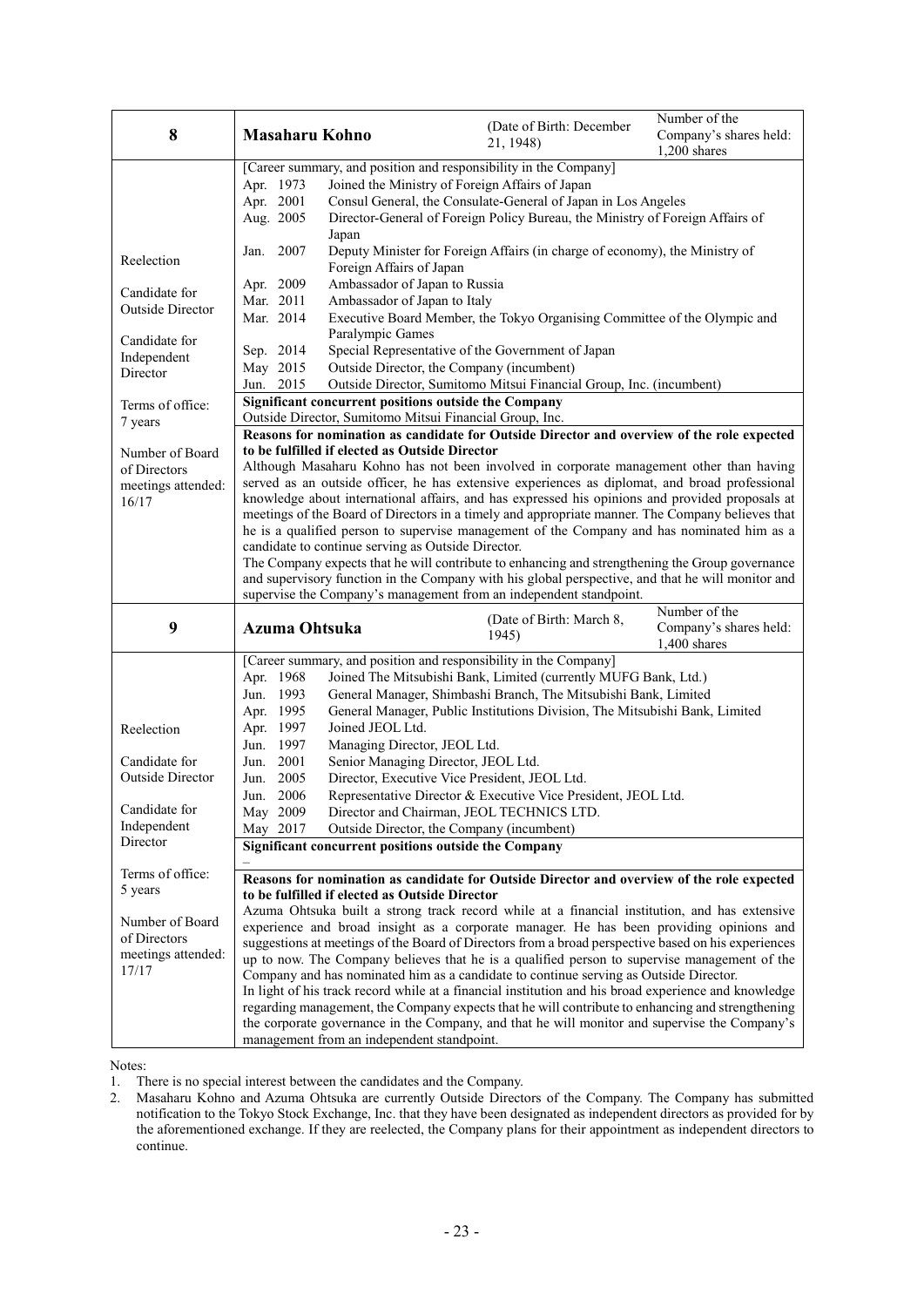3. The outline of the limited liability agreement with Outside Director is as follows: The Company has entered into the aforementioned agreement with Masaharu Kohno and Azuma Ohtsuka. If their reelection is approved, the Company plans to renew the aforementioned agreement with them.

The outline of the agreement is as follows:

- In the case of falling under the requirements specified in laws and regulations, the liability for damages stipulated in Article 423, paragraph 1 of the Companies Act shall not exceed the total of the amounts specified in each item of Article 425, paragraph 1 of the Act.
- 4. The Company has entered into a directors and officers liability insurance ("D&O insurance") policy as provided for in Article 430-3, paragraph 1 of the Companies Act with an insurance company, thereby covering losses and costs incurred by Directors, Audit and Supervisory Board Members and/or certain others in cases where they are liable for damages arising from their performance of duties (unless a coverage exclusion in the insurance policy is applied). The full amount of the insurance premiums for D&O insurance is borne by the Company. If each candidate is elected and assumes the office as Director, the Company plans to include every such Director as an insured in the D&O insurance policy. The term of the D&O insurance policy is one year, and the Company plans to renew the policy before the expiration of that term by resolution of the Board of Directors.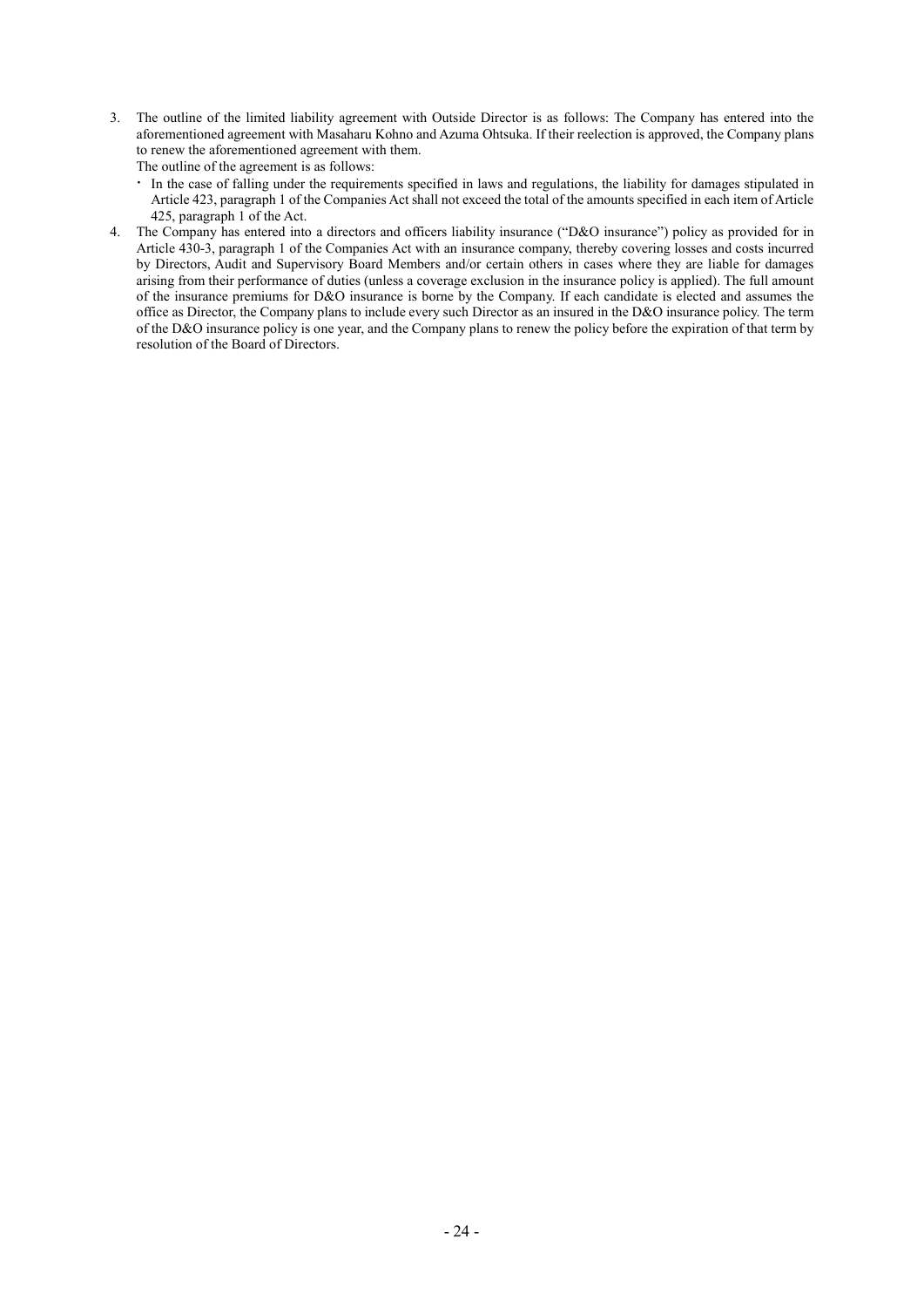### **Proposal No. 4: Election of Three (3) Directors Who Are Audit and Supervisory Committee Members**

If Proposal No. 2 "Partial Amendment to the Articles of Incorporation" is approved and adopted as submitted, the Company will make the transition to a company with an audit and supervisory committee.

Accordingly, the Company proposes to elect three (3) Directors who are Audit and Supervisory Committee Members. This proposal has obtained the consent of the Audit and Supervisory Board.

| The candidates for Directors who are Audit and Supervisory Committee Members are as follows: |
|----------------------------------------------------------------------------------------------|
|----------------------------------------------------------------------------------------------|

| No. | Name            | Position and Responsibility in the Company | Attribute     |
|-----|-----------------|--------------------------------------------|---------------|
|     | Kunio Hashimoto | Director                                   | New candidate |
| ◠   | Hiroshi Asai    | Outside Audit and Supervisory Board Member | New candidate |
|     |                 |                                            | Outside       |
|     |                 |                                            | Independent   |
|     | Seizo Matsumoto | Outside Audit and Supervisory Board Member | New candidate |
|     |                 |                                            | Outside       |
|     |                 |                                            | Independent   |

| 1                                                                                                    | <b>Kunio Hashimoto</b>                                                                               |                                 | (Date of Birth: November<br>16, 1947                                                        | Number of the<br>Company's shares held:<br>9,505 shares |
|------------------------------------------------------------------------------------------------------|------------------------------------------------------------------------------------------------------|---------------------------------|---------------------------------------------------------------------------------------------|---------------------------------------------------------|
|                                                                                                      | [Career summary, and position and responsibility in the Company]                                     |                                 |                                                                                             |                                                         |
|                                                                                                      | Apr. 1973                                                                                            | Joined Japan Airlines Co., Ltd. |                                                                                             |                                                         |
|                                                                                                      | Feb. 2000                                                                                            |                                 | General Manager, Mileage Center Department, Japan Airlines Co., Ltd.                        |                                                         |
|                                                                                                      | 2002<br>Jul.                                                                                         |                                 | Representative Staff in Australia, Japan Airlines Co., Ltd.                                 |                                                         |
|                                                                                                      | 2006<br>Jul.                                                                                         |                                 | Representative Director and President, JAL Sales Hokkaido Co., Ltd.                         |                                                         |
|                                                                                                      | 2007<br>Oct.                                                                                         |                                 | Corporate Auditor, NIPPON RESTAURANT SYSTEM. INC                                            |                                                         |
| General Manager, International Business Division, NIPPON RESTAURANT<br>2010<br>Jan.<br>New candidate |                                                                                                      |                                 |                                                                                             |                                                         |
|                                                                                                      |                                                                                                      | SYSTEM. INC (incumbent)         |                                                                                             |                                                         |
| Terms of office:                                                                                     | May 2013<br>Director, the Company (incumbent)                                                        |                                 |                                                                                             |                                                         |
|                                                                                                      | May 2013                                                                                             |                                 | Director, D&N International Co., Ltd. (incumbent)                                           |                                                         |
|                                                                                                      | Significant concurrent positions outside the Company                                                 |                                 |                                                                                             |                                                         |
| Number of Board                                                                                      | Director, D&N International Co., Ltd.                                                                |                                 |                                                                                             |                                                         |
| of Directors                                                                                         | Reasons for nomination as candidate for Director who is Audit and Supervisory Committee              |                                 |                                                                                             |                                                         |
| meetings attended:                                                                                   | <b>Member</b>                                                                                        |                                 |                                                                                             |                                                         |
| 17/17                                                                                                | Kunio Hashimoto has experience in business expansion and as a corporate manager overseas             |                                 |                                                                                             |                                                         |
|                                                                                                      | regions and has executed business operations as a Director of the Company. The Company believes      |                                 |                                                                                             |                                                         |
|                                                                                                      | he is qualified to audit the execution of Directors' duties from an objective and fair standpoint by |                                 |                                                                                             |                                                         |
|                                                                                                      | utilizing his extensive knowledge and experience in corporate management and has therefore           |                                 |                                                                                             |                                                         |
|                                                                                                      |                                                                                                      |                                 | nominated him as a candidate for Director who is an Audit and Supervisory Committee Member. |                                                         |
|                                                                                                      |                                                                                                      |                                 | The Company expects that he will contribute to enhancing and strengthening the corporate    |                                                         |
|                                                                                                      | governance in the Company from a global perspective, and that he will monitor and supervise the      |                                 |                                                                                             |                                                         |
|                                                                                                      | Company's management.                                                                                |                                 |                                                                                             |                                                         |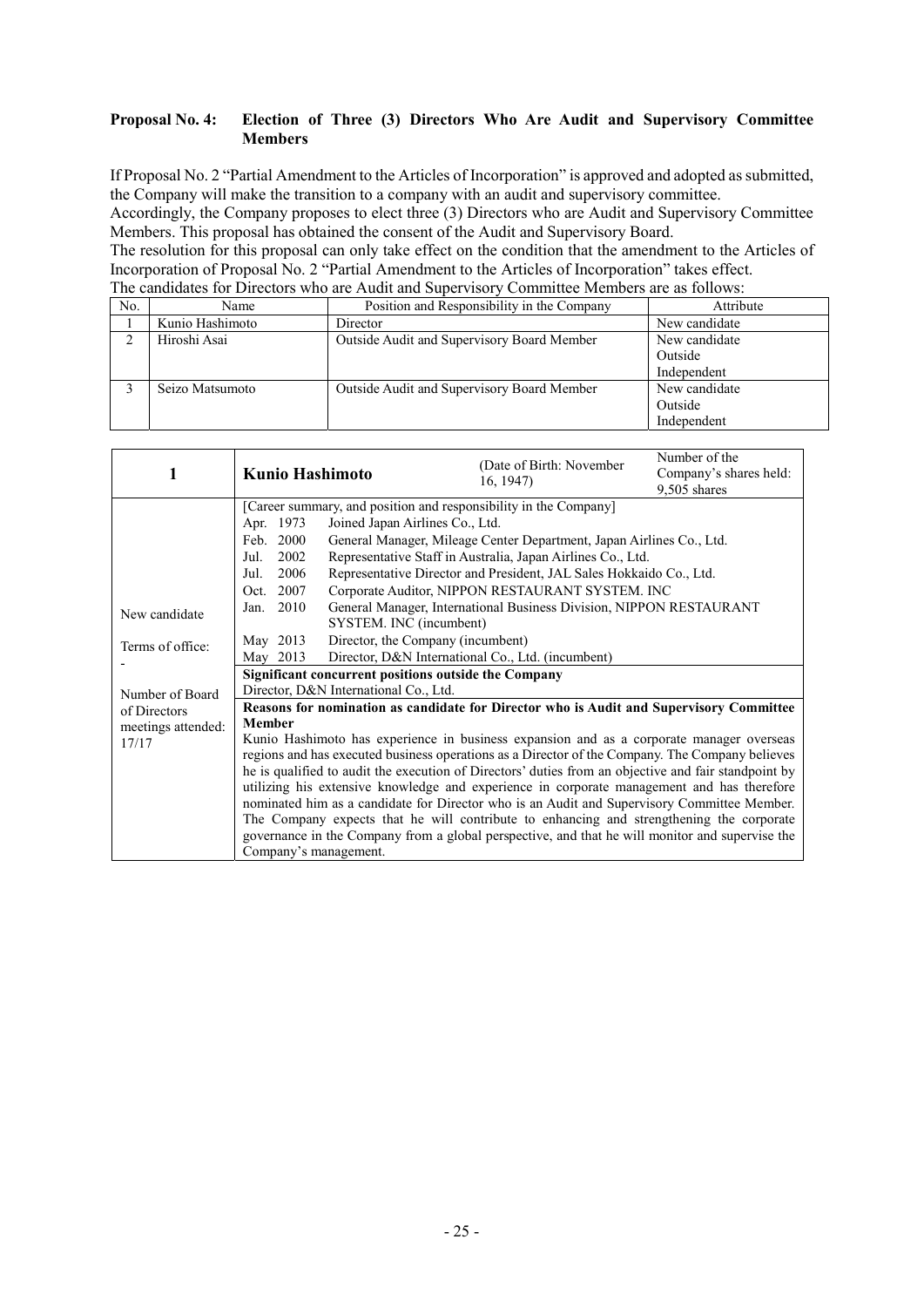| 2                | Hiroshi Asai                                                                   |                        | (Date of Birth: June 10,<br>1947)                                                                     | Number of the<br>Company's shares held:<br>1,687 shares |  |
|------------------|--------------------------------------------------------------------------------|------------------------|-------------------------------------------------------------------------------------------------------|---------------------------------------------------------|--|
|                  |                                                                                |                        | [Career summary, and position and responsibility in the Company]                                      |                                                         |  |
|                  | 1971<br>Jul.                                                                   |                        | Joined the Ministry of Transport (currently the Ministry of Land, Infrastructure,                     |                                                         |  |
|                  |                                                                                | Transport and Tourism) |                                                                                                       |                                                         |  |
|                  | 1991<br>Jul.                                                                   |                        | Manager of Consumer Administration Division, Transport Policy Bureau, the                             |                                                         |  |
|                  | Ministry of Transport                                                          |                        |                                                                                                       |                                                         |  |
|                  | Jul.<br>1994                                                                   |                        | General Manager of General Affair Division, Japan Railway Construction Public                         |                                                         |  |
|                  |                                                                                | Corporation            |                                                                                                       |                                                         |  |
|                  | 2000<br>Jun.                                                                   |                        | Deputy General Manager, Japan Coast Guard                                                             |                                                         |  |
| New candidate    | 2006<br>Senior Managing Director, Japan Freight Railway Company<br>Jun.        |                        |                                                                                                       |                                                         |  |
|                  | 2009<br>Jun.                                                                   |                        | Representative Director and President, Japan Freight Liner Company                                    |                                                         |  |
| Candidate for    | 2015<br>Jun.                                                                   |                        | Corporate Advisor, Asai Co., Ltd. (incumbent)                                                         |                                                         |  |
| Outside Director | May 2017                                                                       |                        | Outside Audit and Supervisory Board Member, the Company (incumbent)                                   |                                                         |  |
|                  | Significant concurrent positions outside the Company                           |                        |                                                                                                       |                                                         |  |
| Candidate for    |                                                                                |                        |                                                                                                       |                                                         |  |
| Independent      |                                                                                |                        | Reasons for nomination as candidate for Director who is Audit and Supervisory Committee               |                                                         |  |
| Director         |                                                                                |                        | Member and overview of the role expected to be fulfilled if elected Outside Director                  |                                                         |  |
|                  |                                                                                |                        | Hiroshi Asai has served in a succession of important posts in various areas in the Ministry of        |                                                         |  |
|                  |                                                                                |                        | Transport (currently the Ministry of Land, Infrastructure, Transport and Tourism). He also has        |                                                         |  |
|                  |                                                                                |                        | abundant experience as a corporate manager and has expressed his opinions and provided                |                                                         |  |
|                  |                                                                                |                        | suggestions at meetings of the Board of Directors. The Company believes he will realize accurate      |                                                         |  |
|                  |                                                                                |                        | auditing of the lawfulness and suitability of the execution of business operations, and has therefore |                                                         |  |
|                  |                                                                                |                        | nominated him as a candidate for a Director who is an Audit and Supervisory Committee                 |                                                         |  |
|                  |                                                                                |                        | Member. In light of his abundant experience as a corporate manager, the Company expects that he       |                                                         |  |
|                  |                                                                                |                        | will contribute to strengthening the corporate governance in the Company, and that he will            |                                                         |  |
|                  | monitor and supervise the Company's management from an independent standpoint. |                        |                                                                                                       |                                                         |  |

| 3                        | <b>Seizo Matsumoto</b>                                                                           |                                                                             | (Date of Birth: January 10,<br>1947)                                                                                                                                                                                                                                                                                                                                                                                                                                                                                                                                                                                                                                 | Number of the<br>Company's shares held:<br>600 shares |  |
|--------------------------|--------------------------------------------------------------------------------------------------|-----------------------------------------------------------------------------|----------------------------------------------------------------------------------------------------------------------------------------------------------------------------------------------------------------------------------------------------------------------------------------------------------------------------------------------------------------------------------------------------------------------------------------------------------------------------------------------------------------------------------------------------------------------------------------------------------------------------------------------------------------------|-------------------------------------------------------|--|
|                          |                                                                                                  |                                                                             | [Career summary, and position and responsibility in the Company]                                                                                                                                                                                                                                                                                                                                                                                                                                                                                                                                                                                                     |                                                       |  |
|                          | Apr. 1970                                                                                        |                                                                             | Joined the Ministry of Health and Welfare (currently the Ministry of Health,                                                                                                                                                                                                                                                                                                                                                                                                                                                                                                                                                                                         |                                                       |  |
|                          |                                                                                                  | Labour and Welfare)                                                         |                                                                                                                                                                                                                                                                                                                                                                                                                                                                                                                                                                                                                                                                      |                                                       |  |
|                          | Aug. 1985                                                                                        | and Welfare                                                                 | Director of Public Relations Office, Minister's Secretariat, the Ministry of Health                                                                                                                                                                                                                                                                                                                                                                                                                                                                                                                                                                                  |                                                       |  |
|                          | Jun. 1990                                                                                        | and Welfare                                                                 | Director of the Facilities Division, Social Affairs Bureau, the Ministry of Health                                                                                                                                                                                                                                                                                                                                                                                                                                                                                                                                                                                   |                                                       |  |
|                          | Sep. 1994                                                                                        |                                                                             | Director, Personal Division, Director-General's Secretariat, the Environment                                                                                                                                                                                                                                                                                                                                                                                                                                                                                                                                                                                         |                                                       |  |
|                          |                                                                                                  |                                                                             | Agency (currently the Ministry of the Environment)                                                                                                                                                                                                                                                                                                                                                                                                                                                                                                                                                                                                                   |                                                       |  |
|                          | 1996<br>Jul.                                                                                     | Deputy Director-General (in charge of Pensions), the Ministry of Health and |                                                                                                                                                                                                                                                                                                                                                                                                                                                                                                                                                                                                                                                                      |                                                       |  |
| Welfare<br>New candidate |                                                                                                  |                                                                             |                                                                                                                                                                                                                                                                                                                                                                                                                                                                                                                                                                                                                                                                      |                                                       |  |
|                          | 2001<br>Jul.                                                                                     |                                                                             | Deputy Vice-Minister, the Ministry of the Environment                                                                                                                                                                                                                                                                                                                                                                                                                                                                                                                                                                                                                |                                                       |  |
| Candidate for            | 2004<br>Vice-Minister for Global Environmental Affairs<br>Jul.                                   |                                                                             |                                                                                                                                                                                                                                                                                                                                                                                                                                                                                                                                                                                                                                                                      |                                                       |  |
| Outside Director         | Chairman of the Board, National Pension Fund Association<br>Sep. 2009                            |                                                                             |                                                                                                                                                                                                                                                                                                                                                                                                                                                                                                                                                                                                                                                                      |                                                       |  |
|                          | May 2019<br>Outside Audit and Supervisory Board Member, the Company (incumbent)                  |                                                                             |                                                                                                                                                                                                                                                                                                                                                                                                                                                                                                                                                                                                                                                                      |                                                       |  |
| Candidate for            | Significant concurrent positions outside the Company                                             |                                                                             |                                                                                                                                                                                                                                                                                                                                                                                                                                                                                                                                                                                                                                                                      |                                                       |  |
| Independent<br>Director  |                                                                                                  |                                                                             |                                                                                                                                                                                                                                                                                                                                                                                                                                                                                                                                                                                                                                                                      |                                                       |  |
|                          | Reasons for nomination as candidate for Director who is Audit and Supervisory Committee          |                                                                             |                                                                                                                                                                                                                                                                                                                                                                                                                                                                                                                                                                                                                                                                      |                                                       |  |
|                          | Member and overview of the role expected to be fulfilled if elected Outside Director             |                                                                             |                                                                                                                                                                                                                                                                                                                                                                                                                                                                                                                                                                                                                                                                      |                                                       |  |
|                          |                                                                                                  |                                                                             | Seizo Matsumoto has accumulated years of experience through working for the Ministry of                                                                                                                                                                                                                                                                                                                                                                                                                                                                                                                                                                              |                                                       |  |
|                          |                                                                                                  |                                                                             |                                                                                                                                                                                                                                                                                                                                                                                                                                                                                                                                                                                                                                                                      |                                                       |  |
|                          |                                                                                                  |                                                                             |                                                                                                                                                                                                                                                                                                                                                                                                                                                                                                                                                                                                                                                                      |                                                       |  |
|                          | suggestions at meetings of the Board of Directors. The Company believes he will realize accurate |                                                                             |                                                                                                                                                                                                                                                                                                                                                                                                                                                                                                                                                                                                                                                                      |                                                       |  |
|                          |                                                                                                  |                                                                             |                                                                                                                                                                                                                                                                                                                                                                                                                                                                                                                                                                                                                                                                      |                                                       |  |
|                          |                                                                                                  |                                                                             |                                                                                                                                                                                                                                                                                                                                                                                                                                                                                                                                                                                                                                                                      |                                                       |  |
|                          |                                                                                                  |                                                                             |                                                                                                                                                                                                                                                                                                                                                                                                                                                                                                                                                                                                                                                                      |                                                       |  |
|                          |                                                                                                  |                                                                             |                                                                                                                                                                                                                                                                                                                                                                                                                                                                                                                                                                                                                                                                      |                                                       |  |
|                          |                                                                                                  |                                                                             | Health, Labour and Welfare and the Ministry of the Environment. He possesses knowledge on<br>labor issues, environmental issues, and SDGs issues and has expressed his opinions and provided<br>auditing of the lawfulness and suitability of the execution of business operations, and has therefore<br>nominated him as a candidate for a Director who is an Audit and Supervisory Committee<br>Member. In light of his abundant experience with SDGs, the Company expects that he will<br>contribute to strengthening the corporate governance in the Company, and that he will monitor<br>and supervise the Company's management from an independent standpoint. |                                                       |  |

Notes:

1. There is no special interest between the candidates and the Company.

2. Hiroshi Asai and Seizo Matsumoto are candidates for Outside Directors of the Company.<br>3. Both Hiroshi Asai and Seizo Matsumoto meet the requirements to be designated independent

3. Both Hiroshi Asai and Seizo Matsumoto meet the requirements to be designated independent directors as provided for by the Tokyo Stock Exchange, Inc. If they are elected, the Company plans to appoint them as independent directors.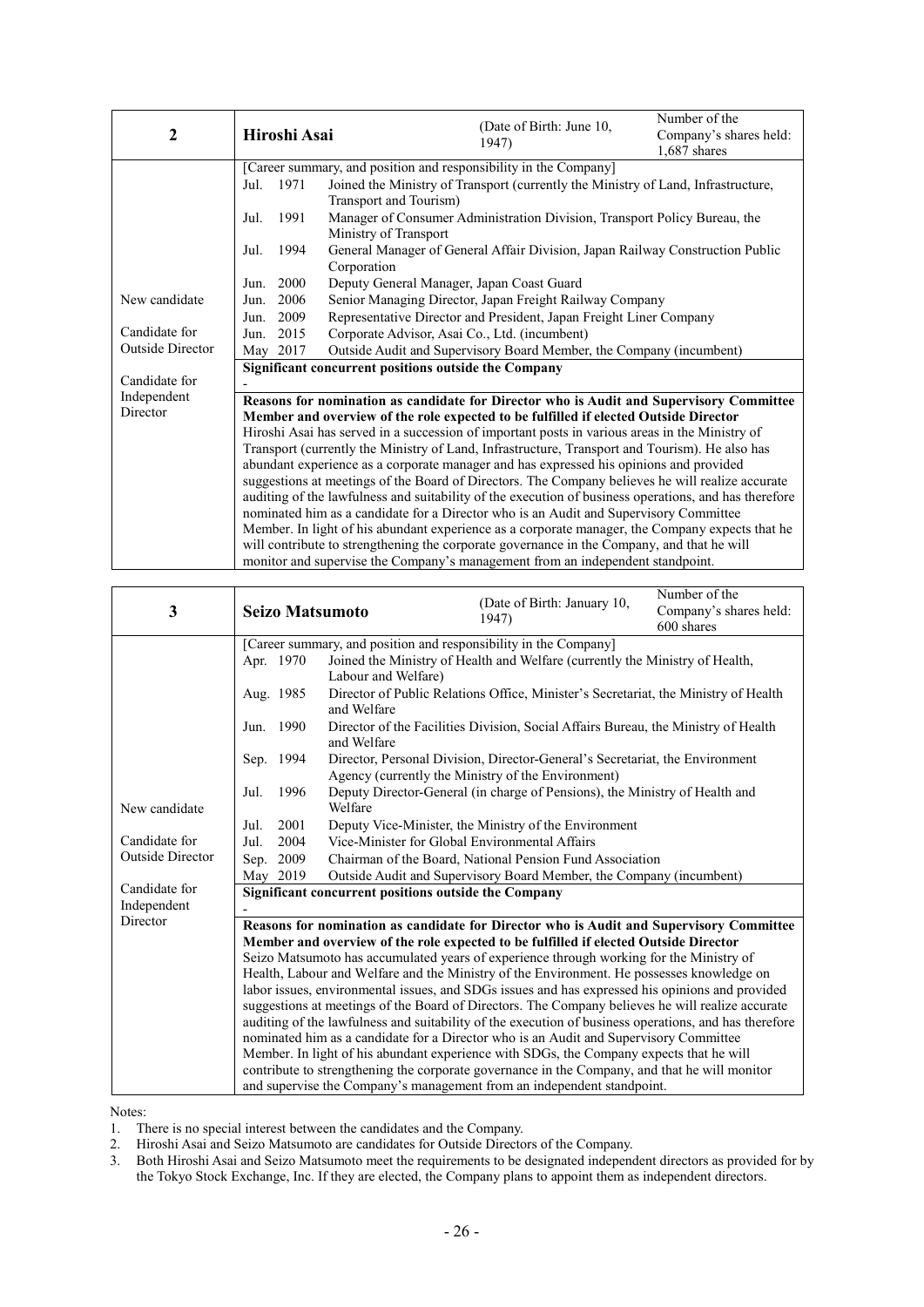- 4. The outline of the limited liability agreement with Outside Director is as follows: The Company plans to enter into the aforementioned agreement with Hiroshi Asai and Seizo Matsumoto if both are elected. The outline of the agreement is as follows:
	- In the case of falling under the requirements specified in laws and regulations, the liability for damages stipulated in Article 423, paragraph 1 of the Companies Act shall not exceed the total of the amounts specified in each item of Article 425, paragraph 1 of the Act.
- 5. The Company has entered into a directors and officers liability insurance ("D&O insurance") policy as provided for in Article 430-3, paragraph 1 of the Companies Act with an insurance company, thereby covering losses and costs incurred by Directors in cases where they are liable for damages arising from their performance of duties (unless a coverage exclusion in the insurance policy is applied). The full amount of the insurance premiums for D&O insurance is borne by the Company. If each candidate is elected and assumes the office as Director, the Company plans to include every such Director as an insured in the D&O insurance policy. The term of the D&O insurance policy is one year, and the Company plans to renew the policy before the expiration of that term by resolution of the Board of Directors.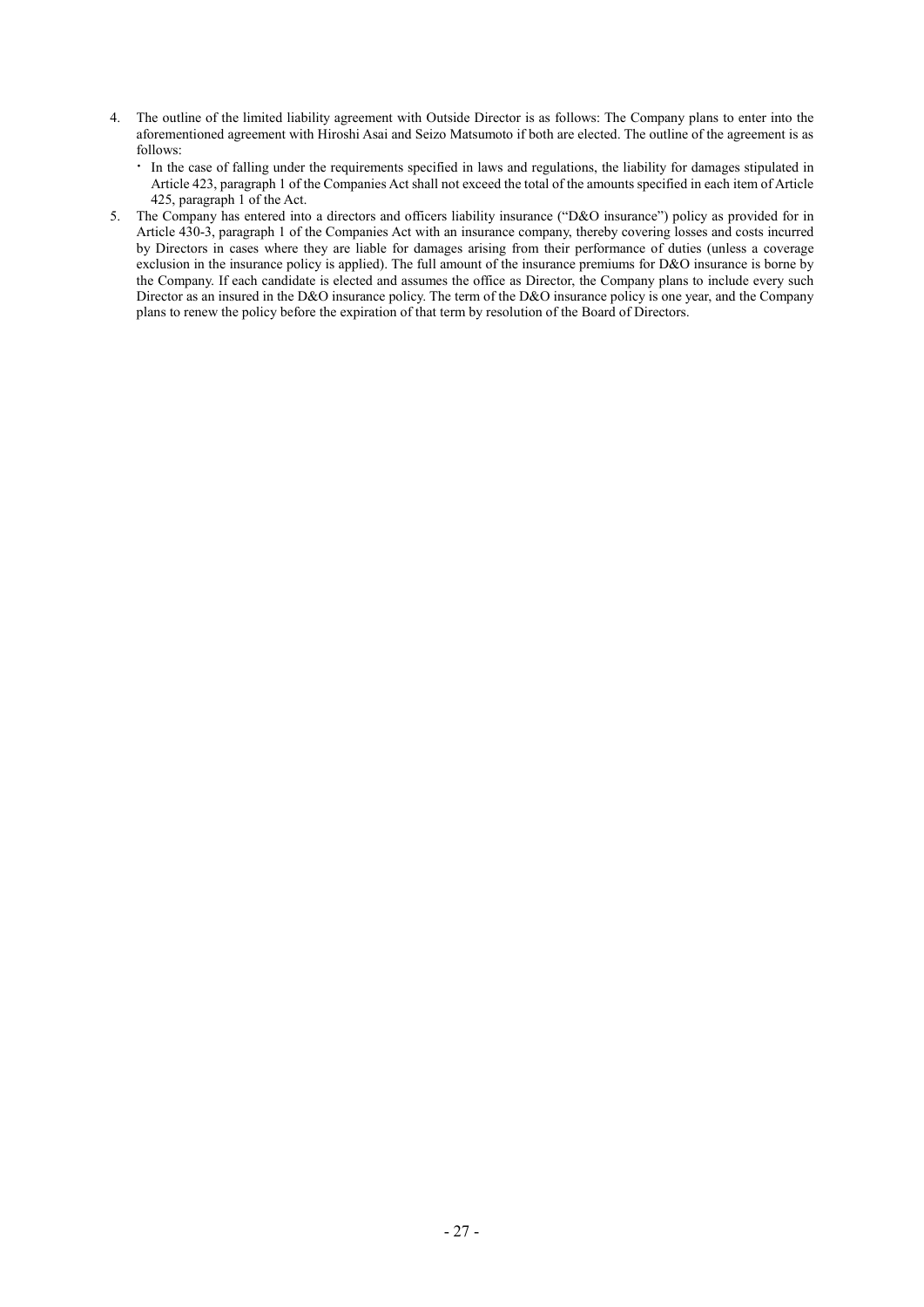### **Proposal No. 5: Election of Two (2) Directors Who Are Substitute Audit and Supervisory Committee Members**

If Proposal No. 2 "Partial Amendment to the Articles of Incorporation" is approved and adopted as submitted, the Company will make the transition to a company with an audit and supervisory committee.

Accordingly, the Company proposes to elect two (2) Directors who are substitute Audit and Supervisory Committee Members, in preparation for a case where there is a vacancy resulting in a shortfall in the number of Directors who are Audit and Supervisory Committee Members stipulated in laws and regulations. The order of appointment is that Azuma Ohtsuka is ranked number first and Masaharu Kohno is ranked second. In addition, the election may be cancelled by the resolution of the Board of Director with the consent of the Audit and Supervisory Committee only before the appointment.

This proposal has obtained the consent of the Audit and Supervisory Board.

The resolution for this proposal can only take effect on the condition that the amendment to the Articles of Incorporation of Proposal No. 2 "Partial Amendment to the Articles of Incorporation" takes effect.

The candidates for Directors who are substitute Audit and Supervisory Committee Members are as follows:

| 1                                                                                  | Azuma Ohtsuka                                                                                                                                                         | (Date of Birth: March 8,<br>1945)                                                                                                                                                                                                                                                                                                                                                                                                                                                                                                                                                                                                                                                                                                                                                                                                                                                                                                                                                            | Number of the<br>Company's shares held:<br>1,400 shares |
|------------------------------------------------------------------------------------|-----------------------------------------------------------------------------------------------------------------------------------------------------------------------|----------------------------------------------------------------------------------------------------------------------------------------------------------------------------------------------------------------------------------------------------------------------------------------------------------------------------------------------------------------------------------------------------------------------------------------------------------------------------------------------------------------------------------------------------------------------------------------------------------------------------------------------------------------------------------------------------------------------------------------------------------------------------------------------------------------------------------------------------------------------------------------------------------------------------------------------------------------------------------------------|---------------------------------------------------------|
| New candidate<br>Candidate for<br><b>Outside Director</b><br>Candidate for         | Apr. 1968<br>1993<br>Jun.<br>1995<br>Apr.<br>1997<br>Joined JEOL Ltd.<br>Apr.<br>1997<br>Jun.<br>2001<br>Jun.<br>2005<br>Jun.<br>2006<br>Jun.<br>May 2009<br>May 2017 | [Career summary, and position and responsibility in the Company]<br>Joined The Mitsubishi Bank, Limited (currently MUFG Bank, Ltd.)<br>General Manager, Shimbashi Branch, The Mitsubishi Bank, Limited<br>General Manager, Public Institutions Division, The Mitsubishi Bank, Limited<br>Managing Director, JEOL Ltd.<br>Senior Managing Director, JEOL Ltd.<br>Director, Executive Vice President, JEOL Ltd.<br>Representative Director & Executive Vice President, JEOL Ltd.<br>Director and Chairman, JEOL TECHNICS LTD.<br>Outside Director, the Company (incumbent)                                                                                                                                                                                                                                                                                                                                                                                                                     |                                                         |
| Independent<br>Director                                                            |                                                                                                                                                                       | Significant concurrent positions outside the Company                                                                                                                                                                                                                                                                                                                                                                                                                                                                                                                                                                                                                                                                                                                                                                                                                                                                                                                                         |                                                         |
| Terms of office:<br>Number of Board<br>of Directors<br>meetings attended:<br>17/17 | <b>Outside Director</b><br>management from an independent standpoint.                                                                                                 | Reasons for nomination as candidate for Outside Director who is a substitute Audit and<br>Supervisory Committee Member and overview of the role expected to be fulfilled if elected<br>Azuma Ohtsuka built a strong track record while at a financial institution, and has extensive<br>experience and broad insight as a corporate manager. He has been providing opinions and<br>suggestions at meetings of the Board of Directors from a broad perspective based on his experiences<br>up to now. The Company believes that he is a qualified person to supervise management of the<br>Company and has nominated him as a candidate to continue serving as Outside Director.<br>In light of his track record while at a financial institution and his broad experience and knowledge<br>regarding management, the Company expects that he will contribute to enhancing and strengthening<br>the corporate governance in the Company, and that he will monitor and supervise the Company's |                                                         |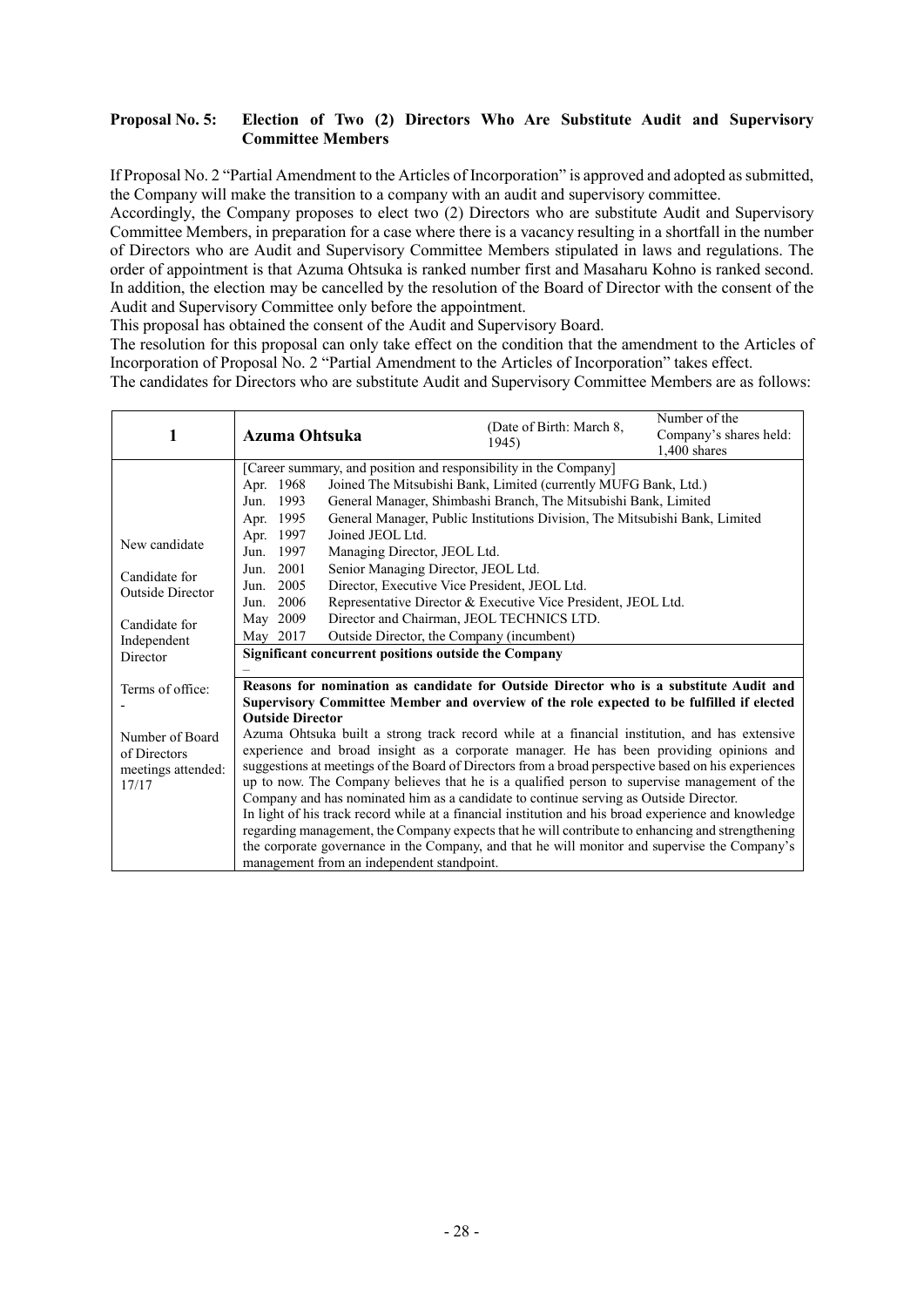|                         |                                                                                                   |                                                                                                 | (Date of Birth: December                                                  | Number of the          |  |  |  |  |
|-------------------------|---------------------------------------------------------------------------------------------------|-------------------------------------------------------------------------------------------------|---------------------------------------------------------------------------|------------------------|--|--|--|--|
| $\mathbf{2}$            | <b>Masaharu Kohno</b>                                                                             |                                                                                                 | 21, 1948)                                                                 | Company's shares held: |  |  |  |  |
|                         |                                                                                                   |                                                                                                 |                                                                           | $1,200$ shares         |  |  |  |  |
|                         | [Career summary, and position and responsibility in the Company]                                  |                                                                                                 |                                                                           |                        |  |  |  |  |
|                         | Apr. 1973                                                                                         | Joined the Ministry of Foreign Affairs of Japan                                                 |                                                                           |                        |  |  |  |  |
|                         | Apr. 2001                                                                                         |                                                                                                 | Consul General, the Consulate-General of Japan in Los Angeles             |                        |  |  |  |  |
|                         | Aug. 2005                                                                                         | Director-General of Foreign Policy Bureau, the Ministry of Foreign Affairs of<br>Japan          |                                                                           |                        |  |  |  |  |
|                         | Jan. 2007                                                                                         | Deputy Minister for Foreign Affairs (in charge of economy), the Ministry of                     |                                                                           |                        |  |  |  |  |
| New candidate           | Foreign Affairs of Japan                                                                          |                                                                                                 |                                                                           |                        |  |  |  |  |
|                         | Apr. 2009<br>Ambassador of Japan to Russia                                                        |                                                                                                 |                                                                           |                        |  |  |  |  |
| Candidate for           | Mar. 2011                                                                                         | Ambassador of Japan to Italy                                                                    |                                                                           |                        |  |  |  |  |
| <b>Outside Director</b> | Mar. 2014                                                                                         |                                                                                                 | Executive Board Member, the Tokyo Organising Committee of the Olympic and |                        |  |  |  |  |
|                         |                                                                                                   | Paralympic Games                                                                                |                                                                           |                        |  |  |  |  |
| Candidate for           | Sep. 2014                                                                                         | Special Representative of the Government of Japan                                               |                                                                           |                        |  |  |  |  |
| Independent             | May 2015                                                                                          | Outside Director, the Company (incumbent)                                                       |                                                                           |                        |  |  |  |  |
| Director                | Jun. 2015                                                                                         | Outside Director, Sumitomo Mitsui Financial Group, Inc. (incumbent)                             |                                                                           |                        |  |  |  |  |
|                         | Significant concurrent positions outside the Company                                              |                                                                                                 |                                                                           |                        |  |  |  |  |
| Terms of office:        | Outside Director, Sumitomo Mitsui Financial Group, Inc.                                           |                                                                                                 |                                                                           |                        |  |  |  |  |
|                         | Reasons for nomination as candidate for Outside Director who is a substitute Audit and            |                                                                                                 |                                                                           |                        |  |  |  |  |
|                         | Supervisory Committee Member and overview of the role expected to be fulfilled if elected as      |                                                                                                 |                                                                           |                        |  |  |  |  |
| Number of Board         | <b>Outside Director</b>                                                                           |                                                                                                 |                                                                           |                        |  |  |  |  |
| of Directors            | Although Masaharu Kohno has not been involved in corporate management other than having           |                                                                                                 |                                                                           |                        |  |  |  |  |
| meetings attended:      | served as an outside officer, he has extensive experiences as diplomat, and broad professional    |                                                                                                 |                                                                           |                        |  |  |  |  |
| 16/17                   |                                                                                                   | knowledge about international affairs, and has expressed his opinions and provided proposals at |                                                                           |                        |  |  |  |  |
|                         | meetings of the Board of Directors in a timely and appropriate manner. The Company believes that  |                                                                                                 |                                                                           |                        |  |  |  |  |
|                         | he is a qualified person to supervise management of the Company and has nominated him as a        |                                                                                                 |                                                                           |                        |  |  |  |  |
|                         | candidate to continue serving as Outside Director.                                                |                                                                                                 |                                                                           |                        |  |  |  |  |
|                         | The Company expects that he will contribute to enhancing and strengthening the Group governance   |                                                                                                 |                                                                           |                        |  |  |  |  |
|                         | and supervisory function in the Company with his global perspective, and that he will monitor and |                                                                                                 |                                                                           |                        |  |  |  |  |
|                         | supervise the Company's management from an independent standpoint.                                |                                                                                                 |                                                                           |                        |  |  |  |  |

Notes:

1. There is no special interest between the candidates and the Company.

- 2. Azuma Ohtsuka plans to assume office as a Director (excluding Directors who are Audit and Supervisory Committee Members) if Proposal No. 3 "Election of Nine (9) Directors (Excluding Directors Who Are Audit and Supervisory Committee Members)" is approved as submitted. However, in the event there is a vacancy resulting in a shortfall in the number of Directors who are Audit and Supervisory Committee Members stipulated in laws and regulations, he plans to retire as a Director (excluding Directors who are Audit and Supervisory Committee Members) and assume the office of a Director who is an Audit and Supervisory Committee Member.
- 3. Masaharu Kohno plans to assume office as a Director (excluding Directors who are Audit and Supervisory Committee Members) if Proposal No. 3 "Election of Nine (9) Directors (Excluding Directors Who Are Audit and Supervisory Committee Members)" is approved as submitted. However, in the event there is a vacancy resulting in a shortfall in the number of Directors who are Audit and Supervisory Committee Members stipulated in laws and regulations, he plans to retire as a Director (excluding Directors who are Audit and Supervisory Committee Members) and assume the office of a Director who is an Audit and Supervisory Committee Member.
- 4. Masaharu Kohno and Azuma Ohtsuka are both currently Outside Directors of the Company. The Company has submitted notification to the Tokyo Stock Exchange, Inc. that they have been designated as independent directors as provided for by the aforementioned exchange. If both are elected Outside Directors who are Audit and Supervisory Committee Members, the Company plans for their appointment as independent directors to continue.
- 5. The Company has entered into limited liability agreements with Masaharu Kohno and Azuma Ohtsuka. If both are elected Directors who are Audit and Supervisory Committee Members, the Company plans to continue the aforementioned agreement with them.

The outline of the agreement is as follows:

- In the case of falling under the requirements specified in laws and regulations, the liability for damages stipulated in Article 423, paragraph 1 of the Companies Act shall not exceed the total of the amounts specified in each item of Article 425, paragraph 1 of the Act.
- 6. The Company has entered into a directors and officers liability insurance ("D&O insurance") policy as provided for in Article 430-3, paragraph 1 of the Companies Act with an insurance company, thereby covering losses and costs incurred by Directors in cases where they are liable for damages arising from their performance of duties (unless a coverage exclusion in the insurance policy is applied). The full amount of the insurance premiums for D&O insurance is borne by the Company. If each candidate is elected and assumes the office as Directors who are Audit and Supervisory Committee Member, the Company plans to include every such Director as an insured in the D&O insurance policy. The term of the D&O insurance policy is one year, and the Company plans to renew the policy before the expiration of that term by resolution of the Board of Directors.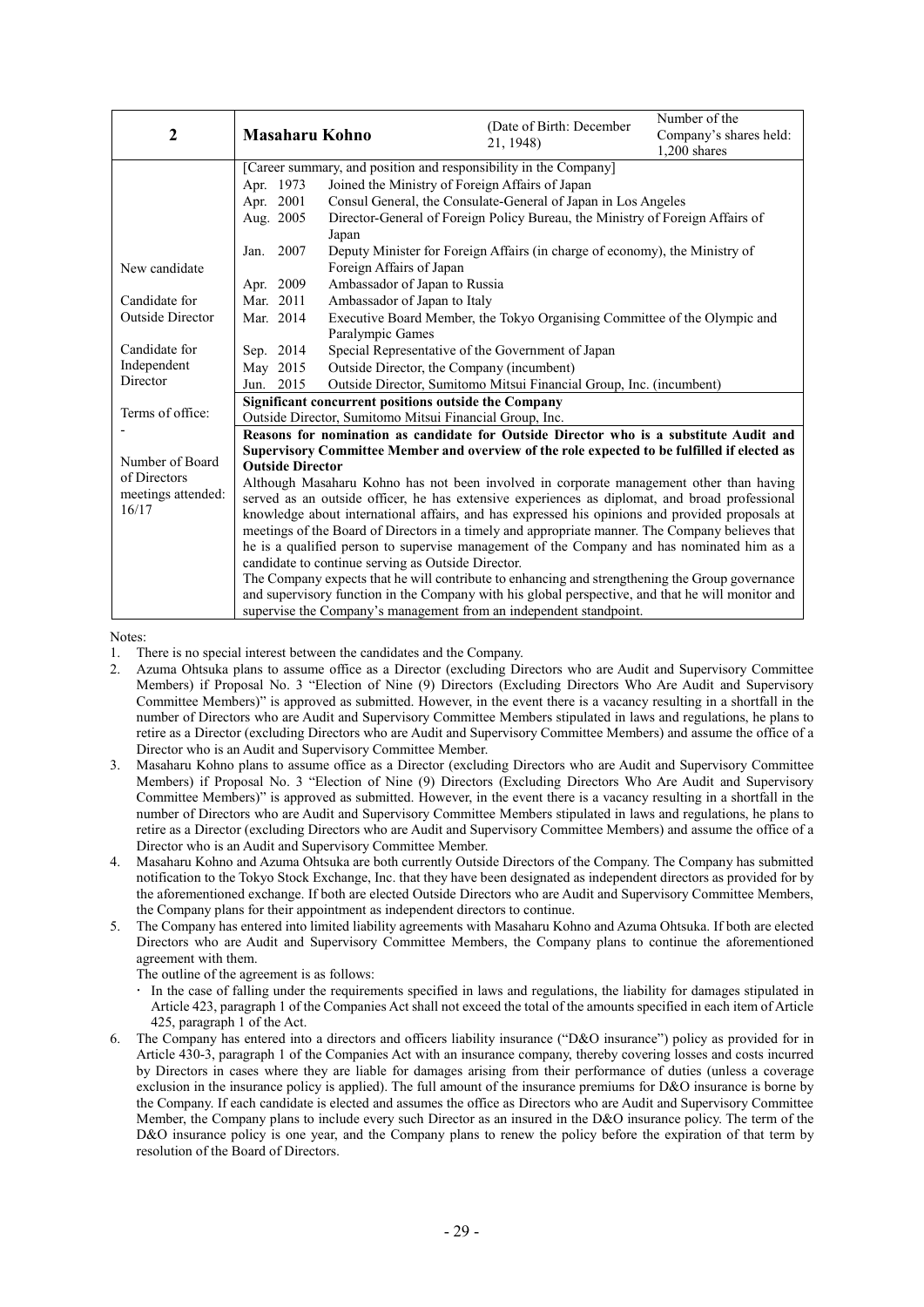### **Proposal No. 6: Setting the Amount of Remuneration, etc. for Directors (Excluding Directors Who Are Audit and Supervisory Committee Members)**

If Proposal No. 2 "Partial Amendment to the Articles of Incorporation" is approved and adopted as submitted, the Company will make the transition to a company with an audit and supervisory committee.

The amount of remuneration for the Company's Directors was approved at the 1st Annual General Meeting of Shareholders held on May 29, 2008 as not more than ¥360 million per year (of which the annual amount for Outside Directors is not more than ¥20 million), which has continued up until to date. With the transition to a company with an audit and supervisory committee, the Company proposes this to be repealed and, in light of the previously approved amount, to newly establish the amount of remuneration, etc. for Directors (excluding Directors who are Audit and Supervisory Committee Members) as not more than ¥360 million per year (of which the annual amount for Outside Directors is not more than ¥20 million yen). The amount of remuneration, etc. for Directors (excluding Directors who are Audit and Supervisory Committee Members) excluding employee salaries of Directors concurrently serving as employees.

The details of this proposal are consistent with the policy concerning the determination of content of remuneration, etc. for individual Directors (excluding Directors who are Audit and Supervisory Committee Members) planned to be determined by resolution of the Board of Directors in accordance with the provisions of Article 361, paragraph 7 of the Companies Act following the transition to a company with an audit and supervisory committee. The Company has made the determination upon the advice of the remuneration committee, which has been voluntarily established by the Company, and judges the details to be appropriate. There are currently ten (10) Directors (including two (2) Outside Directors). If Proposal No. 2 "Partial Amendment to the Articles of Incorporation" and Proposal No. 3 "Election of Nine (9) Directors (Excluding Directors Who Are Audit and Supervisory Committee Members" are approved and adopted as submitted, there will be nine (9) Directors (excluding Directors who are Audit and Supervisory Committee Members) (including two (2) Outside Directors).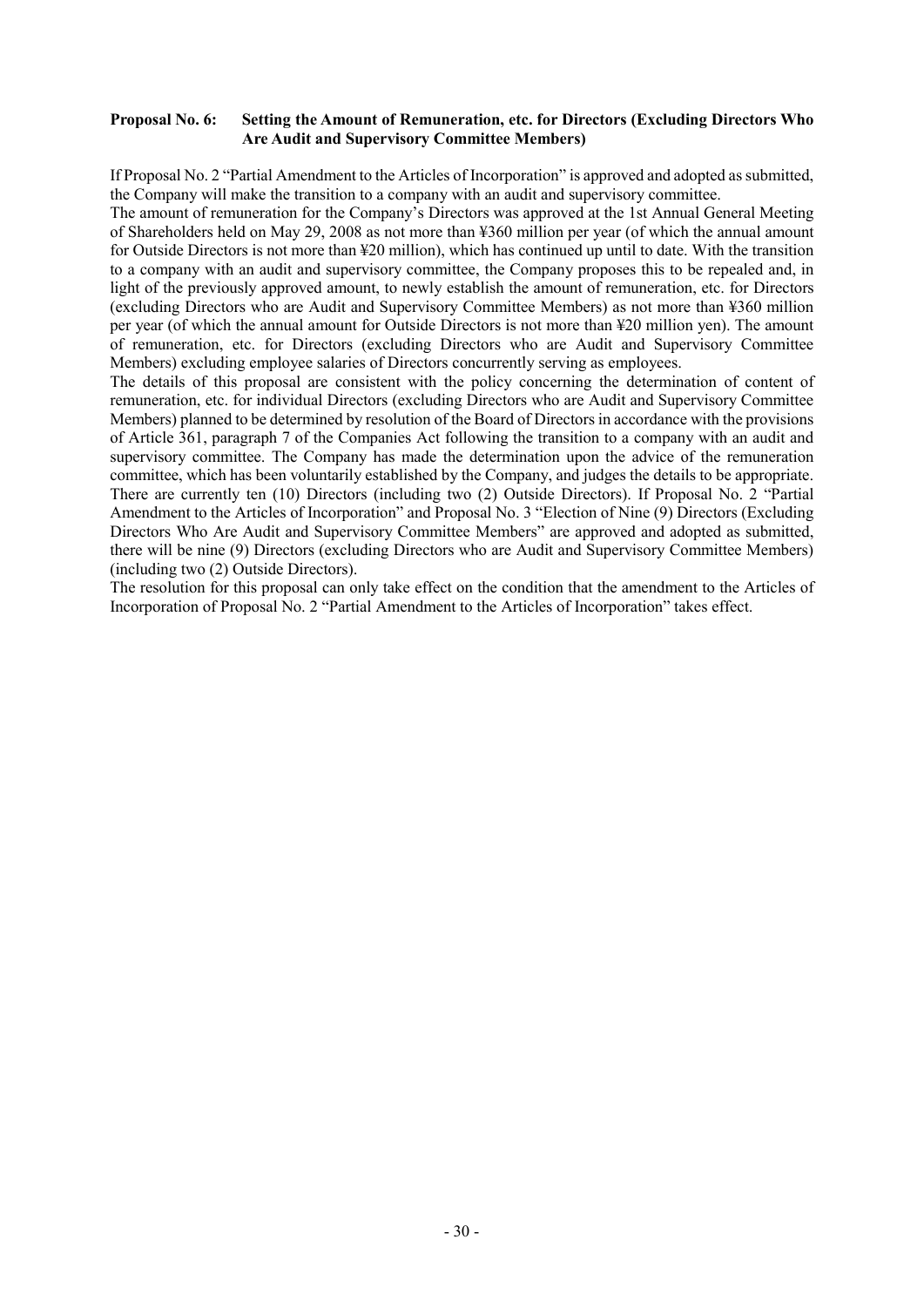### **Proposal No. 7: Setting the Amount of Remuneration, etc. for Directors Who Are Audit and Supervisory Committee Members**

If Proposal No. 2 "Partial Amendment to the Articles of Incorporation" is approved and adopted as submitted, the Company will make the transition to a company with an audit and supervisory committee.

With the transition to a company with an audit and supervisory committee, and considering the previously approved remuneration of Audit and Supervisory Board Members, the Company proposes the amount of remuneration, etc. for Directors who are Audit and Supervisory Committee Members) to be not more than ¥120 million per year.

This proposal sets the framework of remuneration for Directors who are Audit and Supervisory Committee Members giving comprehensive consideration to the duties and responsibilities of Directors who are Audit and Supervisory Committee Members and the level of the amount of remuneration for Directors who are Audit and Supervisory Committee Members, etc., and the Company judges the details to be appropriate.

If Proposal No. 2 "Partial Amendment to the Articles of Incorporation" and Proposal No. 4 "Election of Three (3) Directors Who Are Audit and Supervisory Committee Members" are approved and adopted as submitted, there will be three (3) Directors who are Audit and Supervisory Committee Members.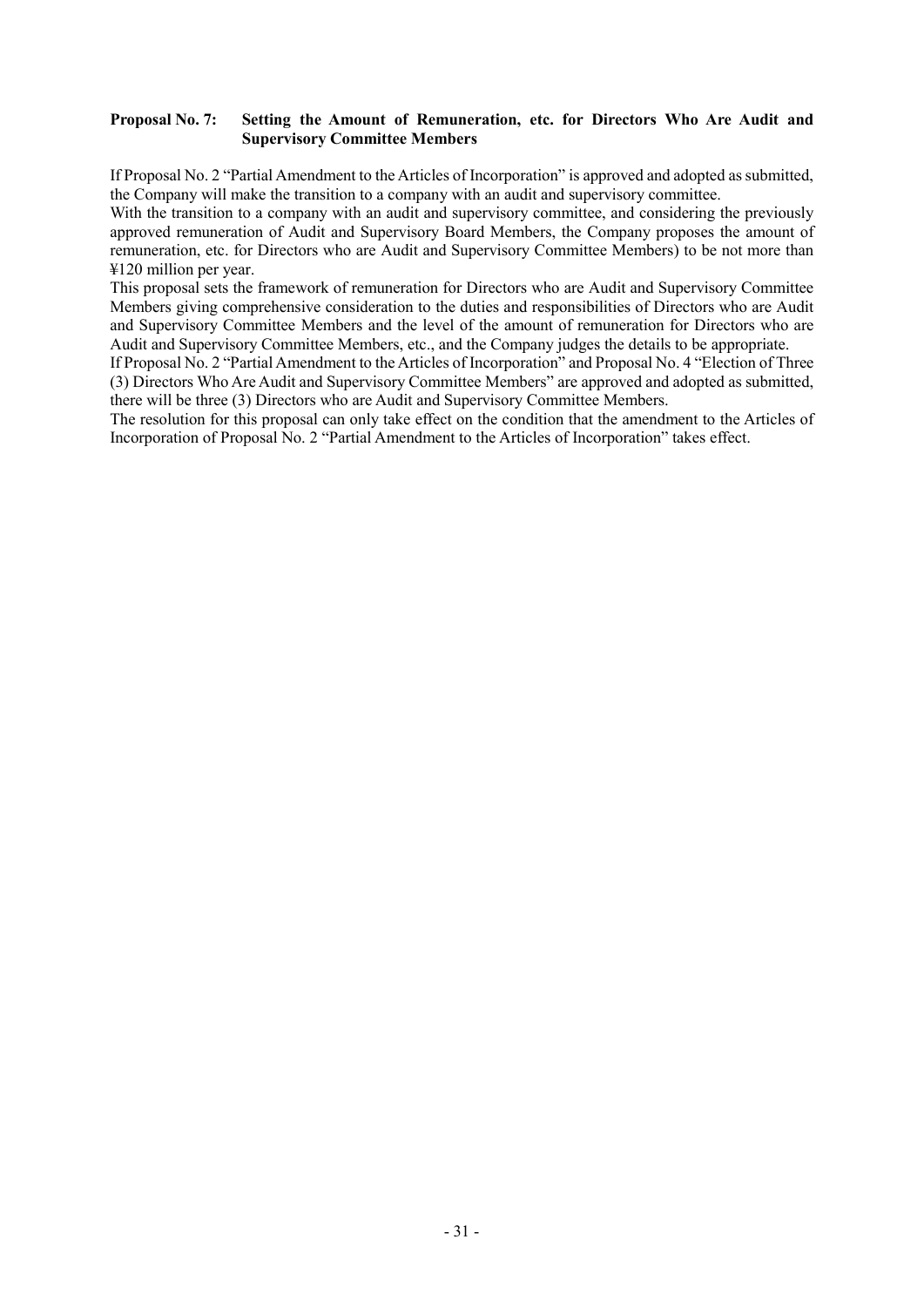### **Proposal No. 8: Determination of Remuneration for Granting Restricted Stock to Directors (Excluding Directors Who Are Audit and Supervisory Committee Members and Outside Directors)**

The Company resolved that separate from the amount of remuneration for the Company's Directors approved at the 1st Annual General Meeting of Shareholders held on May 29, 2008 of not more than ¥360 million per year (not more than ¥20 million of which may be paid to Outside Directors and which excludes employee salaries of Directors concurrently serving as employees) to award monetary receivables to pay for the granting of restricted stock to Directors (excluding Outside Directors) of not more than ¥200 million per year (however, excluding employee salaries of Directors concurrently serving as employees).

If Proposal No. 2 "Partial Amendment to the Articles of Incorporation" is approved and adopted as submitted, the Company will make the transition to a company with an audit and supervisory committee. Accordingly, the Company once again requests the approval to grant restricted stock to Directors (Directors who are Audit and Supervisory Committee Members and excluding Outside Directors; hereinafter, "Eligible Directors") separate from the amount in Proposal No. 6 "Setting the Amount of Remuneration, etc. for Directors (Excluding Directors Who Are Audit and Supervisory Committee Members)" for the purpose of creating a remuneration system that provides an incentive for Directors to sustainably increase the Company's corporate value and shareholder value in the medium to long term and further enhances the alignment of interests with shareholders.

The total amount of monetary receivables paid to Eligible Directors as remuneration for granting restricted stock under this proposal shall be not more than ¥200 million per year (however, excluding employee salaries of Directors concurrently serving as employees) with the specific timing and allotment of the payment for each Director decided by the Board of Directors. Note, however, that remuneration for granting restricted stock shall not be provided to Directors who are Audit and Supervisory Committee Members and Outside Directors.

The details of this proposal are consistent with the policy concerning the determination of content of remuneration, etc. for individual Directors (excluding Directors who are Audit and Supervisory Committee Members) planned to be determined by resolution of the Board of Directors in accordance with the provisions of Article 361, paragraph 7 of the Companies Act following the transition to a company with an audit and supervisory committee. In addition, the Company has made the determination in light of the aforementioned objectives and the amount approved at the 13th Annual General Meeting of Shareholders, and upon the advice of the remuneration committee, which has been voluntarily established by the Company, and judges the details to be appropriate.

The Company currently has eight (8) Directors excluding Outside Directors before transitioning to a company with an audit and supervisory committee. If Proposal No. 2 "Partial Amendment to the Articles of Incorporation" and Proposal No. 3 "Election of Nine (9) Directors (Excluding Directors Who Are Audit and Supervisory Committee Members" are approved and adopted as submitted, there will be seven (7) Eligible Directors following the transition to a company with an audit and supervisory committee. In addition, Eligible Directors shall pay in all of the monetary receivables provided under this proposal, as property contributed in kind, in accordance with a resolution of the Board of Directors of the Company, and subscribe for the Company's common shares to be issued or disposed of. The total number of the Company's common shares subject to said issuance or disposition shall be not more than 110,000 shares (however, the total number shall be adjusted within a reasonable range if either a share split of the Company's common shares (including the allotment of the Company's common shares without contribution) or a share consolidation of the Company's common shares is carried out, or if any other event where the total number of the Company's common shares to be issued or disposed of as restricted stock needs to be adjusted occurs on or after the day this proposal is approved).

The relevant paid-in amount per share will be determined by the Board of Directors based on the closing price of the Company's common shares on the Tokyo Stock Exchange on the business day immediately preceding each date of resolution of the Board of Directors (if no transaction is made on the said date, the closing price of the most recent trading day preceding the said date) to the extent that it will not be particularly advantageous for Eligible Directors who subscribe for such common shares. Moreover, when issuing or disposing of the Company's common shares, a restricted stock allotment agreement including the following provisions (hereinafter, the "Allotment Agreement") shall be concluded between the Company and Eligible Directors.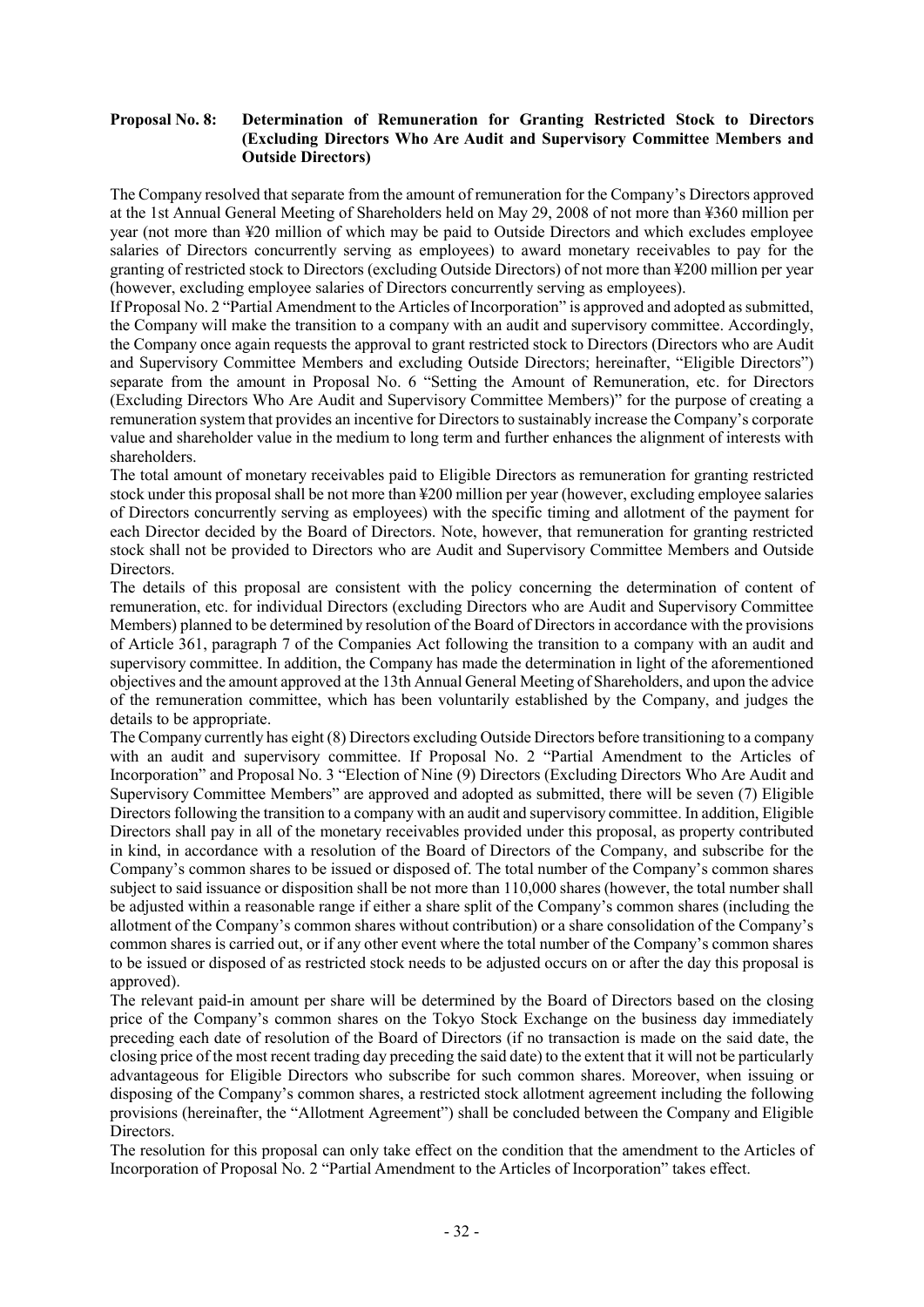### (1) Transfer Restriction Period

During the period from the date on which the shares are granted through the Allotment Agreement to the date of resignation or retirement from the position determined by the Company's Board of Directors (hereinafter, the "Transfer Restriction Period"), the Eligible Directors shall be prohibited from transfers, creation of security interest on, or otherwise dispose of the Company's common shares granted through the Allotment Agreement (hereinafter, the "Allotted Shares") (hereinafter, the "Transfer Restrictions").

(2) Treatment on resignation or retirement from the position

If an Eligible Director resigns or retires from the position specified by the Company's Board of Directors before the expiration of a period as determined by the Company's Board of Directors (hereinafter, the "Service Provision Period"), the Company will automatically acquire the Allotted Shares without contribution immediately upon the resignation or retirement, unless the reason for resignation or retirement is death or other justifiable reason.

(3) Lifting of the Transfer Restrictions

Notwithstanding the provision of item (1) above, the Company shall lift the Transfer Restrictions on all Allotted Shares when the Transfer Restriction Period expires, provided the Eligible Director has been in the position specified by the Company's Board of Directors continuously for the Service Provision Period. However, if the Eligible Director resigns or retires from the position specified by the Company's Board of Directors before the expiration of the Service Provision Period due to death or other justifiable reason, the Company shall reasonably adjust, as needed, the number of the Allotted Shares on which the Transfer Restrictions are to be lifted and the timing of lifting the Transfer Restrictions. Moreover, the Company will automatically acquire the Allotted Shares without contribution on which the Transfer Restrictions have not been lifted immediately after the Transfer Restrictions have been lifted in accordance with the above provisions.

(4) Treatment in case of reorganization, etc.

Notwithstanding the provision in (1) above, if a merger agreement in which the Company becomes the disappearing company, a share exchange agreement or a share transfer plan under which the Company becomes a wholly-owned subsidiary of another company, or any other matters related to reorganization, etc. is approved at a General Meeting of Shareholders of the Company (provided, however, that approval at a meeting of the Board of Directors of the Company shall suffice if approval of the General Meeting of Shareholders for the relevant reorganization, etc. is not required) during the Transfer Restriction Period, the Company shall, prior to the effective date of such reorganization, etc., lift the Transfer Restrictions on a number of Allotted Shares determined in a reasonable manner by resolution of the Board of Directors of the Company based on the period from the date of commencement of the Transfer Restriction Period until the date of approval of such reorganization, etc. In addition, for the case specified above, the Company will automatically acquire the Allotted Shares without contribution on which the Transfer Restrictions have not been lifted immediately after the Transfer Restrictions have been lifted.

(5) Other matters

Other matters concerning the Allotment Agreement shall be determined by the Board of Directors of the Company.